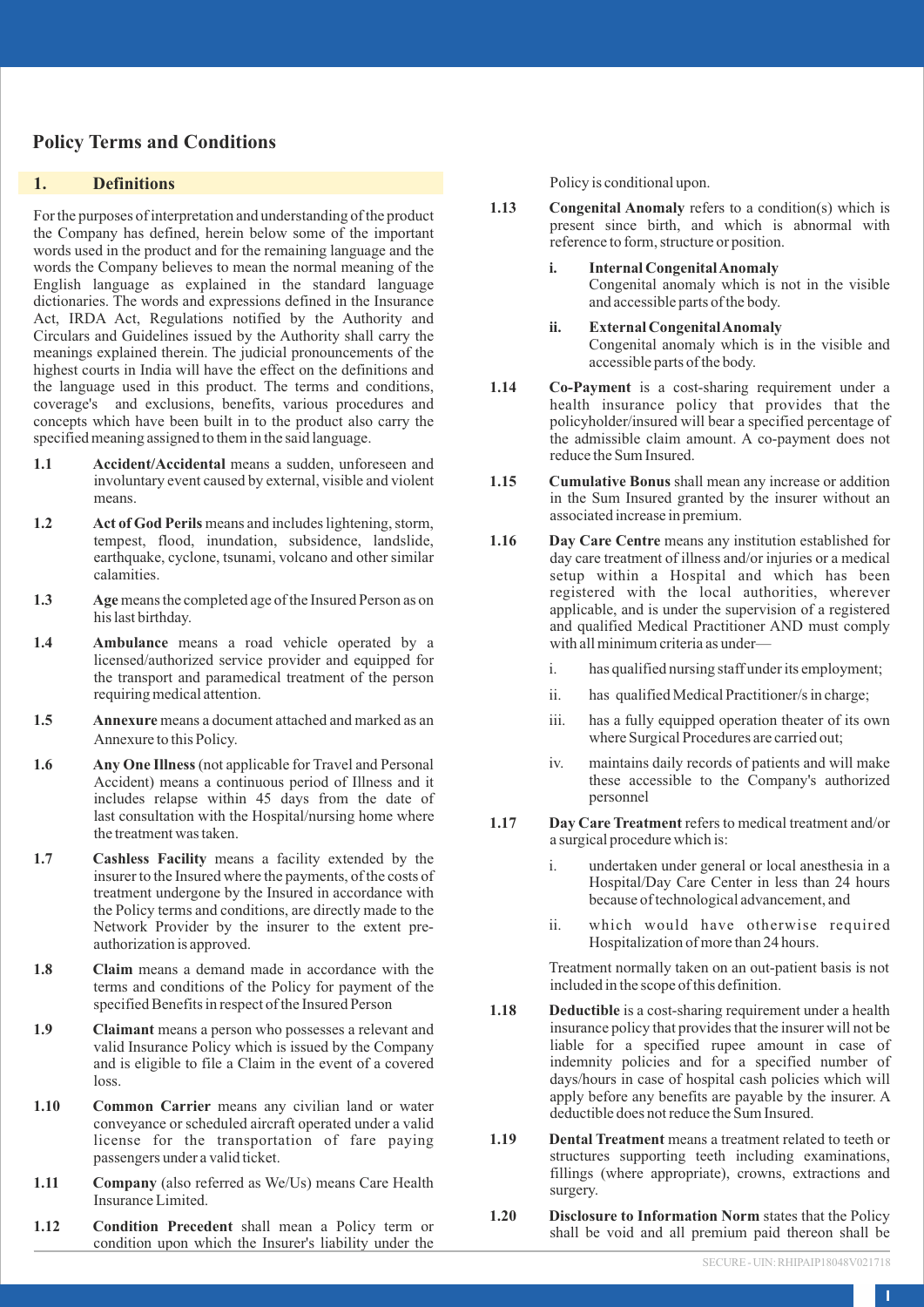forfeited to the Company, in the event of misrepresentation, mis-description or non-disclosure of any material fact.

- **1.21 Domiciliary Hospitalization** means medical treatment for an illness/disease/injury which in the normal course would require care and treatment at a Hospital but is actually taken while confined at home under any of the following circumstances:
	- i. The condition of the patient is such that he/she is not in a condition to be removed to a Hospital, or
	- ii. The patient takes treatment at home on account of non-availability of room in a Hospital.
- **1.22 Diagnosis** means pathological conclusion drawn by a registered medical practitioner, supported by acceptable Clinical, radiological, histological, histo- pathological and laboratory evidence wherever applicable.
- **1.23 Emergency Care (Emergency)** means management for an Illness or Injury which results in symptoms which occur suddenly and unexpectedly, and requires immediate care by a Medical Practitioner to prevent death or serious long term impairment of the Insured Person's health.
- **1.24 Grace Period** means the specified period of time immediately following the premium due date during which payment can be made to renew or continue a Policy in force without loss of continuity benefits such as waiting periods and coverage of Pre-existing Diseases. Coverage is not available for the period for which no premium is received.
- **1.25 Hazardous Activities** means any sport or activity, which is potentially dangerous to the Insured Person whether he is trained or not. Such sport/activity includes stunt activities of any kind, adventure racing, base jumping, biathlon, big game hunting, black water rafting, BMX stunt/ obstacle riding, bobsleighing/ using skeletons, bouldering, boxing, canyoning, caving/ pot holing, cave tubing, rock climbing/ trekking/ mountaineering, cycle racing, cyclo cross, drag racing, endurance testing, hand gliding, harness racing, hell skiing, high diving (above 5meters), hunting, ice hockey, ice speedway, jousting, judo, karate, kendo, lugging, risky manual labor, marathon running, martial arts, micro – lighting, modern pentathlon, motor cycle racing, motor rallying, parachuting, paragliding/ parapenting, piloting aircraft, polo, power lifting, power boat racing, quad biking, river boarding, scuba diving, river bugging, rodeo, roller hockey, rugby, ski acrobatics, ski doo, ski jumping, ski racing, sky diving, small bore target shooting, speed trials/ time trials, triathlon, water ski jumping, weight lifting or wrestling of any type.
- **1.26 Hospital (not applicable for Overseas Travel Insurance)** means any institution established for inpatient care and day care treatment of illness and/or injuries and which has been registered as a hospital with the local authorities under the Clinical Establishments (Registration and Regulation) Act, 2010 or under the enactments specified under the Schedule of Section  $56(1)$  of the said Act Schedule of Section  $56(1)$  of OR complies with all minimum criteria as under:

i. has qualified nursing staff under its employment SECURE - UIN: RHIPAIP18048V021718

round the clock;

- ii. has at least 10 in-patient beds in towns having a population of less than 10,00,000 and at least 15 in-patient beds in all other places;
- iii. has qualified Medical Practitioner(s) in charge round the clock;
- iv. has a fully equipped operation theatre of its own where surgical procedures are carried out;
- v. maintains daily records of patients and makes these accessible to the insurance company's authorized personnel.
- **1.27 ICU Charges (Intensive Care Unit Charges)** means the amount charged by a Hospital towards ICU expenses which shall include the expenses for ICU bed, general medical support services provided to any ICU patient including monitoring devices, critical care nursing and intensivist charges
- **1.28 ICU Charges** (Intensive Care Unit Charges) means the amount charged by a Hospital towards ICU expenses which shall include the expenses for ICU bed, general medical support services provided to any ICU patient including monitoring devices, critical care nursing and intensivist charges.
- **1.29 Indemnity/Indemnify** means compensating the Policy Holder/InsuredPerson up to the extent of Expenses incurred, on occurrence of an event which results in a financial loss and is covered as the subject matter of the Insurance Cover.
- **1.30 Illness** means a sickness or a disease or a pathological condition leading to the impairment of normal physiological function and requires medical treatment.
	- **a) Acute condition** is a disease, illness or injury that is likely to respond quickly to treatment which aims to return the person to his or her state of health immediately before suffering the disease/illness/injury which leads to full recovery.
	- **b) Chronic Condition** is defined as a disease, illness, or injury that has one or more of the following characteristics:
		- 1. It needs ongoing or long-term monitoring through consultations, examinations, check-ups, and/or tests;
		- 2. It needs ongoing or long-term control or relief of symptoms;
		- 3. It requires rehabilitation for the Patient or for the Patient to be specially trained to cope with it;
		- 4. It continues indefinitely;
		- 5. It recurs or is likely to recur.
- **1.31 Injury** means accidental physical bodily harm excluding illness or disease solely and directly caused by external, violent and visible and evident means which is verified and certified by a Medical Practitioner.
- **1.32 In-patient Care (not applicable for Overseas Travel Insurance)** means treatment for which the Insured Person has to stay in a Hospital for more than 24 hours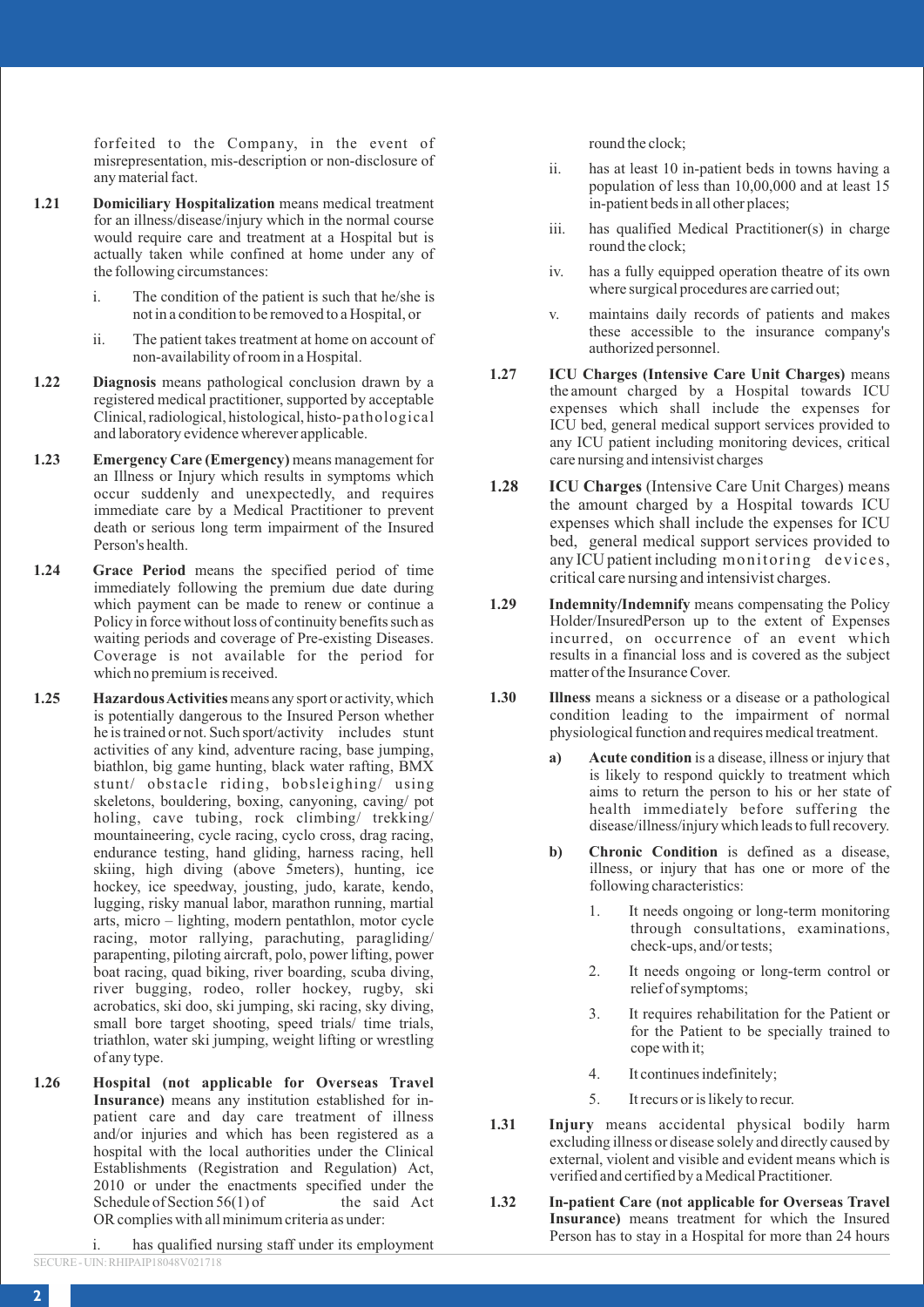for a covered event.

- **1.33 Insured Event** means an event that is covered under the Policy and which is in accordance with the Policy Terms & Conditions.
- **1.34 Insured Person (Insured)** means a person whose name specifically appears under Insured in the Policy Certificate and with respect to whom the premium has been received by the Company.
- **1.35 Intensive Care Unit (ICU)** means an identified section, ward or wing of a Hospital which is under the constant supervision of a dedicated Medical Practitioner(s), and which is specially equipped for the continuous monitoring and treatment of patients who are in a critical condition, or require life support facilities and where the level of care and supervision is considerably more sophisticated and intensive than in the ordinary and other wards.

### **1.36 Maternity expenses means**

- i. medical treatment expenses traceable to childbirth ( including complicated deliveries and caesarean sections incurred during hospitalization).
- ii. expenses towards lawful medical termination of pregnancy during the policy period.
- **1.37 Medical Advice** means any consultation or advice from a Medical Practitioner including the issue of any prescription or follow-up prescription.
- **1.38 Medical Expenses** means those expenses that an Insured Person has necessarily and actually incurred for medical treatment on account of Illness or Accident on the advice of a Medical Practitioner, as long as these are no more than would have been payable if the Insured Person had not been insured and no more than other Hospitals or doctors in the same locality would have charged for the same medical treatment.
- **1.39 Medical Practitioner (not applicable for Overseas Travel Insurance)** is a person who holds a valid registration from the Medical Council of any State or Medical Council of India or Council for Indian Medicine or for Homeopathy set up by the Government of India or a State Government and is thereby entitled to practice medicine within its jurisdiction; and is acting within the scope and jurisdiction of license.
- **1.40 Medically Necessary Treatment (not applicable for Overseas Travel Insurance)** means any treatment, tests, medication, or stay in Hospital or part of a stay in Hospital which:
	- i. Is required for the medical management of the Illness or Injury suffered by the Insured;
	- ii. Must not exceed the level of care necessary to provide safe, adequate and appropriate medical care in scope, duration, or intensity;
	- iii. Must have been prescribed by a Medical Practitioner;
	- iv. Must conform to the professional standards widely accepted in international medical practice or by the medical community in India.
- **1.41 Network Provider (not applicable for Overseas Travel Insurance)** means the Hospitals enlisted by an insurer, TPA or jointly by an insurer and TPA to provide medical services to an Insured by a Cashless Facility.
- **1.42 Newborn baby** means baby born during the Policy Period and is aged up to 90 days.
- **1.43 Non-Network Provider** means any hospital, day care centre or other provider that is not part of the network
- **1.44 Notification of Claim** is the process of intimating a Claim to the insurer or TPA through any of the recognized modes of communication.
- **1.45 OPD Treatment** is one in which the Insured visits a clinic/Hospital or associated facility like a consultation room for diagnosis and treatment based on the advice of a Medical Practitioner. The Insured is not admitted as a day care or In-patient.
- **1.46 Policy** means these Policy terms and conditions and Annexures thereto, the Proposal Form, Policy Certificate and Optional Cover (if applicable) which form part of the Policy and shall be read together.
- **1.47 Policy Certificate** means the certificate attached to and forming part of this Policy.
- **1.48 Policyholder (also referred as You)** means the person named in the Policy Certificate as the Policyholder.
- **1.49 Policy Period** means the period commencing from the Policy Period Start Date and ending on the Policy Period End Date as specified in the Policy Certificate.
- **1.50 Policy Period End Date** means the date on which the Policy expires, as specified in the Policy Certificate.
- **1.51 Policy Period Start Date** means the date on which the Policy commences, as specified in the Policy Certificate.
- **1.52 Policy Year** means a period of 12 consecutive months commencing from the Policy Period Start Date or any anniversary thereof.
- **1.53 Post-hospitalization Medical Expenses** means Medical Expenses incurred during pre-defined number of days immediately after the Insured Person is discharged from the Hospital provided that:
	- i. Such Medical Expenses are for the same condition for which the Insured Person's Hospitalization was required and
	- ii. The inpatient Hospitalization claim for such Hospitalization is admissible by the Insurance Company
- **1.54 Pre-existing Disease (not applicable for Overseas Travel Insurance)** means any condition, ailment or Injury or related condition(s) for which there were signs or symptoms, and/or were diagnosed, and/or for which Medical Advice/treatment was received within 48 months prior to the first Policy issued by the insurer and renewed continuously thereafter.
- **1.55 Pre-hospitalization Medical Expenses** means Medical Expenses incurred during pre-defined number of days preceding the hospitalization of the Insured Person, provided that :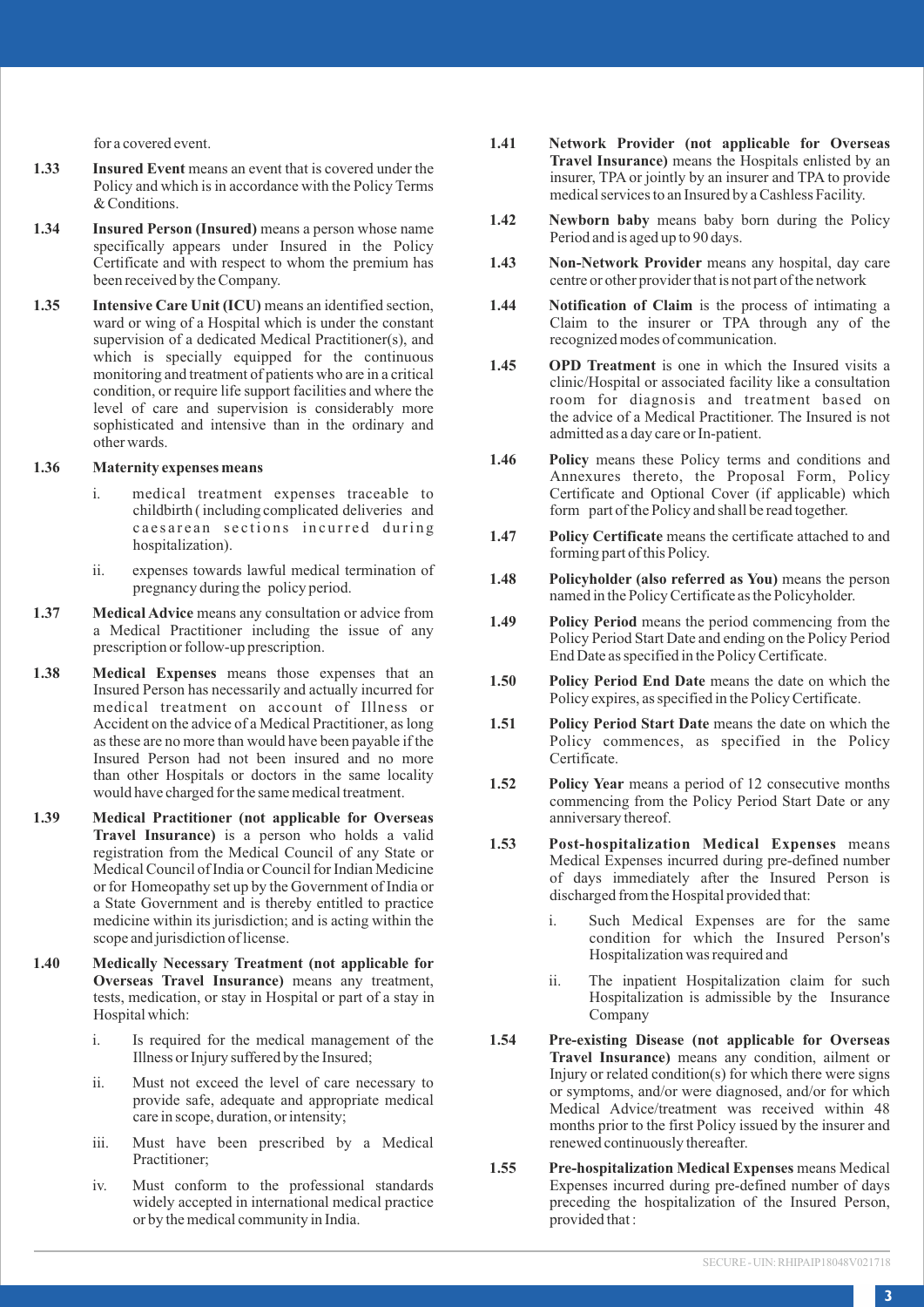- i. Such Medical Expenses are incurred for the same condition for which the Insured Person's Hospitalization was required, and
- ii. The In-patient Hospitalization claim for such Hospitalization is admissible by the Company.
- **1.56 Qualified Nurse (not applicable for Overseas Travel Insurance)** means a person who holds a valid registration from the Nursing Council of India or the Nursing Council of any state in India.
- **1.57 Reasonable and Customary Charges(not applicable for Overseas Travel Insurance)** means the charges for services or supplies, which are the standard charges for the specific provider and consistent with the prevailing charges in the geographical area for identical or similar services, taking into account the nature of the Illness/ Injury involved.
- **1.58 Rehabilitation** means assisting an Insured Person who, following a Medical Condition, requires assistance in physical, vocational, independent living and educational pursuits to restore him to the position in which he was in, prior to such medical condition occurring.
- **1.59 Renewal** defines the terms on which the contract of insurance can be renewed on mutual consent with a provision of Grace Period for treating the renewal continuous for the purpose of gaining credit for preexisting diseases, time-bound exclusions and for all waiting periods.
- 1.60 **Room Rent** means the amount charged by a Hospital towards Room and Boarding expenses and shall include associated Medical Expenses.
- **1.61 Scheduled Airline** means any civilian aircraft operated by a civilian scheduled air carrier holding a certificate, license or similar authorization for civilian scheduled air carrier transport issued by the country of the aircraft's registry, and which in accordance therewith flies, maintains and publishes tariffs for regular passenger service between named cities at regular and specified times, on regular or chartered flights operated by such carrier.
- **1.62 Subrogation (Applicable to other than Health Policies and health sections of Travel and PA policies)** shall mean the right of the insurer to assume the rights of the Insured Person to recover expenses paid out under the Policy that may be recovered from any other source
- **1.63** Sum Insured means the amount specified in the Policy Certificate, for which premium is paid by the Policyholder.
- **1.64 Surgery/Surgical Procedure** means manual and/or operative procedure(s) required for treatment of an Illness or Injury, correction of deformities and defects, diagnosis and cure of diseases, relief from suffering or prolongation of life, performed in a Hospital or a Day Care Centre by a Medical Practitioner.
- **1.65 Unproven/Experimental Treatment** means a treatment including drug experimental therapy which is not based on established medical practice in India, is treatment experimental or unproven.

#### **The following definitions are redefined which supersedes those respective definitions mentioned above, for Benefits and Optional Covers effective out of India:**

- **1.66 Medical Practitioner** means a person who holds a valid registration issued by the Medical Council/Statutory Regulatory Authority for Medical Education in that Country and is thereby entitled to practice medicine within its jurisdiction; and is acting within the scope and jurisdiction of license.
- **1.67 Qualified Nurse** means a person who holds a valid registration issued by the Nursing Council/Statutory Regulatory Authority for Medical Education in that Country and thereby entitled to render Nursing Care within the scope and jurisdiction of license.
- **1.68 Unproven/Experimental Treatment** means a treatment including drug experimental therapy which is not based on established medical practice, is treatment experimental or unproven.

# **2. Coverage Details**

If the Insured Person suffers an Injury during the Policy Period, while the Policy is in force, which results in an Insured Event within twelve calendar months from the Injury the Company will pay to the Policyholder (or the Nominee or his legal heir), the amount specified against the Benefit / Optional Cover as specified in the Policy Certificate subject always to the terms and conditions of the Policy, and the availability of the Sum Insured / respective Coverage Amount, as applicable.

#### **General Conditions applicable to all Benefits/Optional Covers-**

- (I) There are 14 Benefits and 9 Optional Covers in the Product; any Benefit / Optional Cover will be applicable and available only if it is specifically mentioned in the Policy Certificate.
- (ii) The Company will provide coverage under the Benefits 1, 2, 3, 4, 5, 7, 9, 11 & 13 and Optional Covers 2, 3, 5, 6, 7 & 9, to any Insured Event arising worldwide provided no coverage is available in listed civilian nations (as per Annexure – III). Refer Annexure II for further details.
- (iii) In case any Claim is admissible under Benefit 1, coverage under the Policy for that Insured Person shall immediately and automatically terminate. However, other Insured Person shall continue to be covered under this Policy.
- (iv) If Optional Cover 1 is opted for, then Optional Cover 4 and / or Optional Cover 6 cannot be opted. Similarly, if either Optional Cover 4 or Optional Cover 6 is opted for, then Optional Cover 1 'Accidental Hospitalization' cannot be opted.

### **2.1 Benefit 1 : Accidental Death**

(a) If the Insured Person suffers an Injury during the Policy Period, which directly results in the Insured Person's death within 12 months from the date of Accident (including date of Accident), the Company will pay the Sum Insured as specified in the Policy Certificate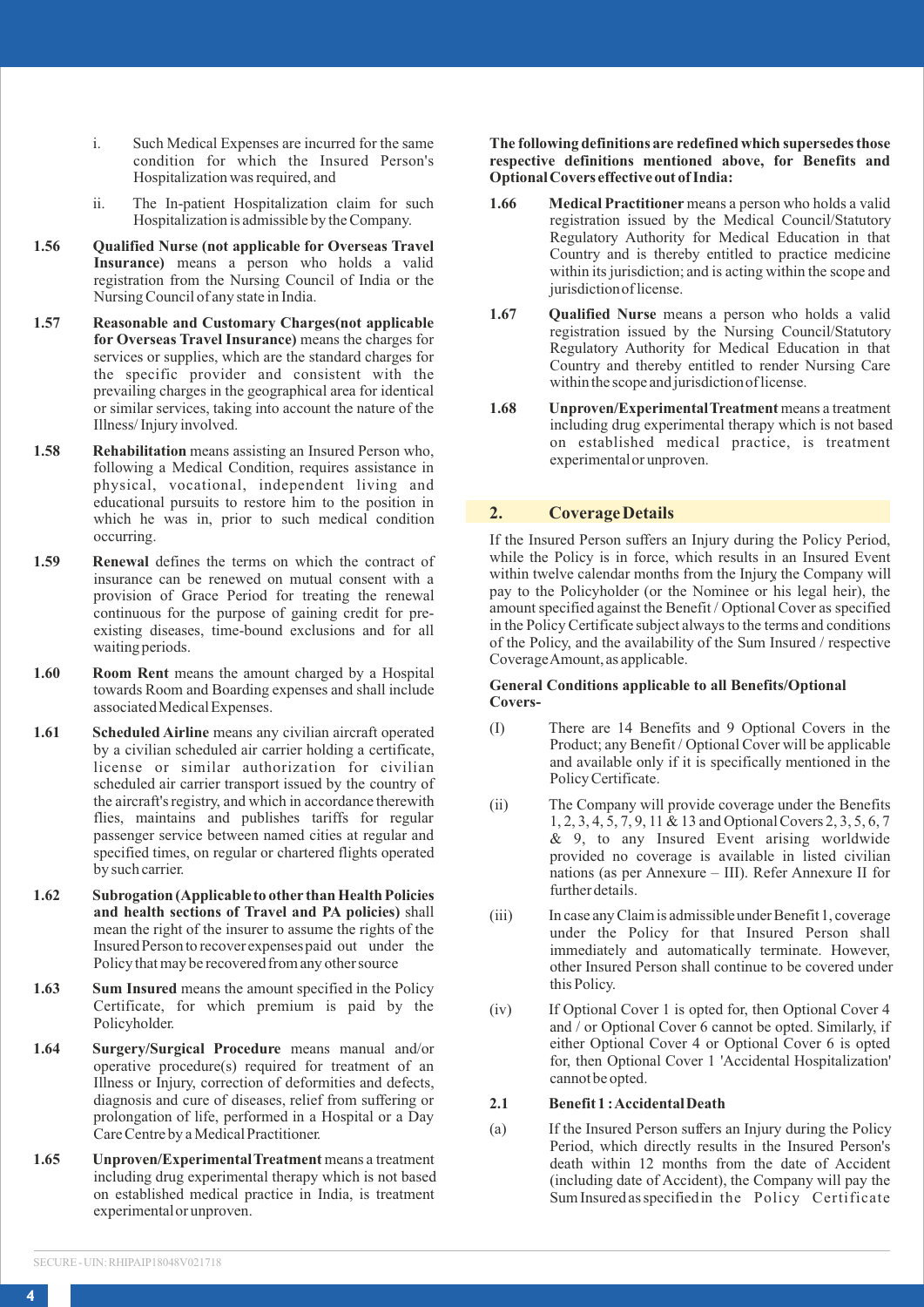against this Benefit.

### **2.2 Benefit 2 :Permanent Total Disablement (PTD)**

(a) If the Insured Person suffers an Injury during the Policy Period, which directly results in the Insured Person's Permanent Total Disablement within 12 months from the date of Accident (including date of Accident), the Company will pay the amount as specified in the table on the right :

| $S_{r}$<br>$N_{0}$ | <b>Insured</b><br>Events                                                                                                                                                                                                                                                                                                            | Amount payable $=$<br>% of the Sum<br>Insured specified<br>in the Policy<br>Certificate against<br>Benefit 2 |
|--------------------|-------------------------------------------------------------------------------------------------------------------------------------------------------------------------------------------------------------------------------------------------------------------------------------------------------------------------------------|--------------------------------------------------------------------------------------------------------------|
| 1                  | Total and irrecoverable loss of sight of<br>both eyes, or of the actual loss by<br>physical separation of two entire hands<br>or two entire feet, or one entire hand<br>and one entire foot, or the total and<br>irrecoverable loss of sight of one eye and<br>loss by physical separation of one entire<br>hand or one entire foot | 100%                                                                                                         |
| $_{\text{II}}$     | Total and irrecoverable loss of<br>(a) use of two hands or two feet; or<br>(b) one hand and one foot; or<br>(c) sight of one eye and use of one hand<br>or one foot                                                                                                                                                                 | 100%                                                                                                         |
| Ш                  | Total and irrecoverable loss of sight of one<br>eye, or of the actual loss by physical<br>separation of one entire hand or one entire<br>foot                                                                                                                                                                                       | 50%                                                                                                          |
| <b>IV</b>          | Total and irrecoverable loss of use of a<br>hand or a foot without physical separation                                                                                                                                                                                                                                              | 50%                                                                                                          |
| V                  | Paraplegia or Quadriplegia or Hemiplegia                                                                                                                                                                                                                                                                                            | 100%                                                                                                         |

Note: For the purpose of Sr. No. I to IV above, physical separation of a hand or foot shall mean separation of the hand at or above the wrist, and of the foot at or above the ankle.

- (b) For the purpose of this Benefit only:
	- (i) "Hemiplegia" means complete and irrecoverable paralysis of the arm, leg, and trunk on the same side of the body;
	- (ii) "Paraplegia" means complete and irrecoverable paralysis of the whole of the lower half of the body (below waist) including both the legs;
	- (iii) "Quadriplegia" means complete and irrecoverable paralysis of all four limbs.

# 2.3 Benefit 3 : Permanent Partial Disablement (PPD)

(a) If the Insured Person suffers an Injury during the Policy Period, which directly results in the Insured Person's Permanent Partial Disablement within 12 months from the date of Accident (including date of Accident), the Company will pay the amount as specified in the table below :

| Sr.<br>No. | Insured<br>Events                                                                             | Amount payable =<br>% of the Sum<br>Insured specified<br>in the Policy<br>Certificate against<br>Benefit 3                                                                                                                                                                           |
|------------|-----------------------------------------------------------------------------------------------|--------------------------------------------------------------------------------------------------------------------------------------------------------------------------------------------------------------------------------------------------------------------------------------|
| T          | Total and irrecoverable loss of hearing in: -                                                 |                                                                                                                                                                                                                                                                                      |
|            | Both ears<br>a)                                                                               | 75%                                                                                                                                                                                                                                                                                  |
|            | b)<br>One ear                                                                                 | 20%                                                                                                                                                                                                                                                                                  |
| П          | Loss of toes                                                                                  |                                                                                                                                                                                                                                                                                      |
|            |                                                                                               |                                                                                                                                                                                                                                                                                      |
|            | a)<br>All<br>b)<br>Both phalanges of great toes                                               | 20%                                                                                                                                                                                                                                                                                  |
|            | bilateral                                                                                     | 5%                                                                                                                                                                                                                                                                                   |
|            | Both phalanges of one great<br>c)<br>toe                                                      | 2%                                                                                                                                                                                                                                                                                   |
|            | Both phalanges of other than<br>d)                                                            | $1\%$                                                                                                                                                                                                                                                                                |
|            | great toes for each toe                                                                       |                                                                                                                                                                                                                                                                                      |
| IΙI        | Loss of four fingers and thumb of<br>one hand                                                 | 40%                                                                                                                                                                                                                                                                                  |
| IV         | Loss of four fingers of one hand                                                              | 35%                                                                                                                                                                                                                                                                                  |
| V          | Loss of thumb                                                                                 |                                                                                                                                                                                                                                                                                      |
|            | a)<br>Both phalanges                                                                          | 25%                                                                                                                                                                                                                                                                                  |
|            | One phalanx<br>b)                                                                             | 10%                                                                                                                                                                                                                                                                                  |
| VI         | Loss of index finger                                                                          |                                                                                                                                                                                                                                                                                      |
|            | Three phalanges<br>a)                                                                         | 10%                                                                                                                                                                                                                                                                                  |
|            | Two phalanges<br>b)<br>One phalanx<br>c)                                                      | 8%<br>4%                                                                                                                                                                                                                                                                             |
| VІІ        |                                                                                               |                                                                                                                                                                                                                                                                                      |
|            | Loss of middle finger<br>Three phalanges<br>a)                                                | 6%                                                                                                                                                                                                                                                                                   |
|            | b)<br>Two phalanges                                                                           | 4%                                                                                                                                                                                                                                                                                   |
|            | c)<br>One phalanx                                                                             | 2%                                                                                                                                                                                                                                                                                   |
|            | VIII Loss of ring finger                                                                      |                                                                                                                                                                                                                                                                                      |
|            | Three phalanges<br>a)                                                                         | $5\%$                                                                                                                                                                                                                                                                                |
|            | b)<br>Two phalanges                                                                           | 3%                                                                                                                                                                                                                                                                                   |
|            | One phalanx<br>c)                                                                             | $2\%$                                                                                                                                                                                                                                                                                |
| IX         | Loss of little finger                                                                         |                                                                                                                                                                                                                                                                                      |
|            | Three phalanges<br>a)<br>b)<br>Two phalanges                                                  | 4%<br>3%                                                                                                                                                                                                                                                                             |
|            | c)<br>One phalanx                                                                             | 2%                                                                                                                                                                                                                                                                                   |
| Х          | Loss of metacarpus                                                                            |                                                                                                                                                                                                                                                                                      |
|            | a)<br>First or second                                                                         | 3%                                                                                                                                                                                                                                                                                   |
|            | Third, fourth or fifth<br>b)                                                                  | $2\%$                                                                                                                                                                                                                                                                                |
| XI         | Permanent partial disablement not<br>otherwise provided for under Sr. No.<br>I to X inclusive | Such percentage of<br>the Sum Insured as<br>determined in<br>accordance with the<br>medical assessment<br>carried out by the<br>Company's<br>Network Hospital<br>provided that the<br>percentage under<br>Insured Event Sr.<br>No. XI shall not<br>exceed 50% of the<br>Sum Insured. |

Note: For the purpose of Insured Events II to X, loss means either actual physical separation or total and irrecoverable loss only.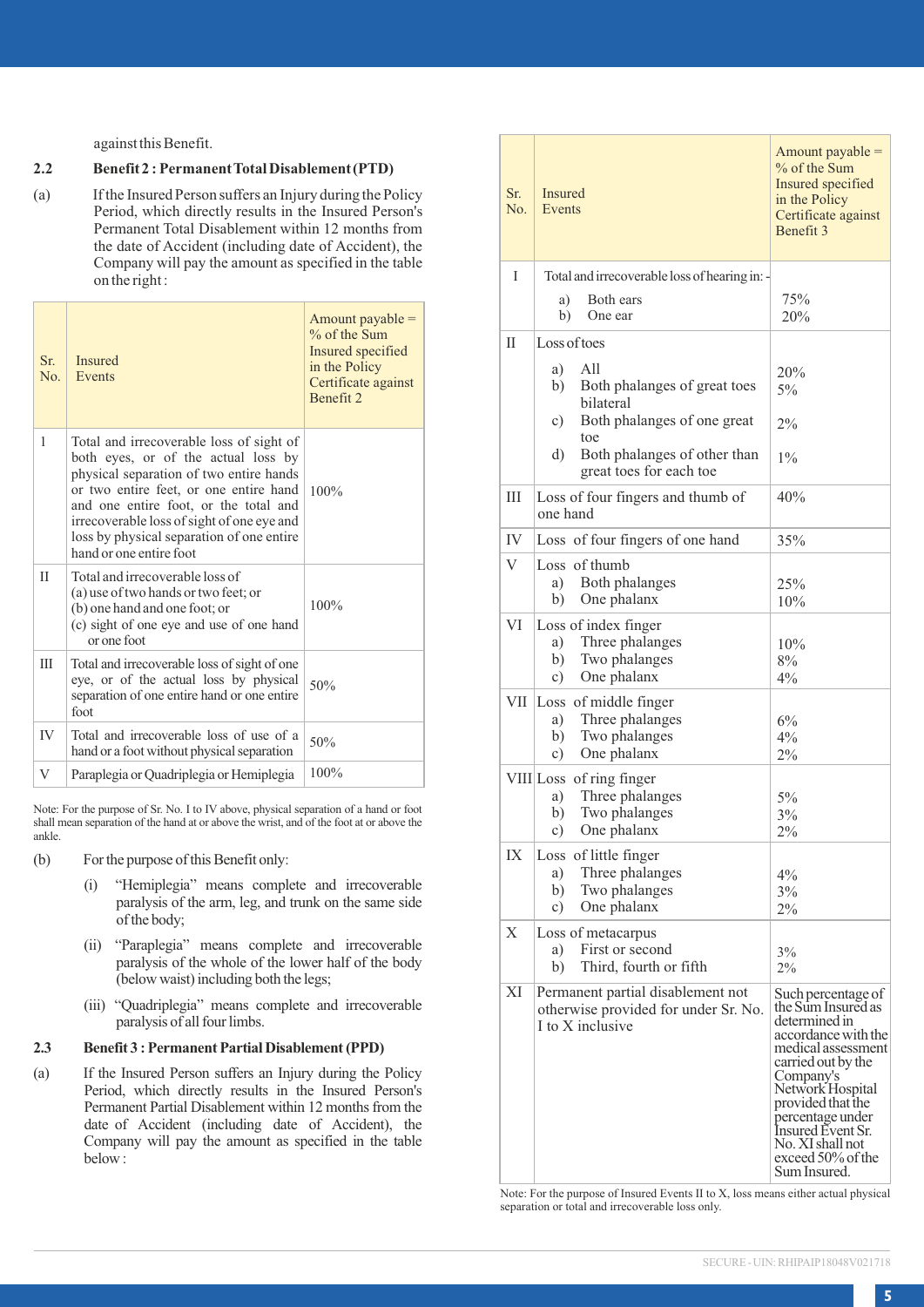#### **2.4 Benefit 4 : Fractures**

(a) If the Insured Person suffers an Injury during the Policy Period, which directly results in any of the fractures as specified below, the Company will pay the amount as specified in the table below :

| Sr.<br>No.  | Description of<br>Fracture                                                                                                                                                                                         | Amount payable=<br>% of the Sum<br>Insured specified in<br>the Policy<br>Certificate against<br>this Benefit |
|-------------|--------------------------------------------------------------------------------------------------------------------------------------------------------------------------------------------------------------------|--------------------------------------------------------------------------------------------------------------|
| Ĭ           | Hip or Pelvis (excluding thigh or<br>coccyx): Multiple fractures - at least<br>one Compound Fracture and one<br>Complete Fracture                                                                                  | 100%                                                                                                         |
| Π           | Hip or Pelvis (excluding thigh or<br>coccyx) - All other Compound<br>Fractures                                                                                                                                     | 50%                                                                                                          |
| Ш           | Thigh or Heel: Multiple fractures -<br>at least one Compound Fracture and<br>one Complete Fracture                                                                                                                 | 100%                                                                                                         |
| IV          | Thigh or Heel: Multiple fractures -<br>at least one Complete Fracture                                                                                                                                              | 50%                                                                                                          |
| V           | Lower leg, skull, clavicle, ankle,<br>elbows, upper or lower arm<br>(including wrist but excluding<br>Colles- type fractures): Multiple<br>Fractures - at least one Compound<br>Fracture and one Complete Fracture | 100%                                                                                                         |
| VI          | Lower leg, skull, clavicle, ankle,<br>elbows, upper or lower arm<br>(including wrist but excluding<br>Colles- type fractures) : All other<br><b>Compound Fractures</b>                                             | 30%                                                                                                          |
| <b>VII</b>  | Colles type fracture of the lower<br>arm - If Compound Fracture                                                                                                                                                    | 100%                                                                                                         |
| <b>VIII</b> | Colles type fracture of the lower<br>arm - If Complete Fracture                                                                                                                                                    | 50%                                                                                                          |

- (b) It is further agreed that:
	- (i) If an Injury results in more than one of the 'Description of Fractures' above, then the Company's liability to pay shall only be the highest amount applicable on all the 'Description of Fractures' incurred.
	- (ii) The Company shall not be liable to make any payment in respect of dislocation of bones or joints or in respect of Hairline Fractures or Simple Fractures.
	- (iii) If a Claim is made under this Benefit and osteoporosis is diagnosed at the time of occurrence of such fracture, no further Claim will be admitted in respect of any subsequent fractures sustained by the Insured Person during the lifetime of the Insured Person.
- (c) For the purpose of this Benefit only:
- (i) Complete Fracture means a fracture where the bone is completely broken across and no connection is left between the pieces.
- (ii) Compound Fracture means a fracture where the bone breaks the skin and is exposed.
- (iii) Hairline Fracture means a mere crack in the bone.
- (iv) Simple Fracture means a fracture in which there is a basic and uncomplicated break in the bone and which in the opinion of a Medical Practitioner requires minimal and uncomplicated medical treatment.

#### **2.5 Benefit 5 : Child Education**

- (a) If a Claim for any Insured Event under Benefit 1 or Benefit 2 of the Policy has been admitted, then in addition to any amount payable under that Benefit, the Company will pay the amount specified in the Policy Certificate against this Benefit, for the education of the Insured Person's child.
- (b) Provided that valid document establishing the Age of child and relationship between the child and the Insured Person is submitted.
- (c) For the purpose of this Benefit, "Child" means a child (natural or legally adopted), who is :
	- (i) Financially dependent on the Policyholder;
	- (ii) Does not have his independent sources of income; and
	- (iii) Has not attained 25 years of Age.

### **2.6 Benefit 6 : Major Diagnostics Tests**

- (a) If a Claim for any Insured Event under Benefit 1 or Benefit 2 or Benefit 3 of the Policy has been admitted, then the Company will indemnify the actual expenses incurred or an amount specified in the Policy Certificate against this Benefit, whichever is lower, for carrying out any major diagnostic tests, including but not limited to CT Scan or MRI and provided that:
	- (i) Such diagnostic tests are undertaken on the written Medical Advice of a Medical Practitioner; and
	- (ii) Such diagnostic tests are conducted within 3 months from the date of Accident (including date of Accident).

### **2.7 Benefit 7 : Disappearance**

- (a) The Company shall admit its liability under Benefit 1 if the Insured Person's body cannot be located within a period of consecutive 365 Days after a forced landing, stranding, sinking or wrecking of a Common Carrier wherein the Insured Person was a fare paying passenger or in any event arising as a result of any Acts of God Perils during the Policy Period, where it is reasonable to believe that such Insured Person has died as a result of an Injury.
- (b) The Company will only pay, when the Policyholder/ Insured Person/Legal heir provides a legally binding indemnity bond or any other document as required by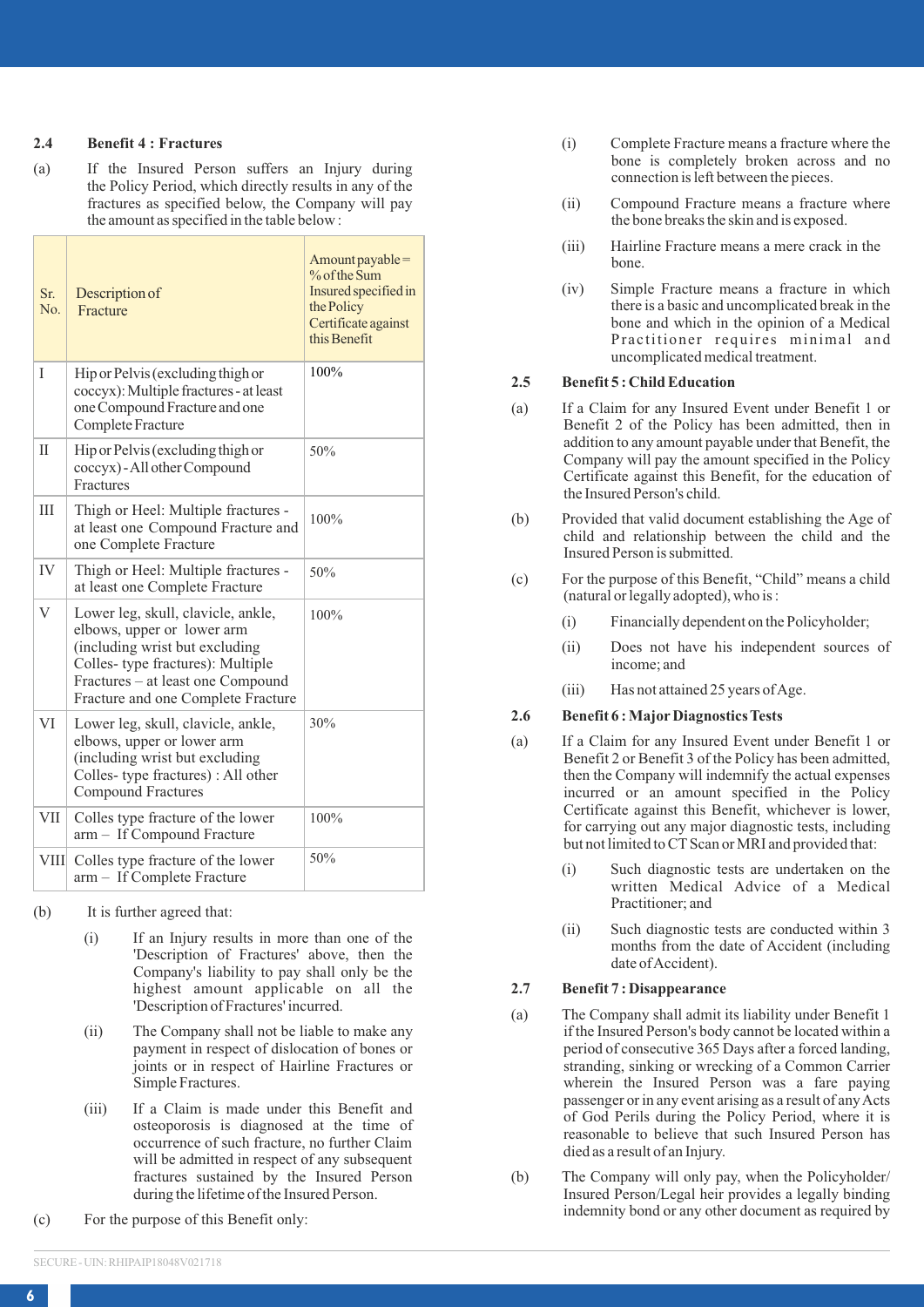the Company which guarantees, that the amount the Company pays will be repaid to the Company, if it is later found that the Insured Person survived such an Accident/Injury for which the Company had paid the Claim.

#### **2.8 Benefit 8 : Mobility Cover**

- (a) The Company will indemnify the Policyholder for the actual amount incurred or the amount specified in the Policy Certificate against this Benefit, whichever is lower, towards the Reasonable and Customary Charges necessarily incurred by the Policyholder, for procuring Medically Necessary prosthetic devices (artificial devices replacing body parts, including artificial legs, arms or eyes), orthopaedic braces (including but not limited to arm, back or neck braces) and durable medical equipment (including but not limited to wheelchairs and Hospital beds) which fulfils the Insured Person's basic medical needs, consequent to an Injury for which a Claim is payable under Benefit 2 and provided that such devices or equipment are procured on the written Medical Advice of a treating Medical Practitioner.
- (b) For the purpose of this Benefit only "Durable Medical Equipment or Devices" should satisfy at least the following conditions:
	- (i) Procurement amount must not exceed the allowable purchase price of the durable medical equipment.
	- (ii) Spectacles, contact lenses, hearing aids, blood pressure monitoring machine and diabetes monitoring machine are not included in the list of durable medical equipment for the purpose of this Benefit.

# **2.9 Benefit 9: Burns**

(a) If the Insured Person suffers an Injury during the Policy Period, which directly results in any of the following second or third degree burn injuries, the Company will pay the Policyholder up to the Sum Insured as specified in the table below :

| Sr.<br>No. | Description of Extent<br>of Burn Injury                                                    | $Amount payable =$<br>% of the Sum<br>Insured specified in<br>the Policy<br>Certificate against<br>this Benefit |
|------------|--------------------------------------------------------------------------------------------|-----------------------------------------------------------------------------------------------------------------|
| Ī          | Third degree burns of 30% or more<br>of the total body surface area                        | 100%                                                                                                            |
| П          | Second degree burns of 30% or<br>more of the total body surface<br>area                    | 50%                                                                                                             |
| Ш          | Third degree burns of 20% or more,<br>but less than 30% of the total body<br>surface area  | 80%                                                                                                             |
| IV         | Second degree burns of 20% or<br>more, but less than 30% of the total<br>body surface area | 40%                                                                                                             |

| Sr.<br>No. | Description of Extent<br>of Burn Injury                                                    | $Amount payable =$<br>% of the Sum<br>Insured specified in<br>the Policy<br>Certificate against<br>this Benefit |
|------------|--------------------------------------------------------------------------------------------|-----------------------------------------------------------------------------------------------------------------|
| V          | Third degree burns of 10% or more,<br>but less than 20% of the total body<br>surface area  | 40%                                                                                                             |
| VI         | Second degree burns of 10% or<br>more, but less than 20% of the total<br>body surface area | 20%                                                                                                             |
| VІІ        | Third degree burns of 5% or more,<br>but less than 10% of the total body<br>surface area   | 20%                                                                                                             |
| VIII       | Second degree burns of 5% or<br>more, but less than 10% of the total<br>body surface area  | 10%                                                                                                             |

(b) If an Injury results in more than one of the 'Descriptions of Extent of Burn Injury' above, then the Company will be liable to pay only for the highest amount applicable on all the 'Descriptions of Extent of Burn Injury' incurred.

### **2.10 Benefit 10 : Domestic Road Ambulance**

(a) If a Claim for any event under Benefit 1 or Benefit 2 or Benefit 3 or Benefit 4 or Benefit 9 or Optional Cover 1 or Optional Cover 4 or Optional Cover 6 or Optional Cover 9 of the Policy has been admitted, the Company will indemnify up to the amount as specified against this Benefit in the Policy Certificate, in addition to any amount payable under that Benefit / Optional Cover, for the reasonable expenses necessarily incurred on availing Ambulance services offered by a Hospital or by an Ambulance service provider for the Insured Person's necessary transportation to the nearest Hospital in case of an Emergency provided that the necessity of the Ambulance transportation is certified by the treating Medical Practitioner.

#### **2.11 Benefit 11 : Nursing Care**

- (a) The Company will pay the Policyholder for the expenses incurred, up to the amount specified in the Policy Certificate for each day subject to a maximum of 15 days post discharge from Hospital for the medical services of a Qualified Nurse at the Insured Person's residence and relate directly to any Injury resulting in a Claim which is payable under Benefit 2 or Benefit 3 and provided that :
	- (i) Such Qualified Nurse is hired with the purpose of providing care and convenience to the Insured Person to facilitate his activities of daily living;
	- (ii) Such Qualified Nurse is hired within one week from the Insured Person's discharge from the Hospital; and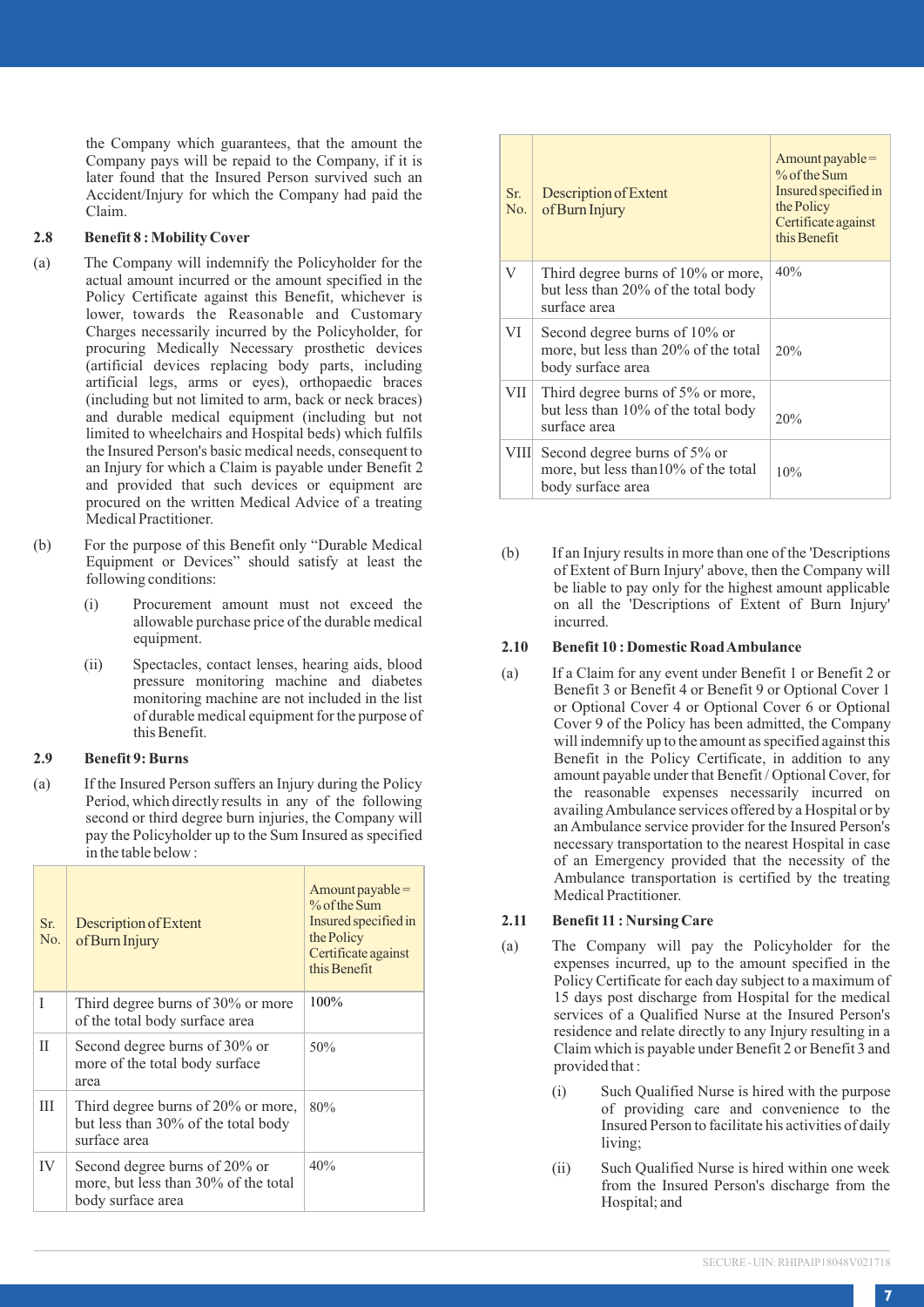(iii) The engagement of such Qualified Nurse is certified as necessary by a Medical Practitioner

# **2.12 Benefit 12 : Reconstructive Surgery**

- (a) If a Claim for any event under Benefit 2 or Benefit 3 of the Policy has been admitted, then in addition to any amount payable under that Benefit, the Company will indemnify the Policyholder up to the amount specified in the Policy Certificate against this Benefit, towards the Medical Expenses incurred on the reconstructive surgery at that Hospital, provided that :
	- (i) The reconstructive surgery is carried out on the written Medical Advice of a Medical Practitioner; and
	- (ii) The reconstructive surgery is carried out within 30 days from the date of Accident (including date of Accident); and
	- (iii) The reconstructive surgery is required to restore<br>the natural function or<br>appearance. the natural function or

# **2.13 Benefit 13 : Repatriation of Mortal Remains**

- (a) If a Claim for any event under Benefit 1 of the Policy has been admitted, then in addition to any amount payable under that Benefit, the Company will pay the Policyholder the amount specified in the Policy Certificate against this Benefit, for the transportation of Insured Person's body from the place of death to the city of last known address of the Insured Person as per the Company's records or as per the request of the Insured Person's family.
- (b) Any Claim under this Benefit shall be payable if the death of the Insured Person occurs outside his city of residence.

# **2.14 Benefit 14: Loyalty Benefit**

For each continuous and completed Policy Year, on subsequent renewal, the Company will enhance the Coverage amount of Benefit 1, Benefit 2 and Benefit 3 of last Policy Year, by flat 5% of the Sum Insured, on a cumulative basis, as a Loyalty Bonus.

The Benefit offering is subject to the conditions specified below:

- (i) The accrued Loyalty Bonus available in the renewed Policy at any point of time shall not exceed 50% of the Sum Insured (pertaining to Benefit 1, Benefit 2 and Benefit 3).
- (ii) The Loyalty Bonus which is accrued will only be available to those Insured Persons who were insured in a particular Policy Year and continue to be insured in the subsequent Policy Year as well.
- (iii) The entire Loyalty Bonus will be forfeited if the Policy is not continued / renewed on or before Policy Period End Date or the expiry of the Grace Period whichever is later.
- (iv) If Sum Insured under the Policy is increased (or decreased) at the time of renewal, then the applicable Loyalty Bonus shall also be increased (or decreased) in proportion to the Sum Insured, on the subsequent renewal.
- (v) A credit for accrued Loyalty Bonus would be provided

regardless of Claim history in the previous Policy Year(s).

# **Optional Covers**

The Policy provides the following Optional Covers which can be opted either at the inception of the Policy or at the time of renewal. The Policy Certificate will specify the Optional Covers that are in force for the Insured Persons.

- **2.15 Optional Cover 1: Accidental Hospitalization:** This Optional Cover provides coverage for the following three sub-benefits : –
- **2.15.1 Hospitalization Expenses :** If an Insured Person suffers an Injury during the Policy Period that requires:
- **(a) In-patient Care -** the In-Patient Hospitalization of the Insured Person, then the Company will indemnify up to the amount specified against this Optional Cover in the Policy Certificate, for the Medical Expenses incurred on such Hospitalization, provided that the Medically Necessary Hospitalization was on the written advice of a Medical Practitioner.
- **(b) Day Care Treatment -** the Insured Person to undergo Day Care Treatment at a Day Care Centre or Hospital, then the Company will indemnify up to the amount specified against this Optional Cover in the Policy Certificate, for the Medical Expenses incurred on that Day Care Treatment, provided that the treatment was Medically Necessary and was taken on the written advice of a Medical Practitioner.

NOTE: The list of Day Care Treatments is attached as Annexure-I.

- **2.15.2 Daily Allowance :** The Company will pay the amount specified against this Optional Cover in the Policy Certificate for each continuous and completed period of 24 hours of Medically Necessary Hospitalization of the Insured Person, provided that:
- (i) The Hospitalization is only for In-patient Care; and
- (ii) The Company will be liable to make payment under this Optional Cover for maximum 5 days per Accidental Hospitalization.
- (iii) The Company will not be liable to make payment under this Optional Cover for first 2 consecutive days of Hospitalization.
- **2.15.3 Compassionate Visit :** The Company will indemnify the reasonable expenses up to the amount specified in the Policy Certificate, incurred by the Insured Person or any of his immediate family members, for the cost of an economy class air ticket or equivalent, from the city of normal residence of such family member to the place of Hospitalization of the Insured Person directly consequent to an Injury, provided that
- i. The Hospitalization is on the written advice of a Medical Practitioner; and
- ii. The Insured Person's admission to Hospital is within three days from the occurrence of the Injury; and
- iii. The Company's liability under this Optional Cover shall commence only after the period of Hospitalization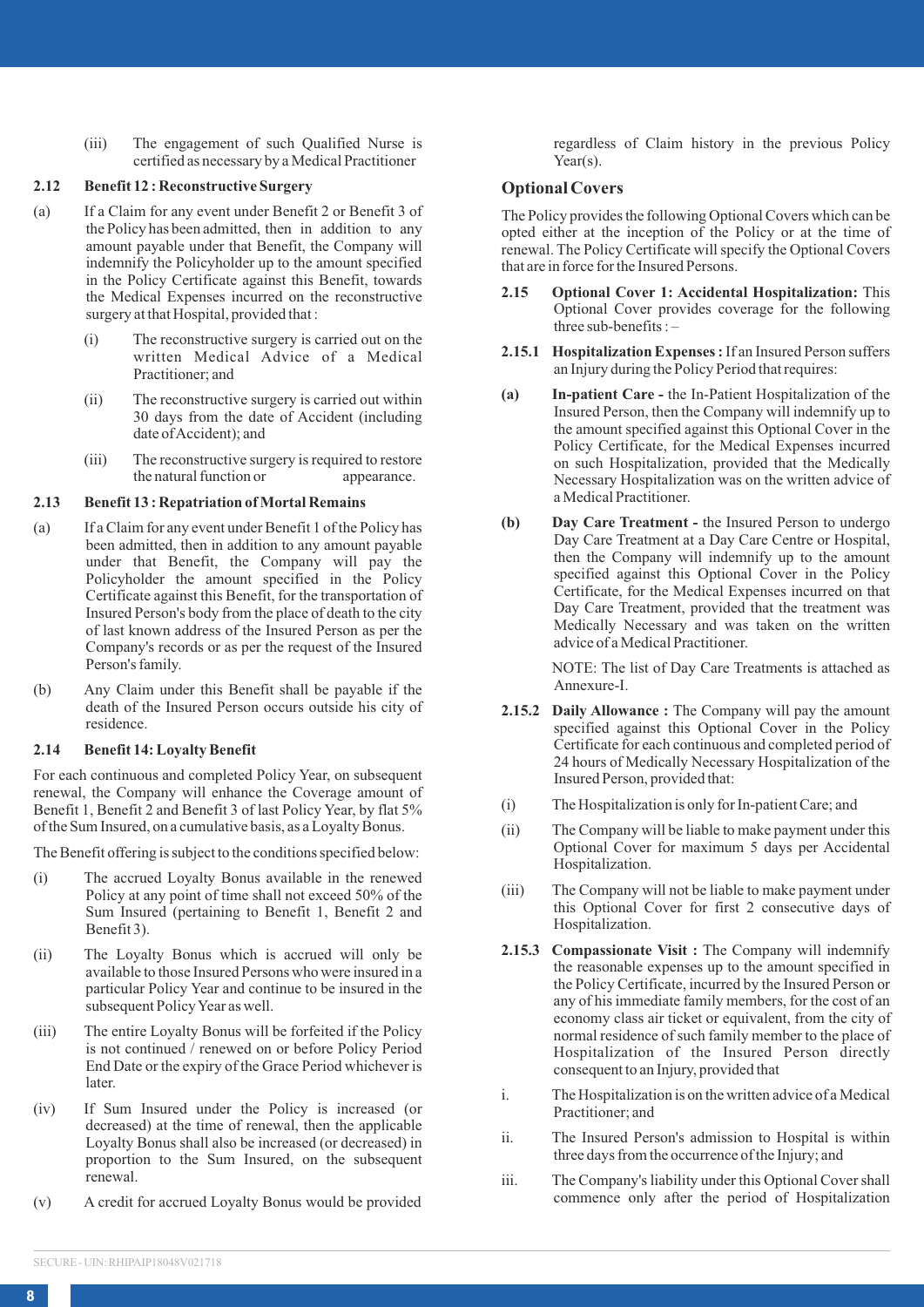exceeds minimum 5 consecutive days of Hospitalization; and

- iv. The Family Member's travel is within the period of such admission in the Hospital but before discharge from Hospital.
- v. For the purpose of this Benefit only, the term "Family Member" means the Insured Person's spouse, children, parents, and parents-in-law.

#### **2.16 Optional Cover 2: Permanent Total Disablement Improvement**

- (i) Notwithstanding anything contrary to the coverage terms and conditions stated under Clause 2.2 (Benefit 2 'Permanent Total Disablement'), the Company agrees to pay the amount as specified against this Optional Cover in the Policy Certificate and as per the 'PTD Table' stated under Clause 2.2, in case the Insured Person suffers an Injury during the Policy Period, which directly results in the Insured Person's Permanent Total Disablement within 12 months from the date of Accident (including date of Accident).
- (ii) The Coverage amount applicable under this Optional Cover will be in addition to the amount payable under Benefit 2 'Permanent Total Disablement'.
- (iii) Claim pay-out under this Optional Cover triggers only when claim pay-out is triggered under Benefit 2.

#### **2.17 Optional Cover 3: Permanent Partial Disablement Improvement**

- (i) Notwithstanding anything contrary to the coverage terms and conditions stated under Clause 2.3 (Benefit 3 'Permanent Partial Disablement'), the Company agrees to pay the amount as specified against this Optional Cover in the Policy Certificate and as per the 'PPD Table' stated under Clause 2.3, in case the Insured Person suffers an Injury during the Policy Period, which directly results in the Insured Person's Permanent Partial Disablement within 12 months from the date of Accident (including date of Accident).
- (ii) The Coverage amount applicable under this Optional Cover will be in addition to the amount payable under Benefit 3 'Permanent Partial Disablement'.
- (iii) Claim pay-out under this Optional Cover triggers only when claim pay-out is triggered under Benefit 3.

#### **2.18 Optional Cover 4: Accidental Hospitalization Expenses**

If an Insured Person suffers an Injury during the Policy Period that requires:

(i) In-patient Care – the In-Patient Hospitalization of Insured Person, then the Company will indemnify up to the amount specified against this Optional Cover in the Policy Certificate, for the Medical Expenses incurred on Hospitalization, provided that the Medically Necessary Hospitalization was on the written advice of a Medical Practitioner.

(ii) Day Care Treatment – the Insured Person to undergo Day Care Treatment at a Day Care Centre or Hospital, then the Company will indemnify up to the amount specified against this Optional Cover in the Policy

Certificate, for the Medical Expenses incurred on such Day Care Treatment, provided that the Medically Necessary<br>treatment was taken on the written advice of a Medical treatment was taken on the written advice of a Medical<br>Practitioner (The list of Day Care Treatments is attached as Practitioner (The list of Day Care Treatments Annexure-I).

(iii) The amount assessed by the Company on each admitted Claim for the Insured Person under this Optional Cover shall be reduced by a Deductible amount as specified in the Policy Certificate. The Company shall be liable to make payment under the Policy for any Claim in respect of the Insured Person only when the Deductible on that Claim is exhausted.

#### **2.19 Optional Cover 5: Convalescence Benefit**

The Company will pay the amount specified against this Optional Cover in the Policy Certificate, if the Insured Person undergoes Medically Necessary Hospitalization, due to an Injury which is suffered during the Policy Period, for a certain minimum defined number of days (as specified in the Policy Certificate) for each Claim provided that:

- (i) The amount assessed by the Company on each admitted Claim for the Insured Person under this Optional Cover shall be reduced by a Deductible on number of days as specified in the Policy Certificate. The Company shall be liable to make payment under the Policy for any Claim in respect of the Insured Person only when the Deductible on that Claim is exhausted.
- (ii) This Benefit will be payable for a maximum of 3 times / 6 times in a Policy Year (for different injury causing events leading to Hospitalization), as specified in the Policy Certificate.

#### **2.20 Optional Cover 6: Accidental Hospitalization Daily Allowance**

If an Insured Person undergoes Medically Necessary In-Patient Hospitalization, due to an Injury which is suffered during the Policy Period, the Company will pay the amount specified against this Optional Cover in the Policy Certificate, for each continuous and completed period of 24 hours of such Hospitalization of the Insured Person, provided that:

- (i) The amount assessed by the Company on each admitted Claim for the Insured Person under this Optional Cover shall be reduced by a Deductible on number of days as specified in the Policy Certificate. The Company shall be liable to make payment under the Policy for any Claim in respect of the Insured Person only when the Deductible on that Claim is exhausted.
- (ii) The Company shall not be liable to make payment under this Optional Cover for more than a maximum defined number of days (as specified in the Policy Certificate) in a Policy Year.

#### **2.21 Optional Cover 7: Temporary Total Disablement (TTD)**

a. If an Insured Person suffers an Accident during the Policy Period which is the sole and direct cause of a temporary disablement which completely prevents that Insured Person from performing each and every duty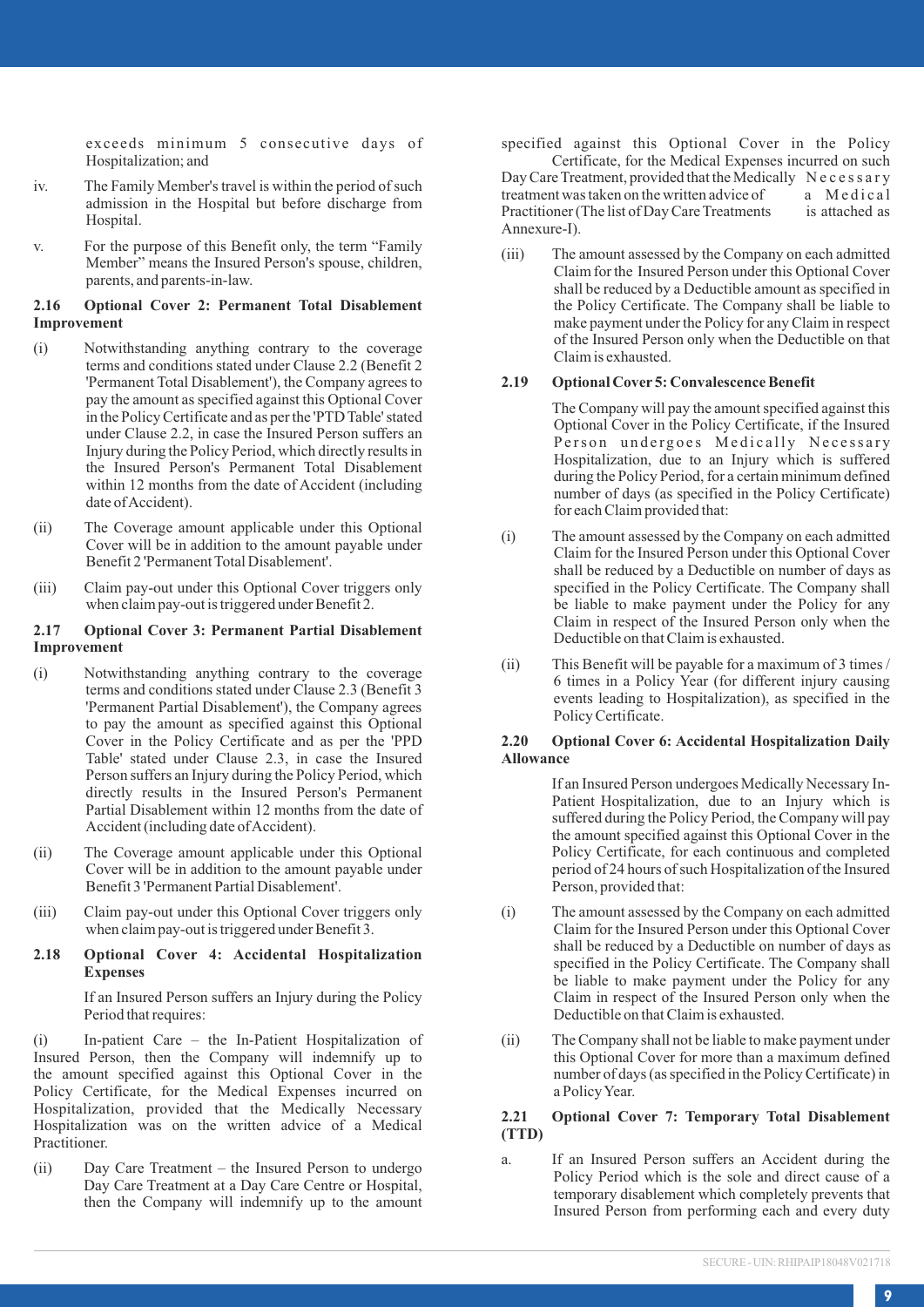pertaining to his employment or occupation, then the Company will pay the amount specified in the Policy Certificate against this Optional Cover, for each continuous and completed week of the Insured Person's Temporary Total Disablement, provided that:

- (I) For a single claim, maximum duration till which this Optional Cover will be payable is 100 weeks from the date of the Accident and if the Insured Person is disabled for a part of a week, then only a proportionate part of the weekly benefit will be payable.
- (ii) For the purpose of this Optional Cover only, Temporary Total Disablement means the temporary and total inability of an Insured Person to engage in any occupation or any gainful employment while that Insured Person is under the regular care of, and acting in accordance with, the instructions or on the written advice from the treating Medical Practitioner and is confined to bed.
- (iii) The Company will not pay any amount in excess of the Insured Person's base weekly income and this will specifically exclude overtime, bonuses, tips, commissions, special compensation or any compensation of similar nature.
- (iv) The Company's liability to make payment under this Optional Cover shall commence only upon completion of the period of Deductible on number of weeks, as specified in the Policy Certificate.

#### **2.22 Optional Cover 8: Accidental OPD Cover**

If an Insured Person suffers an Injury during the Policy Period, that requires the Insured Person to take an OPD treatment, then the Company will indemnify the Insured Person, for the Medical Expenses incurred up to the amount specified against this Optional Cover in the Policy Certificate, subject to the following conditions:

- (i) A maximum of 4 consultations (or diagnostics) will be admissible for the same 'Injury causing event'.
- (ii) The amount assessed by the Company on each admitted Claim for the Insured Person under this Optional Cover shall be reduced by a Deductible amount as specified in the Policy Certificate. The Company shall be liable to make payment under the Policy for any Claim in respect of the Insured Person only when the Deductible on that Claim is exhausted.
- (iii) After the applicable Deductible, a specified Copayment (as mentioned in the Policy Certificate) shall be applicable to each and every Claim made.
- (iv) Re-imbursement towards claims incurred in a Policy year can be claimed only twice during that Policy Year.
- (v) Clause 3 (b) (ix) under Permanent Exclusions, is superseded to the extent covered under this Optional Cover.

### **2.23 Optional Cover 9: Common Carrier Mishap Cover**

If the Insured Person suffers an Injury which results in Accidental Death (or Permanent Total Disablement, if Benefit 2 is offered in the plan), within 12 months of such Injury sustained which is lead solely and directly due to an Accident, occurred during the Policy Period, whilst mounting into or dismounting from or travelling in a Common Carrier on a valid ticket, the Company will pay additional 100% of the Sum Insured of Benefit 1 (or Benefit 2, if applicable).

In case of an Insured Event, where only 50% of Sum Insured is payable, the Company will pay an additional 50% of Sum Insured under this Optional Cover

# **3. Permanent Exclusions**

- (a) **Exclusions applicable to all the Benefits and Optional Covers:** Any Claim in respect of any Insured Person for, arising out of or directly or indirectly due to any of the following shall not be admissible, unless expressly stated to the contrary elsewhere in the Policy:
	- (i) Any Illness including any pre-existing condition or its complications except where an Insured Event under general conditions applicable to all Benefits results from an illness which arises directly as a consequence of an Injury sustained during the Policy Period;
	- (ii) Any pre-existing injury or disability;
	- (iii) The Insured Person operating or learning to operate any aircraft or performing operate any aircraft or duties as a member of a crew on any aircraft or Scheduled Airline or any airline personnel;
	- (iv) The Insured Person flying in an aircraft other than as a fare paying passenger in a Scheduled Airline;
	- (v) Any intentional self-inflicted injury, suicide or attempted suicide, sexually transmitted conditions, mental or nervous conditions, insanity, disorder, anxiety, stress or depression;
	- (vi) Influence of drugs , alcohols or other intoxications or hallucinogens;
	- (vii) War (whether declared or not) and warlike occurrence or invasion, acts of foreign enemies, hostilities, civil war, rebellion, revolutions, insurrection, mutiny, military or usurped power, seizure, capture , arrest, restraints and detainments of all kinds;
	- (viii) Participation in actual or attempted felony, riots, civil commotion or criminal misdemeanour;
	- (ix) A complication of infection with human immune deficiency virus (HIV) or any variance including acquired immune deficiency syndrome (AIDS) and AIDS Related complex (ARC) or venereal diseases;
	- (x) The Insured Person engaging in sporting activities in so far as they involve the training for or participation in competitions of professional sports, unless declared beforehand and agreed by the Company in writing subject to additional premium being received and incorporated accordingly in the Policy;
	- (xi) Any act resulting in breach of law committed by the Insured Person with a criminal intent;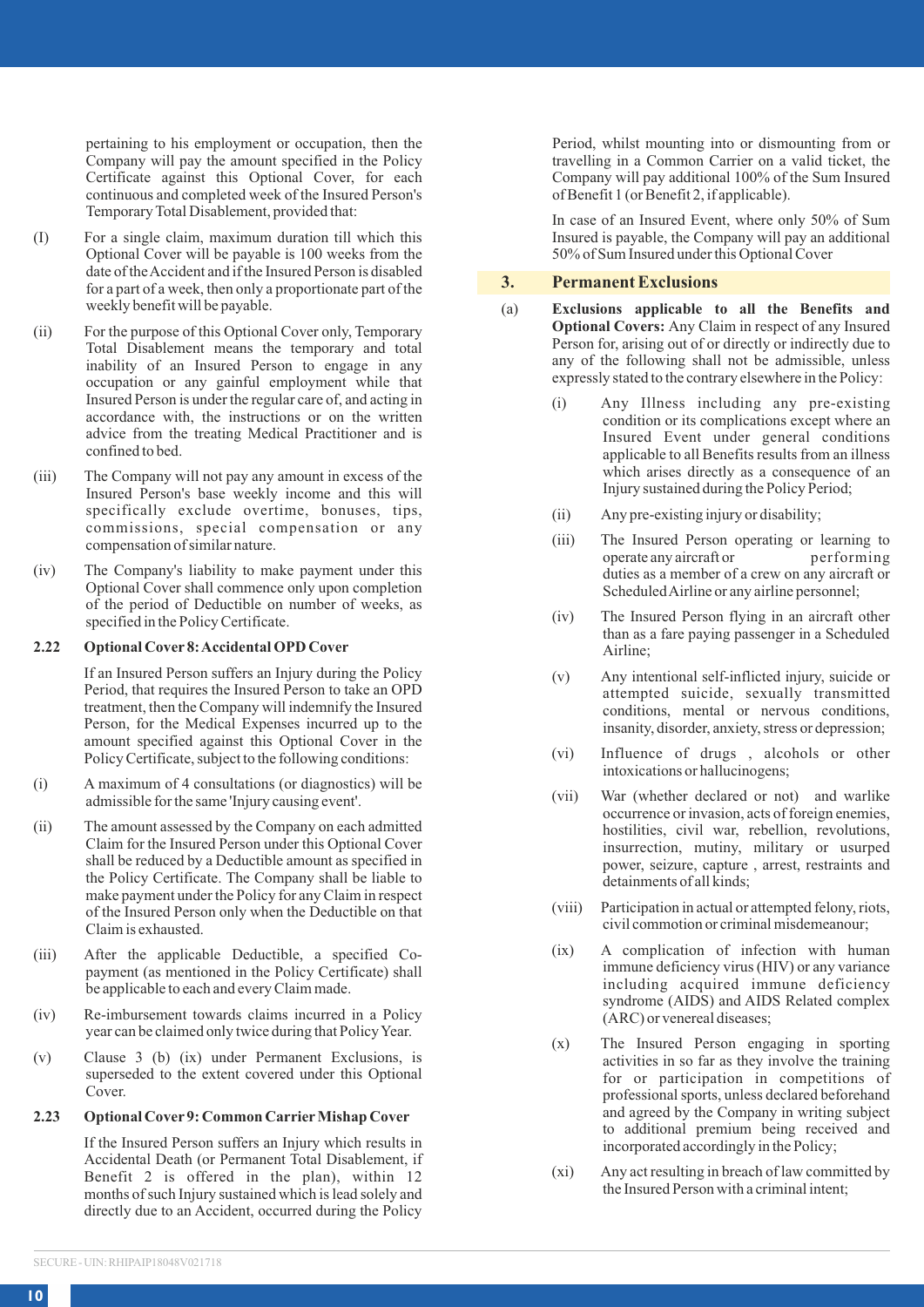- (xii) The Insured Person serving in any branch of the military, navy or air-force or any branch of armed Forces or any paramilitary forces;
- (xiii) Radioactive contamination whether arising directly or indirectly or any consequential loss thereof, ionizing radiation, toxic, explosive or other hazardous properties of nuclear material;
- (xiv) The Insured Person working in or with mines, tunnelling or explosives or involving electrical installation with high tension supply or conveyance testing or oil rigs work or ship crew services or as jockeys or circus personnel or aerial photography or engaged in Hazardous Activities;
- (xv) Nuclear, chemical or biological attack or weapons, contributed to, caused by, resulting from, or from any other cause or event contributing concurrently or in any other sequence to the loss, claim or expense. For the purpose of this exclusion:
	- I. Nuclear attack or weapons means the use of any nuclear weapon or device or waste or combustion of nuclear fuel or the emission, discharge, dispersal, release or escape of fissile or fusion material emitting a level of radioactivity capable of causing incapacitating disablement or death.
	- II. Chemical attack or weapons means the emission, discharge, dispersal, release or escape of any solid, liquid or gaseous chemical compound which, when suitably distributed, is capable of causing incapacitating disablement or death.
	- III. Biological attack or weapons means the emission, discharge, dispersal, release or escape of any pathogenic (disease producing) micro-organisms and/or biologically produced toxins (including genetically modified organisms and chemically synthesized toxins) which are capable of causing incapacitating disablement or death.

In addition to the foregoing, any loss, claim or expense of whatsoever nature directly or indirectly arising out of, contributed to, caused by, resulting from, or in connection with any action taken in controlling, preventing, suppressing, minimizing or in any way relating to the above is also excluded.

- (xvi) Impairment of the Insured Person's intellectual faculties by abuse of stimulants or depressants or by the illegal use of any solid, liquid or gaseous substance
- (xvii) Any claim related to Hazardous Activities. Persons whilst working with in underground mines or surface mining, explosives, press, activities like racing on wheels or horseback, winter sports, canoeing involving white water rapids, any bodily contact sport.
- (xviii) External Congenital Anomaly or any complications or conditions arising therefrom.
- (xix) Bacterial infections (except pyogenic infection which occurs through an Accidental cut or wound).
- (xx) Treatments rendered by a Doctor who shares the same residence as an Insured Person or who is a member of an Insured Person's family.
- (xxi) Any change of profession after inception of the Policy which results in the enhancement of the Company's risk, if not accepted and endorsed by the Company on the schedule of Policy Certificate.
- (xxii) As a result of any curative treatments or interventions that the Insured Person has carried out or have carried out on the Insured Person's body.
- (xxiii) Any treatment arising from or traceable to pregnancy (including voluntary termination), miscarriage (unless due to an Accident), childbirth, maternity (including caesarian section), abortion or complications of any of these. This exclusion will not apply to ectopic pregnancy.
- (xxiv) Claim arising out of mental illness, psychiatric or psychological disorders.

#### **(b) Additional Exclusions applicable to Optional Covers related to Hospitalization occurring due to Injury:**

- (i) Any condition directly or indirectly caused by or associated with any sexually transmitted disease, including Genital Warts, Syphilis, Gonorrhoea, Genital Herpes, Chlamydia, Pubic Lice and Trichomoniasis, Acquired Immuno Deficiency Syndrome (AIDS) whether or not arising out of HIV, Human T-Cell Lymphotropic Virus Type III (HTLV–III or IITLB-III) or Lymphadinopathy Associated Virus (LAV) or the mutants derivative or Variations Deficiency Syndrome or any Syndrome or condition of a similar kind.
- (ii) Any treatment arising from or traceable to any fertility, infertility, sub fertility or assisted conception procedure or sterilization, birth control procedures, hormone replacement therapy, contraceptive supplies or services including complications arising due to supplying services or Assisted Reproductive Technology.
- (iii) Treatment taken from anyone who is not a Medical Practitioner or from a Medical Practitioner who is practicing outside the discipline for which he is licensed or any kind of self-medication.
- (iv) Experimental, investigational or unproven treatments which are not consistent with or incidental to the diagnosis and treatment of the positive existence or presence of any Illness for which confinement is required at a Hospital. Any Illness or treatment which is a result or a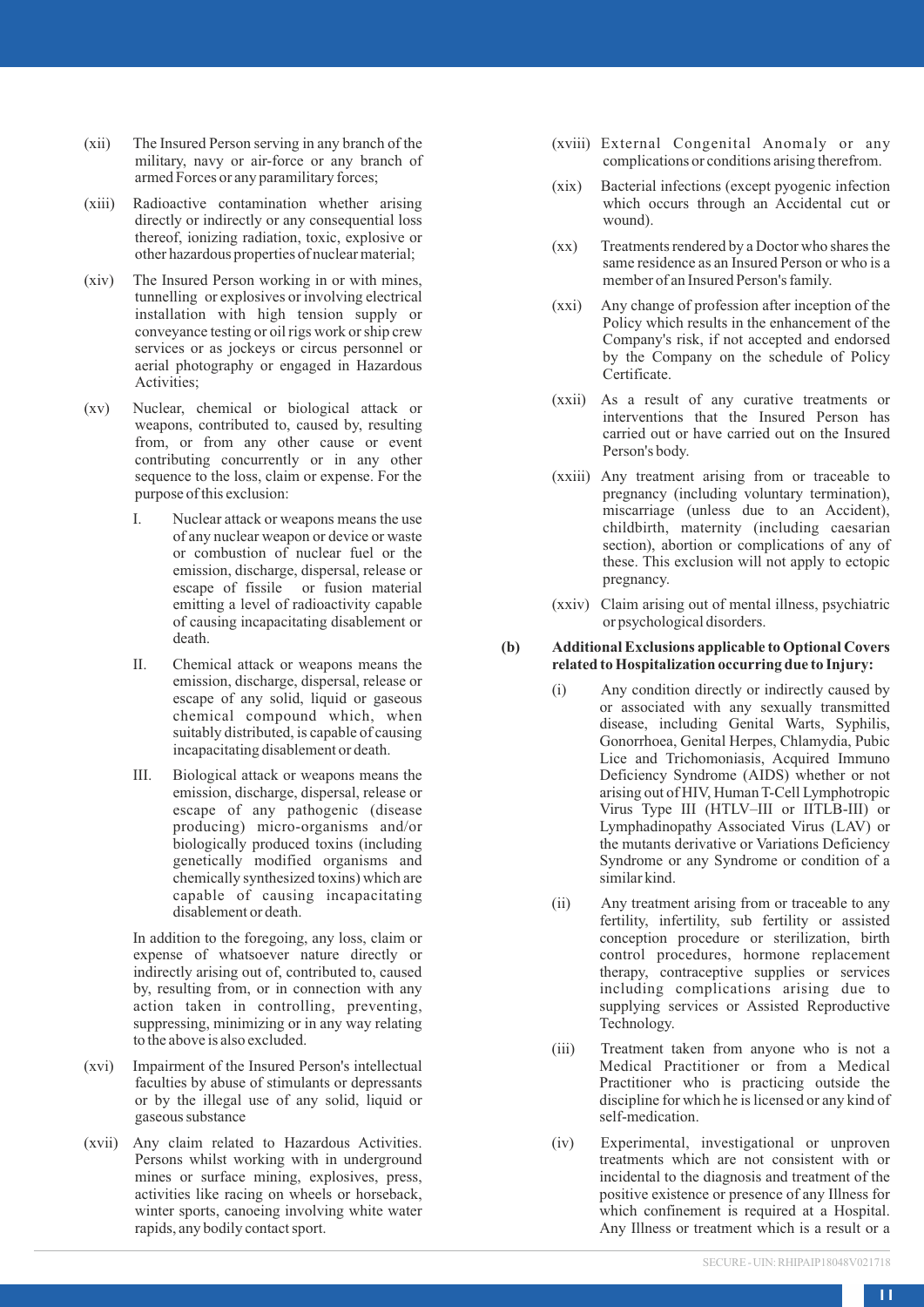consequence of undergoing such experimental or unproven treatment.

- (v) Any expenses incurred on prosthesis, corrective devices, external durable medical equipment of any kind, like wheelchairs, walkers, belts, collars, caps, splints, braces, stockings of any kind, diabetic footwear, glucometer/ thermometer, crutches, ambulatory devices, instruments used in treatment of sleep apnea syndrome (C.P.A.P) or continuous ambulatory peritoneal dialysis (C.A.P.D.) and oxygen concentrator for asthmatic condition, cost of cochlear implants.
- (vi) Any treatment related to sleep disorder or sleep apnea syndrome, general debility convalescence, cure, rest cure, health hydros, nature cure clinics, sanatorium treatment, Rehabilitation measures, private duty nursing, respite care, long-term nursing care, custodial care or any treatment in an establishment that is not a Hospital.
- (vii) All expenses related to donor screening, treatment, including surgery to remove organs from the donor, in case of transplant surgery.
- (viii) Alternative Treatment.
- (ix) OPD treatment.
- (x) Treatment received outside India.
- (xi) Charges incurred at Hospital primarily for diagnostic, X-ray or laboratory examinations not consistent with or incidental to the diagnosis and treatment of the positive existence or presence of any Illness or Injury, for which Inpatient Care/ Day Care Treatment is required.
- (xii) Any charges incurred to procure any medical certificate, treatment or Illness related documents pertaining to any period of Hospitalization or Illness.
- (xiii) Personal comfort and convenience items or services including but not l limited to T.V. (wherever specifically charged separately), charges for access to telephone and telephone calls (wherever specifically charged separately), foodstuffs (except patient's diet), cosmetics, hygiene articles, body or baby care products and bath additive, barber or beauty service, guest service as well as similar incidental services and supplies.
- (xiv) Expenses related to any kind of RMO charges, service charge, surcharge, admission fees, registration fees, night charges levied by the hospital under whatever head.
- (xv) Any Hospitalization primarily for investigation and / or diagnosis purpose.
- (xvi) Treatment taken in Black Listed Hospitals (as per Annexure V) except in case of emergency Hospitalization.

In addition to the foregoing, any loss, claim or expense of whatsoever nature directly or indirectly arising out of, contributed to, caused by, resulting from, or in connection with any action taken in controlling, preventing, suppressing, minimizing or in any way relating to the above is also excluded.

### **4. Portability**

The Policyholder and / or Insured Person can apply to the Company for a health insurance policy only in case the proposed Insured Person is covered without any break under any individual health insurance policy from any Indian non-life insurance company or Health Insurance Company registered with the IRDAI or any group health insurance policy from the Company.

\* Note: Portability provisions will apply even if the Insured Person migrates to any other health insurance policy.

#### **5. Claims Intimation, Assessment and Management**

Upon the occurrence of any event or Injury that may give rise to a Claim under this Policy, then as a condition precedent to Company's liability under the Policy, the Policyholder or Insured Person (or the Nominee or legal heir, in case the Insured Person is deceased) shall undertake all the following, in addition to any specific requirements specified within the Benefit / Optional Cover under which the Claim is made:

### **5.1 Claims Intimation**

- (i) If any Injury is suffered or any other contingency occurs which has resulted in a Claim or may result in a Claim under the Policy, the Company shall be notified with full particulars within 48 hours from the date of occurrence of event or before the Insured Person's discharge from Hospital, either at the Company's call center or in writing.
- (ii) If the Insured Person is to undergo planned Hospitalization, the Policyholder or Insured Person shall give written intimation to the Company of the proposed Hospitalization at least 48 hours prior to the planned date of admission to Hospital.
- (iii) It is agreed and understood that the following details are to be provided to the Company at the time of intimation of Claim:
	- I Policy Number;
	- II Name of the Policyholder;
	- III Name of the Insured Person in respect of whom the Claim is being made;
	- IV Nature of Injury;
	- V Name and address of the attending Medical Practitioner and Hospital;
	- VI Date of admission to Hospital or proposed date of admission to Hospital for planned Hospitalization;
	- VII Any other information, documentation o details requested by the Company.
- **5.2 Claims Procedure**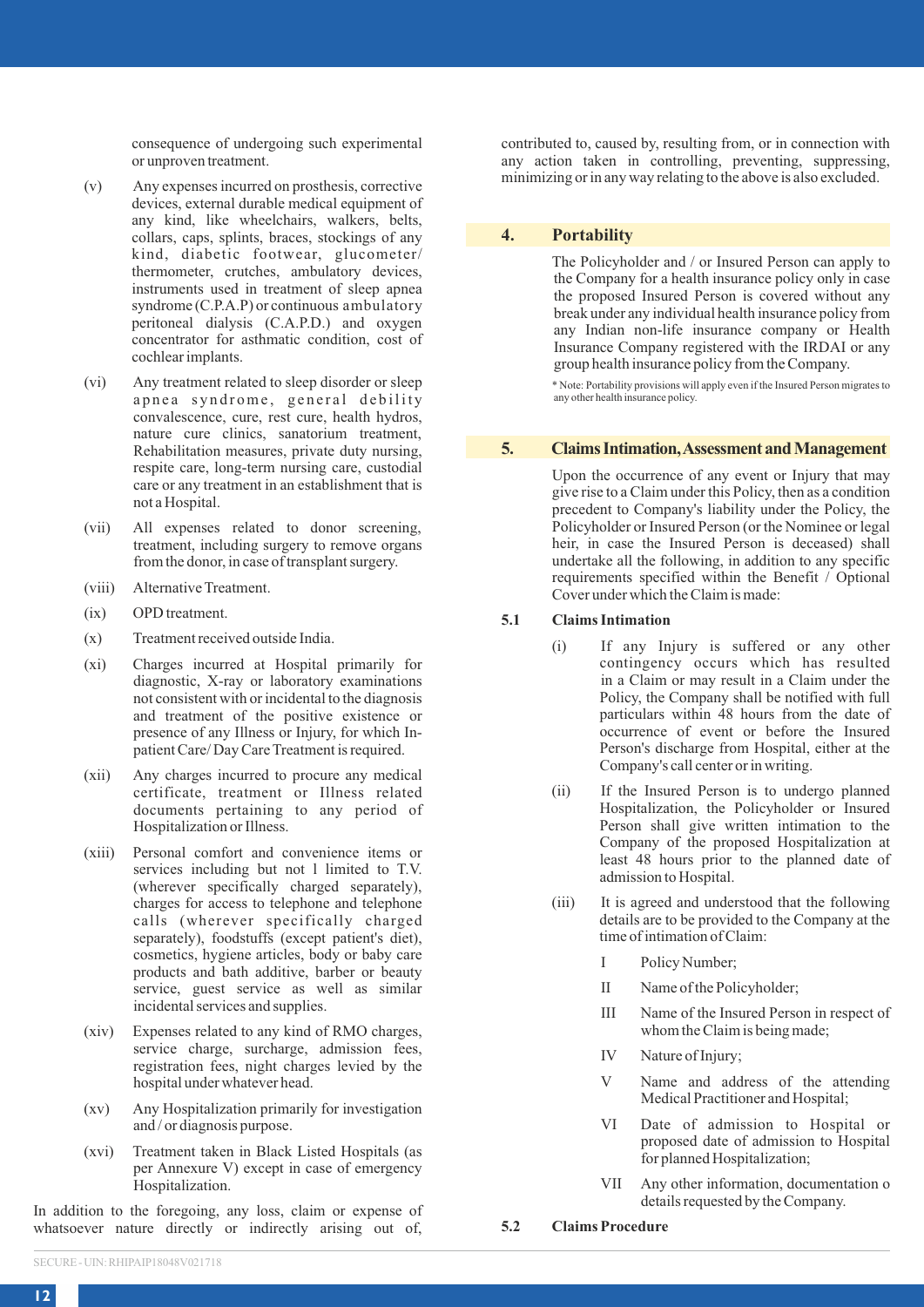- i. Any claim under this Policy would be processed or settled through reimbursement mode, except for Hospitalization incurred due to an Accident, which can be processed through Cashless Facility as well, at any of the Company's Network Provider.
- ii. It is agreed and understood that in all cases where intimation of a Claim has been provided under this provision, all the information and documentation specified under Clause 5.3 below, shall be submitted (at the Insured Person's expense) to the Company immediately and in any event within 30 days of Insured Person's discharge from Hospital or completion of treatment or date of loss, whichever is later.
- iii. The Company shall give an acknowledgement of received documents.

### **5.3 Claim Documentation**

(a) The following information and documents shall be submitted along with a completed and signed claim form to the Company at the earliest and in any event within 30 days of occurrence of the event in respect of all Claims:

| Purpose of<br>Document | Indicative List of<br><b>Documents</b>                                                                                                                                                                                                            |
|------------------------|---------------------------------------------------------------------------------------------------------------------------------------------------------------------------------------------------------------------------------------------------|
| <b>Identity Proof</b>  | Voter ID, Passport, PAN Card, Driving<br>License, ration card, Aadhar, or any other<br>proof accepted by the KYC norms as<br>approved by the Company and which is<br>admissible in court of law                                                   |
| Address Proof          | Voter ID, Passport, Driving License                                                                                                                                                                                                               |
| Age Proof              | Voter ID, Passport, PAN Card,<br>Matriculation Pass Certificate, Driving<br>License, Birth Certificate                                                                                                                                            |
| <b>Incident Proof</b>  | FIR, Panchnama, Final Police Report,<br>State Electricity Board Report, Factory<br>Inspection Report, Forensic Report, Valid<br>Passenger Ticket/Boarding Pass of the<br>Common Carrier, or any other proof to<br>the satisfaction of the Company |
| Cause of Loss          | Viscera Report, Post Mortem Report (if<br>conducted), MLC report, Medical<br>Report/Certificate stating the cause of<br>death                                                                                                                     |
| Claimant Identity      | Succession Certificate, Identity Proof of<br>Nominee, legal heirs or any other proof to<br>the satisfaction of the Company for the<br>purpose of a valid discharge                                                                                |

Note: Any one of the above documents under each category needs to be provided.

### **(b) Indicative list of documents Required for processing of Claim under Policy**

| Sr.            | Document Name                                                                                                                                                           |
|----------------|-------------------------------------------------------------------------------------------------------------------------------------------------------------------------|
| 1              | Age Proof of The Insured Member's child                                                                                                                                 |
| $\overline{2}$ | Boarding Pass (in case of Air travel)                                                                                                                                   |
| 3              | Certificate from Bank for outstanding amount of loan                                                                                                                    |
| $\overline{4}$ | Certificate from treating doctor                                                                                                                                        |
| 5              | Certificate of settlement of Claim from Insurer, if<br>claimed under other Policy                                                                                       |
| 6              | Claim form duly filled & signed by Insured Member/<br>Legal heir/Nominee                                                                                                |
| 7              | Death certificate (in original copy)                                                                                                                                    |
| 8              | Description of the case for need of house/Vehicle<br>modification                                                                                                       |
| 9              | Diatomic test atoms of water in stomach and water of<br>reservoir, if applicable                                                                                        |
| 10             | Disability certificate - Medical Officer/Civil Surgeon of<br>Civil hospital/Govt. Hospital of the District/Units<br>concerned, (certificate) stating extent disablement |
| 11             | Discharged Summary, if applicable (Certified Copy)                                                                                                                      |
| 12             | Discharged Summary (Original Copy)                                                                                                                                      |
| 13             | Doctor's Certificate confirming the injury and advising<br>confinement to bed/unfit to work for specified number<br>of days                                             |
| 14             | In RTA cases-Driving license, if applicable                                                                                                                             |
| 15             | Dying Declaration in case of death due to burns injury,<br>wherever applicable                                                                                          |
| 16             | Electrocution case - SEB (State Electricity Board)<br>Panchnama, whenever applicable                                                                                    |
| 17             | Employer certificate mentioning the cause and nature of<br>accident resulting in Death                                                                                  |
| 18             | Employer certificate mentioning the cause and nature of<br>accident resulting in the disablement and period of leave<br>granted to the employees                        |
| 19             | F.I.R. and Panchnama wherever applicable (original or<br>certified copies)                                                                                              |
| 20             | F.I.R. or accident Death report or Inquest Panchnama (in<br>original or certified copies)                                                                               |
| 21             | Factory inspector report if accident occurred in the<br>organization                                                                                                    |
| 22             | Fitness certificate                                                                                                                                                     |
| 23             | Forensic report, whenever applicable                                                                                                                                    |
| 24             | FSL report, whenever applicable                                                                                                                                         |
| 25             | Hospital indoor Treatment Papers including Discharge<br>Summary & medical bills                                                                                         |
| 26             | <b>Indemnity Bond</b>                                                                                                                                                   |
| 27             | Investigation/test reports & Payment Receipts there of                                                                                                                  |
| 28             | Investigation Reports like Laboratory test, X-rays and<br>reports essential of confirmation of the type and                                                             |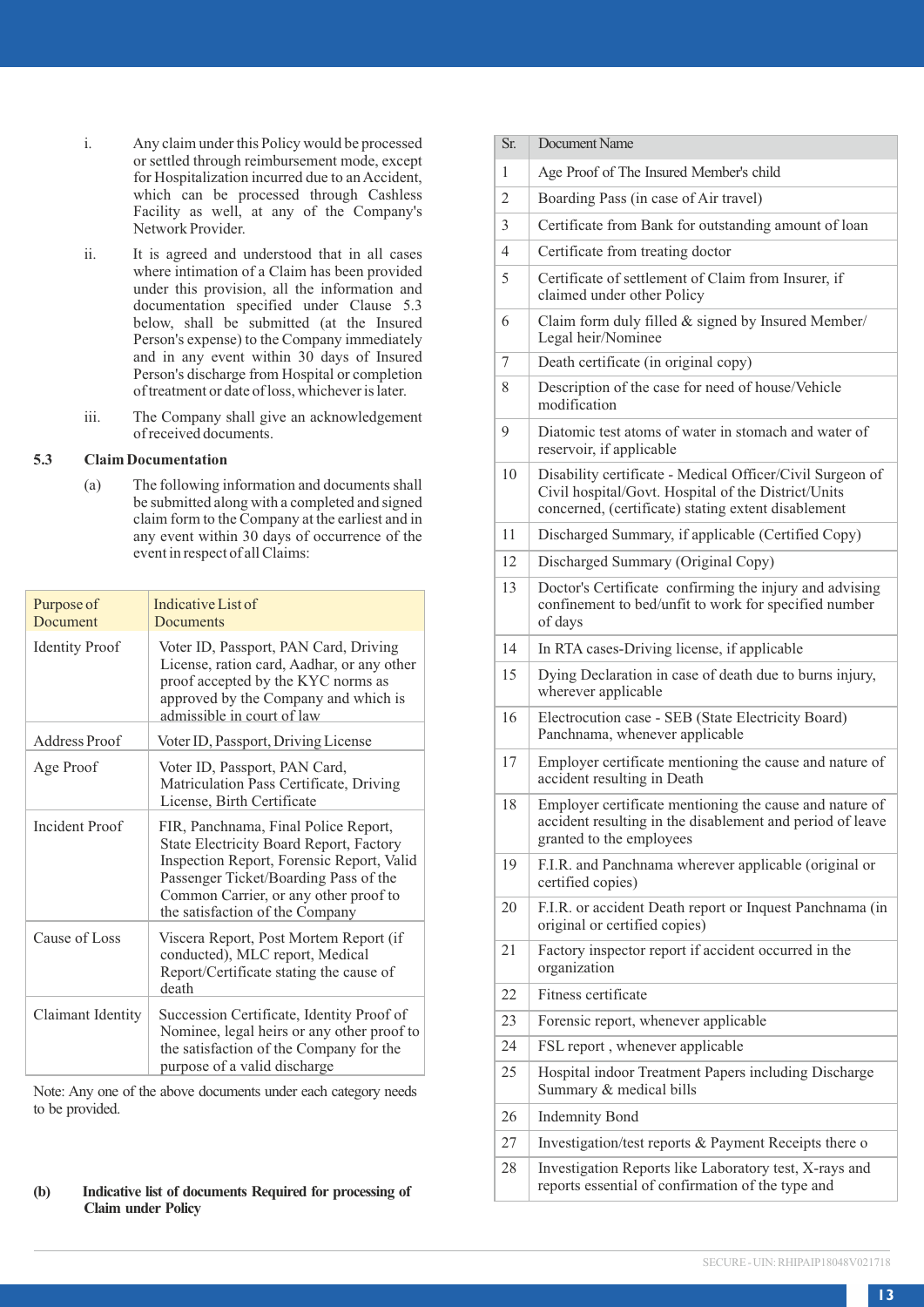| Sr. | <b>Document Name</b>                                                                                                         |
|-----|------------------------------------------------------------------------------------------------------------------------------|
|     | percentage of disability                                                                                                     |
| 29  | Invoice and payment Receipts of Equipments used for<br>mobility                                                              |
| 30  | Invoice/estimate of expenses incurred and Receipts for<br>house/vehicle modification                                         |
| 31  | Leave certificate from the employer                                                                                          |
| 32  | Letter from the employer stating the reason for loss of<br>Job                                                               |
| 33  | Mechanical report of the vehicle which met with an<br>accident, if applicable                                                |
| 34  | Medical bills with prescriptions (Original copy)                                                                             |
| 35  | Medical Practitioner's certificate confirming the Injury<br>and advising rest/ unfit to work for specified number of<br>days |
| 36  | Original receipts of expenses incurred for funeral<br>expenses                                                               |
| 37  | Original receipts of expenses incurred for repatriation of<br>remains                                                        |
| 38  | Original Ticket                                                                                                              |
| 39  | Photo ID from school/college/institute                                                                                       |
| 40  | Photo of injured showing the disability                                                                                      |
| 41  | Police Final Report                                                                                                          |
| 42  | Post Mortem Report (certified copies), if conducted                                                                          |
| 43  | Proof of Admission in school/college                                                                                         |
| 44  | RACT, MACT documents as applicable                                                                                           |
| 45  | Receipt of Education fees paid                                                                                               |
| 46  | Receipt of Payment of ambulance service                                                                                      |
| 47  | Salary Certificate/Slips/Form 16, if applicable                                                                              |
| 48  | Spot Panchnama (certified copies) if applicable                                                                              |
| 49  | Treating doctor's certificate confirming degree of burns                                                                     |
| 50  | Any other document as required by Us                                                                                         |
|     | Indicative list of applicable documents to be submitted for a<br>Claim under respective Benefits                             |

| <b>Benefit</b>                                                  | Number of Claim<br>Document                                                 |
|-----------------------------------------------------------------|-----------------------------------------------------------------------------|
| Accidental Death (Benefit 1)                                    | 4.6.7.9.11.14.16.17.20.<br>21, 23, 24, 25, 27, 28, 33,<br>34.41.42.44.47.48 |
| Permanent Total Disablement<br>(Benefit 2 & Optional Cover 2)   | 4, 6, 10, 11, 14, 16, 18, 19,<br>21.22.25.27.28.33.34.<br>35.40.41.44.47.48 |
| Permanent Partial Disablement<br>(Benefit 3 & Optional Cover 3) | 4.6.10.11.14.16.18.19.<br>21.22.25.27.28.33.34.<br>35.40.41.44.47.48        |
| Fractures (Benefit 4)                                           | 4.6.11.14.25.27.28.34                                                       |
| Child Education (Benefit 5)                                     | 1,6,39,43,45                                                                |

| <b>Benefit</b>                                                | Number of Claim<br>Document                                                          |
|---------------------------------------------------------------|--------------------------------------------------------------------------------------|
| Major Diagnostics Tests (Benefit 6)                           | 4,6,11,12,27,28,34                                                                   |
| Disappearance (Benefit 7)                                     | 6,26                                                                                 |
| Mobility cover(Benefit 8)                                     | 6,29                                                                                 |
| Burns (Benefit 9)                                             | 4, 6, 11, 15, 27, 34, 48, 49                                                         |
| Domestic Road Ambulance<br>(Benefit 10)                       | 6.46                                                                                 |
| Nursing Care (Benefit 11)                                     | 4.6.27.28.34                                                                         |
| Reconstructive surgery (Benefit 12)                           | 4.6.10.11.14.19.22.25.<br>27.28.34.41.44                                             |
| Repatriation of Mortal Remains<br>(Benefit 13)                | 6.37                                                                                 |
| Accidental Hospitalization<br>(Optional Covers $1, 4, 5, 6$ ) | 4, 5, 6, 11, 12, 14, 16, 19, 22,<br>25.27.28.33.34.41.44                             |
| Temporary Total Disablement<br>(Optional Cover 7)             | 1.4.5.6.10.11.14.16.18.<br>19, 21, 22, 25, 27, 28, 31,<br>33, 34, 35, 41, 44, 47, 50 |
| Accidental OPD Cover<br>(Optional Cover 8)                    | 1.4.5.6.11.14.15.19.27.<br>28,34,49,50                                               |
| Common Carrier Mishap Cover<br>(Optional Cover 9)             | 2, 4, 7/10, 38, 41, 42                                                               |

- (c) General Notes to Claim Intimation and Documentation:
	- i. The Company reserves the right to seek additional documents depending upon the cause of Claim or the Benefit / Optional Cover under which the Claim is made.
	- ii. The company will only accept bills/ invoices/medical treatment related documents which are made in the Insured Person's name.
	- iii. Only in the event that original bills, receipts, prescriptions, reports or other documents have already been given to any other insurance company, the company will accept properly verified photocopies of such documents attested by such other insurance company along with an original certificate of the extent of payment received from such insurance company.
	- iv. However, the Company shall condone delay on merit for delayed Claims where delay is proved to be for reasons beyond the control of the Policyholder or the Insured Person.

### **5.4 Policyholder's or Insured persons or claimant's duty at the time of claim**

It is agreed and understood that as a condition precedent for a Claim to be considered under this Policy:

- a. All reasonable steps and measures must be taken to avoid or minimize the quantum of any Claim that may be made under this Policy.
- b. Intimation of the claim and submission or provision of all information and documentation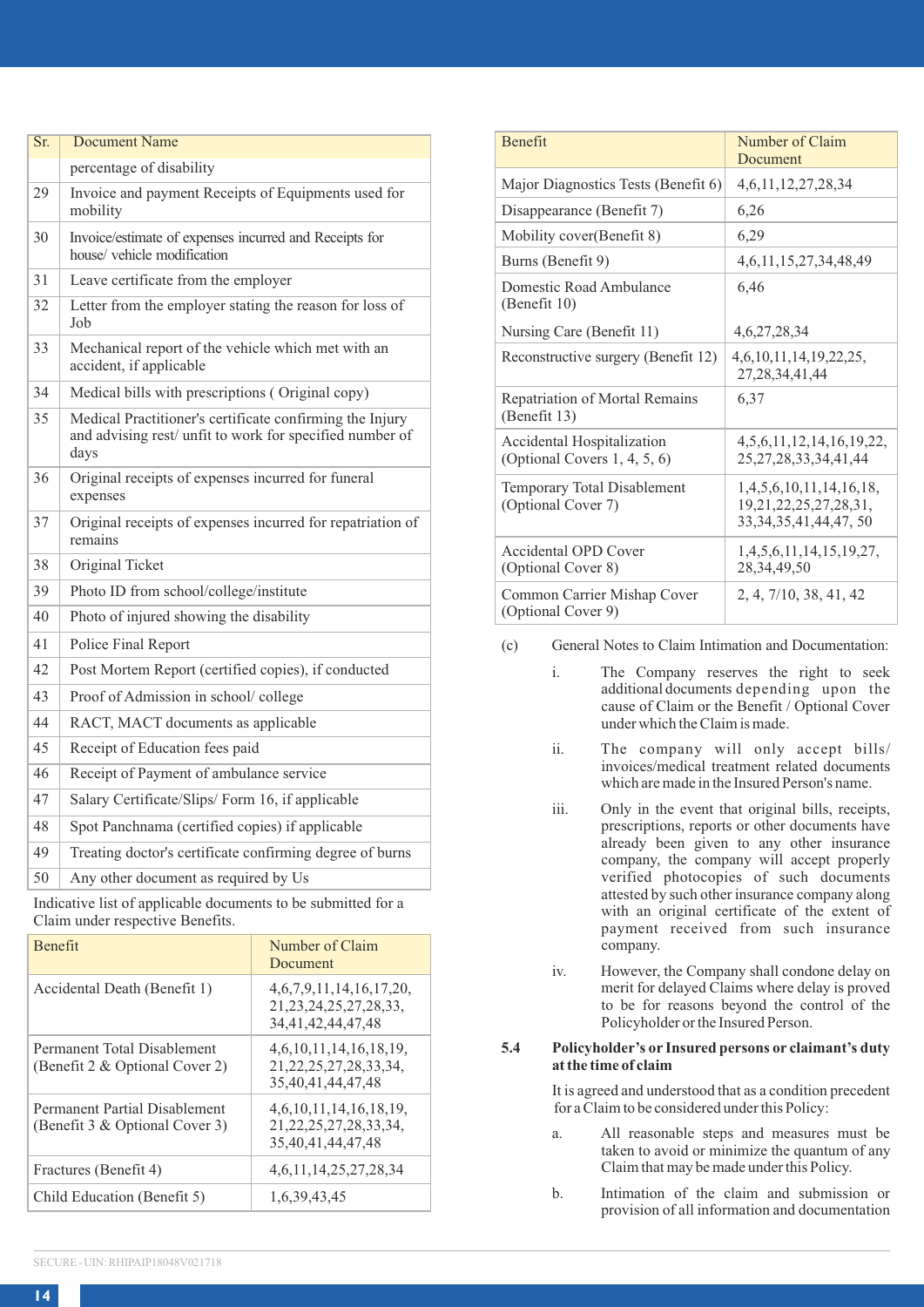shall be made promptly and in any event in accordance with the procedures and within the timeframes specified in Clause 5 of the Policy, under which the Claim is being made.

c. The Insured Person will, at the request of the Company, submit himself / herself for a medical examination by the Company's nominated Medical Practitioner as often as the Company considers reasonable and necessary.

The cost of such examination will be borne by the Company.

- d. The Company's Medical Practitioner and representatives shall be given access and cooperation to inspect the Insured Person's medical and hospitalization records and to investigate the facts and examine the Insured Person.
- e. The Company shall be provided with complete documentation and information which the Company has requested to establish its liability for the Claim, its circumstances and its quantum.

#### **5.5 Claim Assessment & Payment Terms**

- a. All admissible Claims under this Policy shall be assessed by the company. The Claim amount assessed would be deducted from the Sum Insured / Coverage amount of respective Benefit or Optional Cover.
- b. The Company shall have no liability to make payment of a Claim under the Policy in respect of an Insured Person during the Policy period, once the applicable Sum Insured / Coverage amount under respective Benefit or Optional Cover for that Insured Person is exhausted.
- c. All payments under this Policy shall be made in Indian Rupees and within India.
- d. In the event of death of the Policyholder, the Company will pay the nominee (as named in the Policy Certificate) and in case of no nominee at its discretion to the legal heirs of the Policyholder whose discharge shall be treated as full and final discharge of its liability under the Policy.
- e. On payment of renewal premium, the Insured Person shall give written notice to the company of any disease, physical defect or infirmity or change in occupation or profession, with respect to the Insured Person.
- f. If the Insured Person suffers a relapse within 45 days from the date of discharge from the Hospital for which a Claim has been made, then such relapse shall be deemed to be part of the same Claim.
- g. The Company shall settle any Claim within 30 days of receipt of all the necessary documents/ information as required for settlement of such Claim and sought by the Company. The Company shall provide the Insured Person an offer of settlement of Claim and upon acceptance of such offer by the Insured Person the Company shall make payment within 7 days from the date of receipt of such acceptance. In case there is delay in the payment beyond the stipulated timelines, the

Company shall pay additional amount as interest at a rate which is 2% above the bank rate prevalent at the beginning of the financial year in which the claim is reviewed by it. For the purpose of this clause, 'bank rate' shall mean the existing bank rate as notified by Reserve Bank of India, unless the extent regulation requires payment based on some other prescribed interest rate.

h. The Claim shall be paid only for the Policy Period in which the Insured event which gives rise to a Claim under this Policy occurs.

### **6. General Terms and Conditions**

#### **6.1. Disclosure to Information Norm**

If any untrue or incorrect statements are made or there has been a misrepresentation, mis-description or nondisclosure of any material particulars or any material information having been withheld in the proposal form or at the time of purchasing this Policy, or if a Claim is fraudulently made or any fraudulent means or devices are used by the Policyholder or the Insured Person or any one acting on his/their behalf, the Company shall have no liability to make payment of any Claims and the premium paid shall be forfeited to the Company.

## **6.2. Observance of Terms and Conditions**

The due observance and fulfillment of the terms and conditions of this Policy (including the realization of premium by their respective due dates and compliance with the specified procedure on all Claims) in so far as they relate to anything to be done or complied with by the Policyholder or any Insured Person, shall be condition precedent to the Company's liability under the Policy.

# **6.3 Material Change**

It is a condition precedent to the Company's liability under the Policy that the Policyholder/ Insured Person shall immediately notify the Company in writing of any material change in the risk on account of change in occupation or business of any Insured Person at his own expense. The Company may adjust the scope of cover and / or the premium paid or payable, accordingly. (Service Request Form for Change in Occupation / Nature of Job is attached as Annexure-IV)

#### **6.4 Records to be maintained**

The Policyholder and Insured Person shall keep an accurate record containing all relevant medical records and shall allow the Company or its representatives to inspect such records. The Policyholder or Insured P e r s o n s h a l l f u r n i s h s u c h information as the Company may require under this Policy at any time during the Policy Period or Policy period or until final adjustment (if any) and resolution of all Claims under this Policy.

#### **6.5 No constructive Notice**

Any knowledge or information of any circumstance or condition in relation to the Policyholder or Insured Person which is in possession of the Company other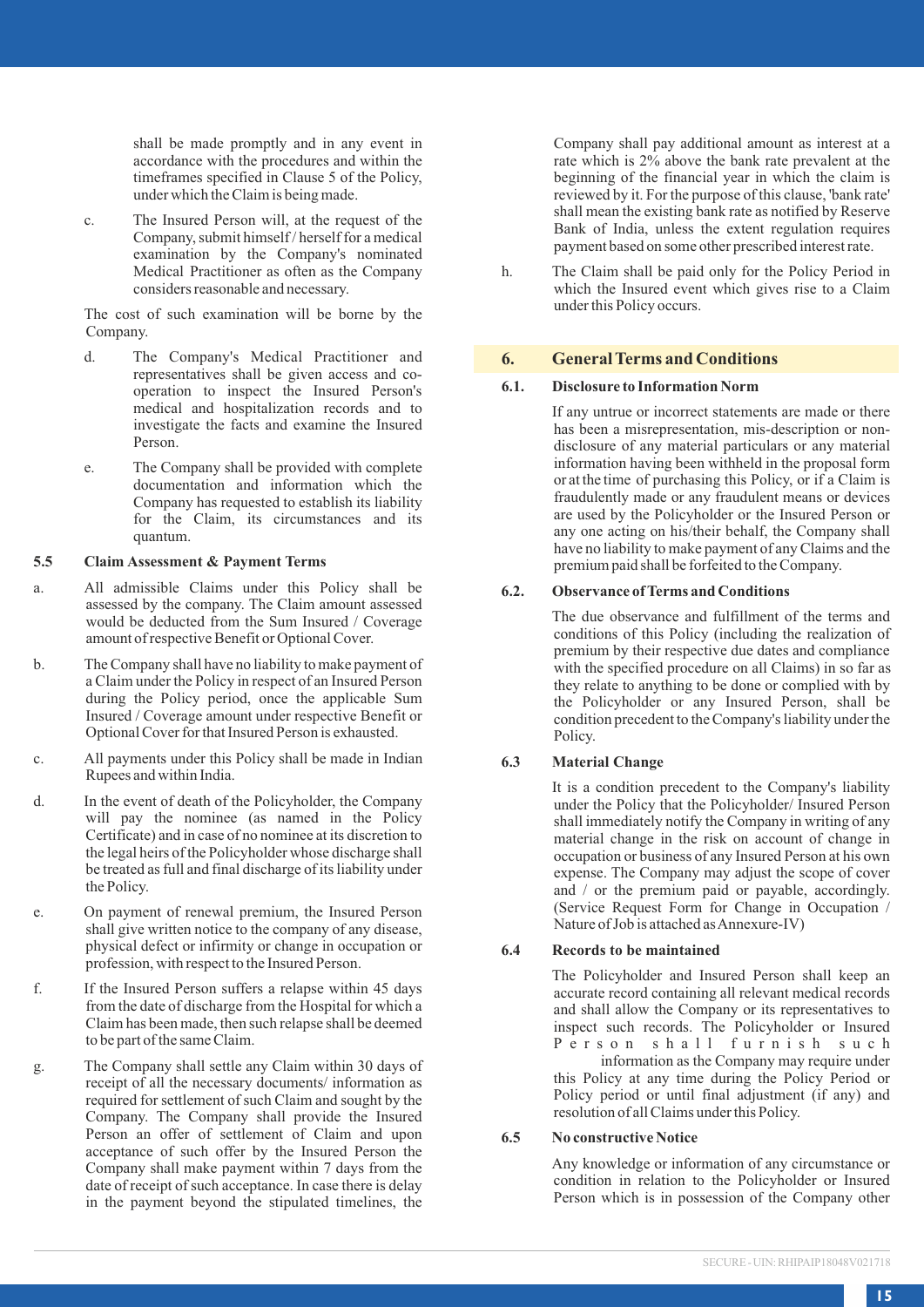than that information expressly disclosed in the Proposal Form or otherwise in writing to the Company, shall not be held to be binding or prejudicially affect the Company.

#### **6.6 Complete discharge**

Payment made by the Company to the Policyholder or Insured Person or the Nominee or the legal heir of the Insured Person, as the case may be, under the Policy shall in all cases be complete and construe as an effectual discharge in favor of the Company.

#### **6.7 Free Look Period**

- a. The Policyholder may, within 15 days from the receipt of the Policy document, return the Policy stating reasons for his objection, if the Policyholder disagrees with any Policy terms and conditions.
- b. If no Claim has been made under the Policy, the Company will refund the premium received after deducting proportionate risk premium for the period on cover, and stamp duty charges. If only part of the risk has commenced, such proportionate risk premium shall be calculated as commensurate with the risk covered during such period. All rights under the Policy will immediately stand extinguished on the free look cancellation of the Policy.
- c. Provision for Free look period is not applicable and available at the time of renewal of the Policy.

### **6.8 Multiple Policies**

- (a) In case any Insured is covered under more than one indemnity insurance policies, with the Company or with other insurers, the Policyholder shall have the right to settle the Claim with any of the Company, provided that the Claim amount payable is up to Sum Insured of such Policy
- (b) In case the Claim amount exceeds the Sum Insured, then Policyholder shall have the right to choose the companies with whom the Claim is to be settled. Further, policyholder shall have the right to choose the companies from whom he/she wants to claim the balance amount. Insured shall only be indemnified the hospitalization costs in accordance with terms & conditions of chosen Policy
- (c) This clause shall not apply to any Benefit offered on a fixed benefit basis.

#### **6.9 Policy Disputes**

Any and all disputes or differences under or in relation to the validity, construction, interpretation and effect to this Policy shall be determined by the Indian Courts and in accordance with Indian law.

#### **6.10 Renewal Terms**

a. This Policy will automatically terminate on the Policy Period End Date. All renewal applications and requisite premium shall be given to the company on or before the Policy Period End Date provided the policy is in force and in any event before the expiry of the Grace Period. The Policyholder shall give the company written notice along with the renewal application of any material changes to the risk insured under the Policy. If no such written notice is received by the company along with the renewal application, it shall be deemed that there is no material change to the risk.

For the purpose of this provision, Grace Period means a period of 30 days immediately following the Policy Period End Date during which a payment can be made to renew this Policy without loss of continuity benefits. Coverage is not available for the period for which premium is not received by the Company and the Company shall not be liable for any Claims incurred during such period. This Clause is applicable at Person level.

- b. Renewal shall be offered lifelong. The company will ordinarily not refuse to renew the Policy except on grounds of fraud, moral hazard or misrepresentation or non-co-operation by the Insured.
- c. The Company may revise the renewal premium payable under the Policy provided that revisions to the renewal premium are in accordance with the IRDAI rules and regulations as applicable from time to time. Change in rates will be applicable from the date of approval by the Authority and shall be applied only prospectively thereafter for new policies and at the date of renewal for renewals.
- d. This product may be withdrawn / modified by the company after due approval from IRDAI. In case this product is withdrawn / modified by the company, this Policy can be renewed under the then prevailing Health Insurance Product or its nearest substitute approved by IRDAI. The Company shall duly intimate Policyholder at least three months prior to the date of such withdrawal / modification of this product and the options available to Insured Person at the time of renewal of this policy.
- e. No loading based on individual claim experience shall be applicable on renewal premium payable.
- f. Sum Insured can be increased / decreased only at the time of renewal. However, increase in Sum Insured may require further Underwriting.
- g. If Claim has been made under Benefit 1, 2 or 3 and 100% of the Sum Insured has been exhausted then the policy would not be renewed for that Insured Person.

# **6.11 Cancellation/Termination**

(a) The Company may at any time, cancel this Policy on grounds as specified in Clause 6.1, by giving 15 days' notice in writing to the Policyholder at his last known address and the premium paid shall be forfeited to the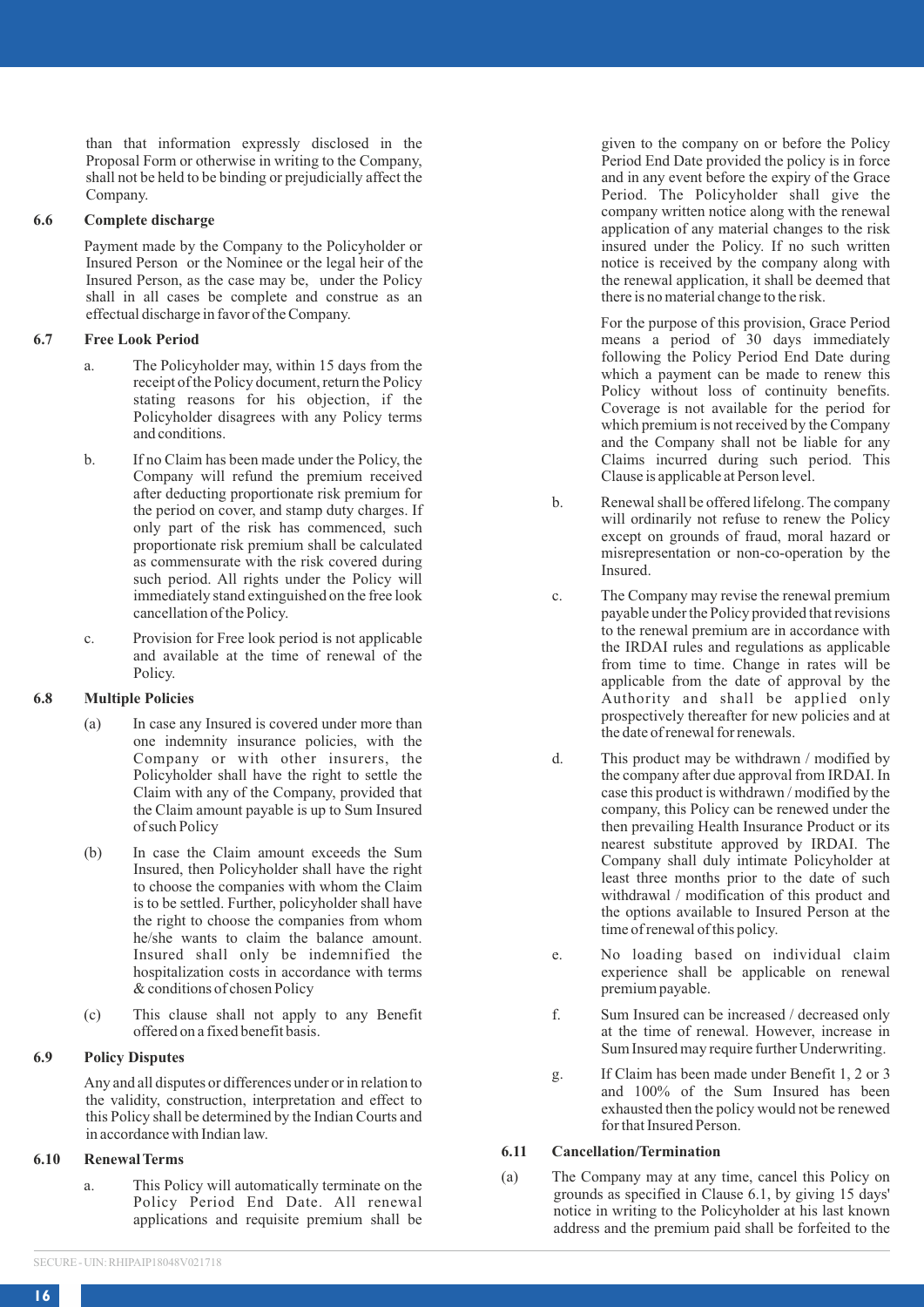Company.

(b) The Policyholder may also give 15 days' notice in writing, to the Company, for the cancellation of this Policy, in which case the Company shall from the date of receipt of the notice, cancel the Policy and refund the premium for the unexpired period of this Policy at the short period scales as mentioned below, provided no Claim has been made and full premium has been received under the Policy.

| Cancellation date up to<br>(x month) from Policy<br>Period Start Date | 1 Year  | 2 Year  | 3 Year   |
|-----------------------------------------------------------------------|---------|---------|----------|
| Up to 1 month                                                         | 75.0%   | 87.0%   | 91.0%    |
| 1 month to 3 months                                                   | 50.0%   | 74.0%   | 82.0%    |
| 3 months to 6 months                                                  | 25.0%   | 61.5%   | 73.5%    |
| 6 months to 12 months                                                 | $0.0\%$ | 48.5%   | 64.5%    |
| 12 months to 15 months                                                | N A     | 24.5%   | 47.0%    |
| 15 months to 18 months                                                | N A     | 12.0%   | 38.5%    |
| 18 months to 24 months                                                | N A     | $0.0\%$ | $30.0\%$ |
| 24 months to 30 months                                                | N A     | N.A.    | 8.0%     |
| Beyond 30 months                                                      | N.A.    | N.A.    | $0.0\%$  |

Refund % to be applied on premium received

(C) In case of demise of the Policyholder,

- (i) Where the Policy covers only the Policyholder, this Policy shall stand null and void from the date and time of demise of the Policy holder.
- (ii) Where the Policy covers other Insured Persons, this Policy shall continue till the end of Policy Period or next premium due whichever is earlier. If the other Insured Persons wish to continue with the same Policy, the Company will renew the Policy subject to the appointment of a policyholder provided that:
	- I. Written notice in this regard is given to the Company before the Policy Period End Date; and
	- II. A person over Age 18 who satisfies the Company's criteria to become a Policyholder.

Note:

(a) The Company's liability in respect of an Insured Person shall cease upon making any refund of premium under this Policy in accordance with the terms and conditions hereof in respect of such an Insured Person and the benefit in respect of that Insured Person shall forthwith terminate.

# **6.12 Limitation of Liability**

Any Claim under this Policy for which the notification or intimation of Claim is received 12 calendar months after the event or occurrence giving rise to the Claim shall not be admissible, unless the Policyholder proves to the Company's satisfaction that the delay in reporting of the Claim was for reasons beyond his control.

#### **6.13 Communication**

- (a) Any communication meant for the Company must be in writing and be delivered to its address shown in the Policy Certificate. Any communication meant for the Policyholder will be sent by the Company to his last known address or the address as shown in the Policy Certificate.
- (b) All notifications and declarations for the Company must be in writing and sent to the address specified in the Policy Certificate. Agents are not authorized to receive notices and declarations on the Company's behalf.
- (c) Notice and instructions will be deemed served 10 days after posting or immediately upon receipt in the case of hand delivery, facsimile or e-mail.

### **6.14 Alterations in the Policy**

This Policy constitutes the complete contract of insurance. No change or alteration shall be valid or effective unless approved in writing by the Company, which approval shall be evidenced by a written endorsement signed and stamped by the Company.

**6.15** Out of all the details of the various benefits provided in the Policy Terms and Conditions, only the details pertaining to benefits chosen by policyholder as per Policy Certificate shall be considered relevant.

## **6.16 Electronic Transactions**

The Policyholder and Insured Person agrees to adhere to and comply with all such terms and conditions as the Company may prescribe from time to time, and hereby agrees and confirms that all transactions effected by or through facilities for conducting remote transactions including the Internet, World Wide Web, electronic data interchange, call centers, tele-service operations (whether voice, video, data or combination thereof) or by means of electronic, computer, automated machines network or through other means of telecommunication, established by or on behalf of the Company, for and in respect of the Policy or its terms, shall constitute legally binding and valid transactions when done in adherence to and in compliance with the Company's terms and conditions for such facilities, as may be prescribed from time to time. Any terms and conditions related to electronic transactions shall be within the approved Policy Terms and Conditions.

# **6.17 Obligation in respect to minor**

If an Insured Person is less than 18 years of age, the Policyholder shall be responsible for ensuring compliance with all terms and conditions of this Policy on behalf of that Insured Person.

### **6.18 Nominee**

- (a) The Insured Person at the inception or at any time before the expiry of the Policy can make the nomination for the purpose of payment of Claims.
- (b) Any change of nomination shall be communicated to the Company in writing and such change shall be effective only when an endorsement to the Policy is made by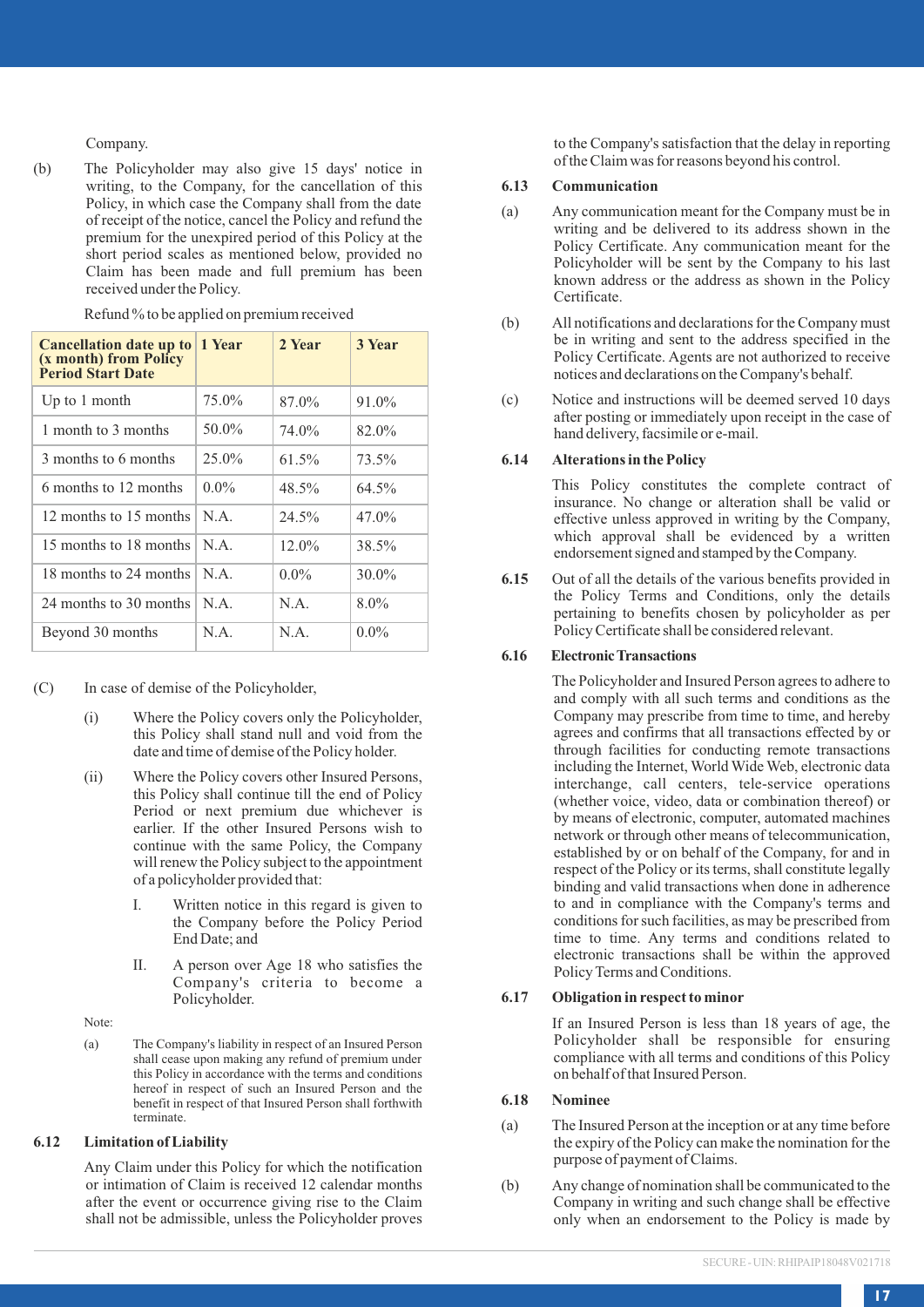the Company.

# **6.19 Grievances**

The Company has developed proper procedures and effective mechanism to address complaints by the customers. The Company is committed to comply with the Regulations, standards which have been set forth in the Regulations, Circulars issued by the Authority (IRDAI) from time to time in this regard.

(a) If the Policyholder / Insured Person has a grievance that the Policyholder / Insured Person wishes the Company to redress, the Policyholder/Insured Person may contact the Company with the details of the grievance through:

Website: www.careinsurance.com

Email: customerfirst@careinsurance.com

Contact No.:1800-102-4488 / 1800-102-6655

Courier: Any of Our Branch Office or corporate office

The Policyholder/Insured Person may also approach the grievance cell at any of the Company's branches with the details of his/her grievance during the Company's working hours from Monday to Friday.

(b) If the Policyholder / Insured Person is not satisfied with the Company's redressal of the Policyholder's / Insured Person's grievance through one of the above methods, the Policyholder / Insured Person may contact the Company's Head of Customer Service at:

Head - Customer Services,

Care Health Insurance Limited

(Formerly known as Religare Health Insurance Company Limited)

Unit No. 604 - 607, 6th Floor, Tower C,

Unitech Cyber Park, Sector-39,

Gurugram-122001 (Haryana)

c) If the Policyholder / Insured Person is not satisfied with the Company's redressal of the Policyholder's / Insured Person's grievance through one of the above methods, the Policyholder / Insured Person may approach the nearest Insurance Ombudsman for resolution of the grievance. The contact details of Ombudsman offices are on the next page: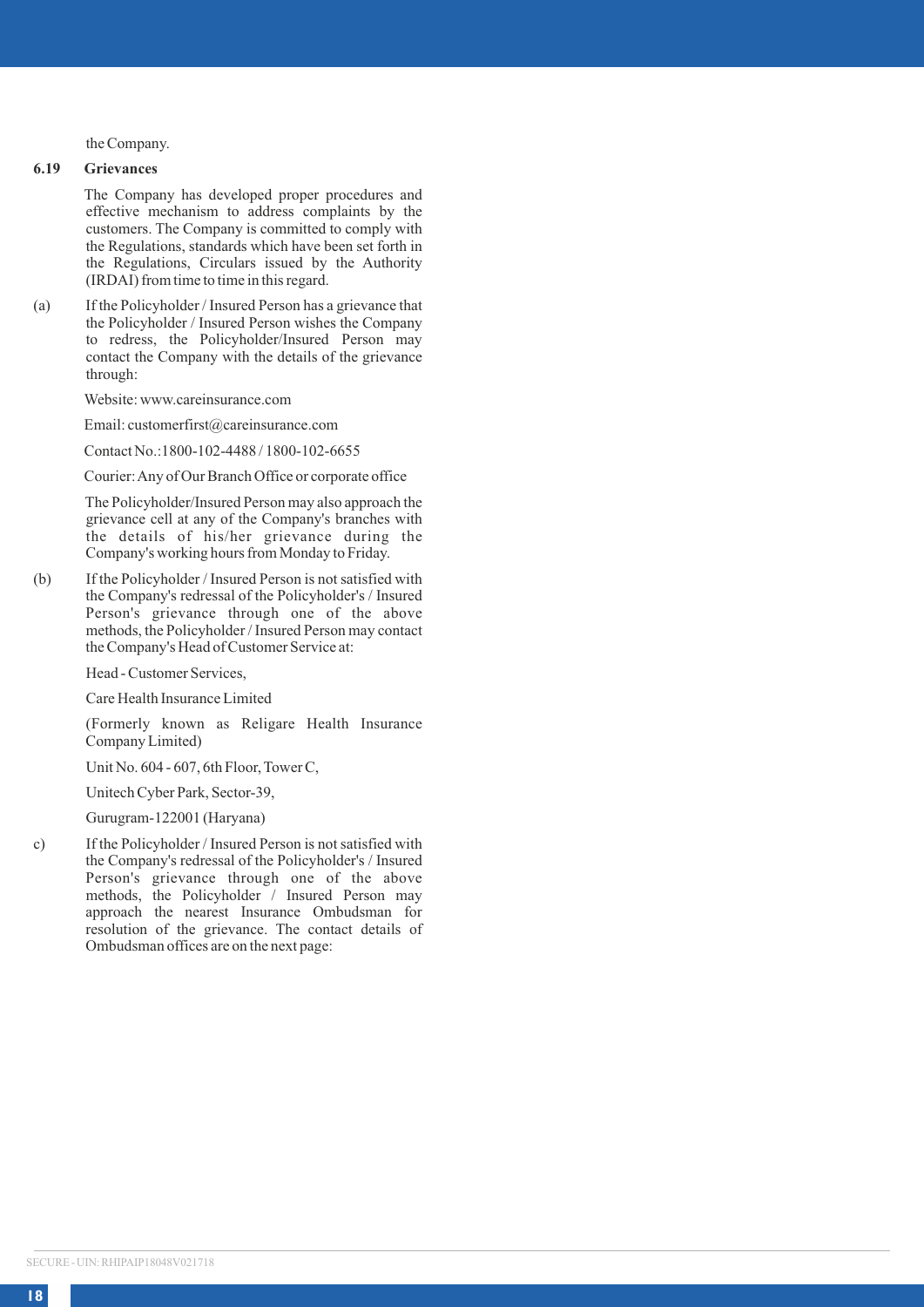| <b>Office of the Ombudsman</b> | <b>Contact Details</b>                                                                                                                                                                                                                                                   | <b>Jurisdiction of Office (Union</b><br><b>Territory, District)</b>                  |
|--------------------------------|--------------------------------------------------------------------------------------------------------------------------------------------------------------------------------------------------------------------------------------------------------------------------|--------------------------------------------------------------------------------------|
| <b>AHMEDABAD</b>               | Insurance Ombudsman,<br>Office of the Insurance Ombudsman,<br>Jeevan Prakash Building, 6th floor, Tilak Marg, Relief Road,<br>Ahmedabad - 380 001.<br>Tel.: 079 - 25501201/02/05/06<br>E-mail: bimalokpal.ahmedabad@ecoi.co.in                                           | Gujarat, Dadra & Nagar<br>Haveli, Daman and Diu                                      |
| <b>BENGALURU</b>               | Insurance Ombudsman,<br>Office of the Insurance Ombudsman,<br>Jeevan Soudha Building, PID No. 57-27-N-19<br>Ground Floor, 19/19, 24th Main Road, JP Nagar, Ist Phase,<br>BENGALURU - 560 078.<br>Tel.: 080-22222049 / 22222048<br>Email: bimalokpal.bengaluru@ecoi.co.in | Karnataka                                                                            |
| <b>BHOPAL</b>                  | Insurance Ombudsman,<br>Office of the Insurance Ombudsman.<br>Janak Vihar Complex, 2nd Floor, 6, Malviya Nagar, Opp. Airtel,<br>Near New Market, BHOPAL (M.P.)-462 003.<br>Tel.: 0755-2769201 / 9202, Fax: 0755-2769203<br>E-mail: bimalokpal.bhopal@ecoi.co.in          | Madhya Pradesh &<br>Chhattisgarh                                                     |
| <b>BHUBANESHWAR</b>            | Insurance Ombudsman,<br>Office of the Insurance Ombudsman,<br>62, Forest Park, BHUBANESHWAR-751 009.<br>Tel.: 0674 - 2596461 / 2596455, Fax: 0674-2596429<br>E-mail: bimalokpal.bhubaneswar@ecoi.co.in                                                                   | Orissa                                                                               |
| <b>CHANDIGARH</b>              | Insurance Ombudsman,<br>Office of the Insurance Ombudsman,<br>S.C.O. No.101-103, 2nd Floor, Batra Building. Sector 17-D,<br>CHANDIGARH-160 017.<br>Tel.: 0172 - 2706196 / 2706468, Fax: 0172-2708274<br>E-mail: bimalokpal.chandigarh@ecoi.co.in                         | Punjab, Haryana,<br>Himachal Pradesh.<br>Jammu & Kashmir,<br>Chandigarh              |
| <b>CHENNAI</b>                 | Insurance Ombudsman.<br>Office of the Insurance Ombudsman,<br>Fathima Akhtar Court, 4th Floor, 453, Anna Salai, Teynampet,<br>CHENNAI-600 018.<br>Tel.: 044-24333668 / 24335284, Fax: 044-24333664<br>E-mail: bimalokpal.chennai@ecoi.co.in                              | Tamil Nadu, Pondicherry<br>Town and Karaikal<br>(which are part of<br>Pondicherry)   |
| <b>DELHI</b>                   | Insurance Ombudsman.<br>Office of the Insurance Ombudsman,<br>2/2 A, Universal Insurance Bldg., Asaf Ali Road,<br>NEW DELHI-110 002.<br>Tel.: 011 - 23232481 / 23213504<br>E-mail: bimalokpal.delhi@ecoi.co.in                                                           | Delhi                                                                                |
| <b>GUWAHATI</b>                | Insurance Ombudsman.<br>Office of the Insurance Ombudsman,<br>"Jeevan Nivesh", 5th Floor, Near Panbazar Overbridge, S.S.<br>Road, GUWAHATI-781 001 (ASSAM).<br>Tel.: 0361 - 2632204 / 2602205<br>E-mail: bimalokpal.guwahati@ecoi.co.in                                  | Assam, Meghalaya,<br>Manipur, Mizoram,<br>Arunachal Pradesh.<br>Nagaland and Tripura |
| <b>HYDERABAD</b>               | Insurance Ombudsman,<br>Office of the Insurance Ombudsman,<br>6-2-46, 1st Floor, Moin Court, Lane Opp. Saleem Function<br>Palace, A.C. Guards, Lakdi-Ka-Pool, HYDERABAD-500 004.<br>Tel.: 040 - 67504123 / 23312122<br>E-mail: bimalokpal.hyderabad@ecoi.co.in           | Andhra Pradesh,<br>Telangana and Yanam - a<br>part of Territory of<br>Pondicherry    |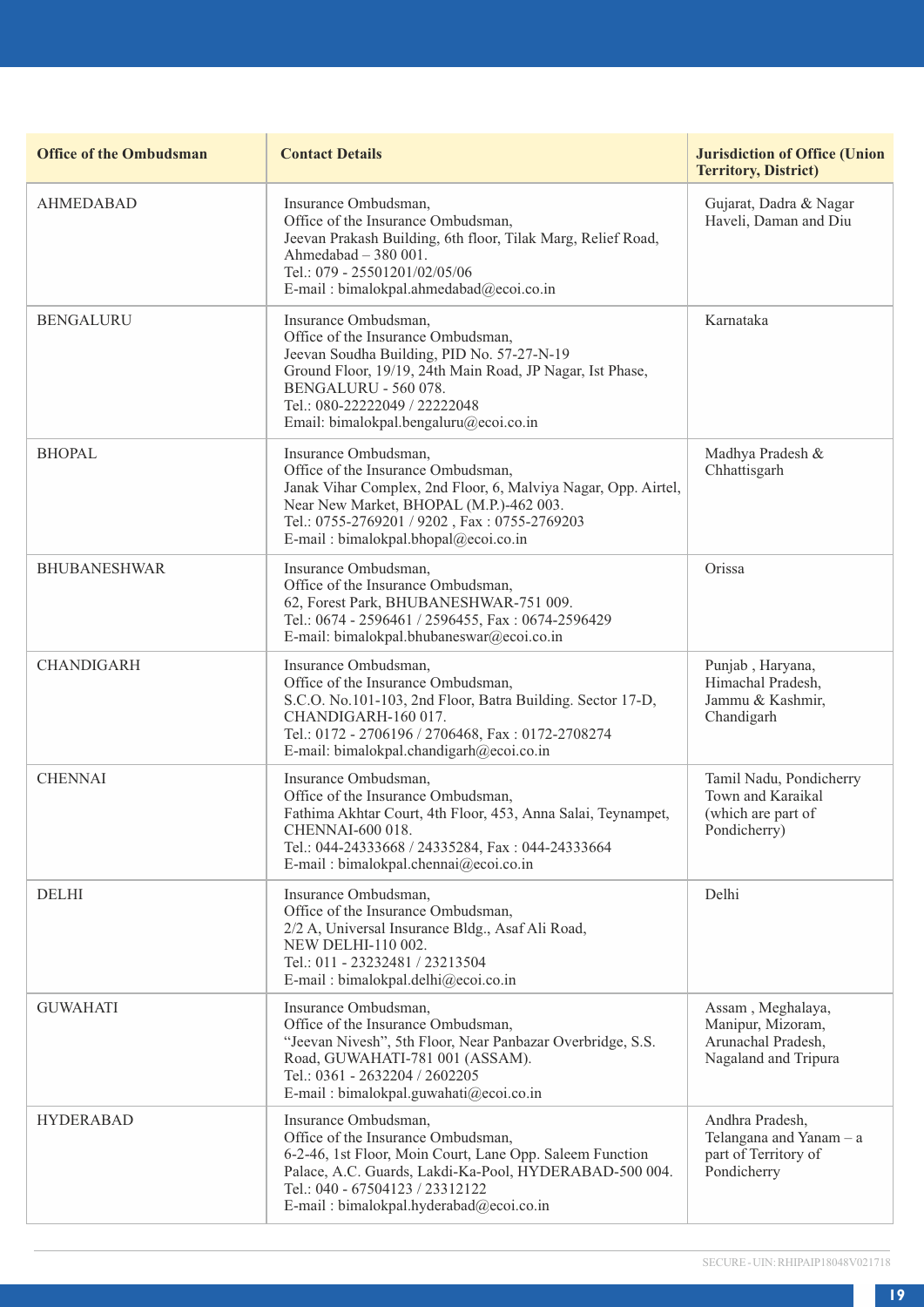| <b>Office of the Ombudsman</b> | <b>Contact Details</b>                                                                                                                                                                                                                              | <b>Jurisdiction of Office (Union</b><br><b>Territory, District)</b>                                                                                                                                                                                                                                                                                                                                                                                                                                                          |
|--------------------------------|-----------------------------------------------------------------------------------------------------------------------------------------------------------------------------------------------------------------------------------------------------|------------------------------------------------------------------------------------------------------------------------------------------------------------------------------------------------------------------------------------------------------------------------------------------------------------------------------------------------------------------------------------------------------------------------------------------------------------------------------------------------------------------------------|
| <b>JAIPUR</b>                  | Insurance Ombudsman,<br>Office of the Insurance Ombudsman,<br>Jeevan Nidhi - II Bldg., Gr. Floor, Bhawani Singh Marg, Jaipur -<br>302 005.<br>Tel.: 0141-2740363<br>Email: Bimalokpal.jaipur@ecoi.co.in                                             | Rajasthan                                                                                                                                                                                                                                                                                                                                                                                                                                                                                                                    |
| <b>ERNAKULAM</b>               | Insurance Ombudsman,<br>Office of the Insurance Ombudsman.<br>2nd Floor, Pulinat Bldg., Opp. Cochin Shipyard, M.G. Road,<br>ERNAKULAM-682 015.<br>Tel.: 0484-2358759/2359338, Fax: 0484-2359336<br>E-mail: bimalokpal.ernakulam@ecoi.co.in          | Kerala, Lakshadweep, Mahe<br>- a part of Pondicherry                                                                                                                                                                                                                                                                                                                                                                                                                                                                         |
| <b>KOLKATA</b>                 | Insurance Ombudsman,<br>Office of the Insurance Ombudsman,<br>4th Floor, Hindustan Bldg. Annexe, 4, C.R. Avenue,<br>Kolkata - 700 072.<br>Tel: 033-22124339/22124340, Fax: 033-22124341<br>E-mail: bimalokpal.kolkata@ecoi.co.in                    | West Bengal, Andaman &<br>Nicobar Islands, Sikkim                                                                                                                                                                                                                                                                                                                                                                                                                                                                            |
| <b>LUCKNOW</b>                 | Insurance Ombudsman,<br>Office of the Insurance Ombudsman,<br>6th Floor, Jeevan Bhawan, Phase-2, Nawal Kishore Road,<br>Hazaratganj, LUCKNOW-226 001.<br>Tel.: 0522 - 2231330 / 2231331, Fax: 0522-2231310<br>E-mail: bimalokpal.lucknow@ecoi.co.in | Districts of Uttar Pradesh:<br>Laitpur, Jhansi, Mahoba,<br>Hamirpur, Banda, Chitrakoot,<br>Allahabad, Mirzapur,<br>Sonbhabdra, Fatehpur,<br>Pratapgarh, Jaunpur, Varanasi,<br>Gazipur, Jalaun, Kanpur,<br>Lucknow, Unnao, Sitapur,<br>Lakhimpur, Bahraich,<br>Barabanki, Raebareli, Sravasti,<br>Gonda, Faizabad, Amethi,<br>Kaushambi, Balrampur, Basti,<br>Ambedkarnagar, Sultanpur,<br>Maharajgang, Santkabirnagar,<br>Azamgarh, Kushinagar,<br>Gorkhpur, Deoria, Mau,<br>Ghazipur, Chandauli, Ballia,<br>Sidharathnagar. |
| <b>MUMBAI</b>                  | Insurance Ombudsman,<br>Office of the Insurance Ombudsman,<br>3rd Floor, Jeevan Seva Annexe, S.V. Road, Santacruz(W),<br>MUMBAI-400 054.<br>Tel.: 022 - 26106552 / 26106960<br>Fax: 022 - 26106052<br>Email: bimalokpal.mumbai@ecoi.co.in           | Goa,<br>Mumbai Metropolitan<br>Region<br>excluding Navi Mumbai &<br>Thane                                                                                                                                                                                                                                                                                                                                                                                                                                                    |
| <b>NOIDA</b>                   | Office of the Insurance Ombudsman,<br>Bhagwan Sahai Palace<br>4th Floor, Main Road, Naya Bans, Sector 15,<br>Distt: Gautam Buddh Nagar,<br>U.P-201301.<br>Tel.: 0120-2514250 / 2514252 / 2514253<br>Email: bimalokpal.noida@ecoi.co.in              | State of Uttaranchal and the<br>following Districts of Uttar<br>Pradesh: Agra, Aligarh, Bagpat,<br>Bareilly, Bijnor, Budaun,<br>Bulandshehar, Etah, Kanooj,<br>Mainpuri, Mathura, Meerut,<br>Moradabad, Muzaffarnagar,<br>Oraivva, Pilibhit, Etawah.<br>Farrukhabad, Firozbad,<br>Gautambodhanagar, Ghaziabad,<br>Hardoi, Shahjahanpur, Hapur,<br>Shamli, Rampur, Kashganj,<br>Sambhal, Amroha, Hathras,<br>Kanshiramnagar, Saharanpur                                                                                       |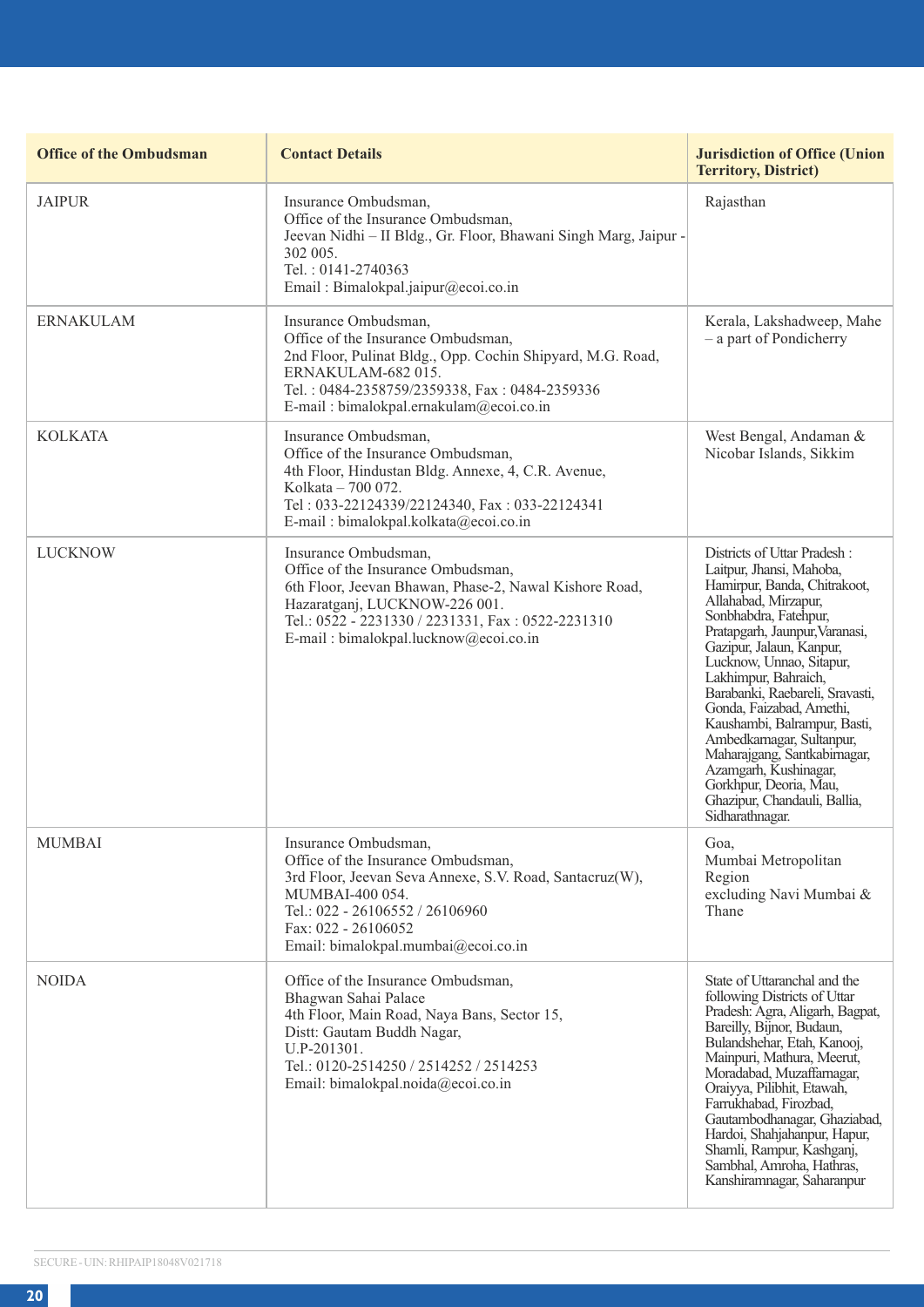| <b>Office of the Ombudsman</b> | <b>Contact Details</b>                                                                                                                                                                                                                | <b>Jurisdiction of Office (Union</b><br><b>Territory, District)</b>                       |
|--------------------------------|---------------------------------------------------------------------------------------------------------------------------------------------------------------------------------------------------------------------------------------|-------------------------------------------------------------------------------------------|
| <b>PATNA</b>                   | Office of the Insurance Ombudsman,<br>1st Floor, Kalpana Arcade Building,<br>Bazar Samiti Road, Bahadurpur,<br>Patna 800 006.<br>Tel.: 0612-2680952<br>Email: bimalokpal.patna@ecoi.co.in                                             | Bihar, Jharkhand                                                                          |
| <b>PUNE</b>                    | Insurance Ombudsman,<br>Office of the Insurance Ombudsman.<br>Jeevan Darshan Bldg., 2nd Floor, C.T.S. No.s. 195 to 198, N.C.<br>Kelkar Road, Narayan Peth, Pune - 411 030.<br>Tel.: 020-41312555<br>Email: bimalokpal.pune@ecoi.co.in | Maharashtra.<br>Area of Navi Mumbai and<br>Thane excluding Mumbai<br>Metropolitan Region. |

The updated details of Insurance Ombudsman are available on website of IRDAI: www.irda.gov.in, on the website of General Insurance Council: www.gicouncil.org.in, on the Company's website www.careinsurance.com or from any of the Company's offices. Address and contact number of Executive Council of Insurers –

Office of the 'Executive Council of Insurers' Secretary General/Secretary, 3rd Floor, Jeevan Seva Annexe, S.V. Road, Santacruz(W), Mumbai - 400 054. Tel : 022-26106889/671/980 Fax : 022-26106949 Email - inscoun@ecoi.co.in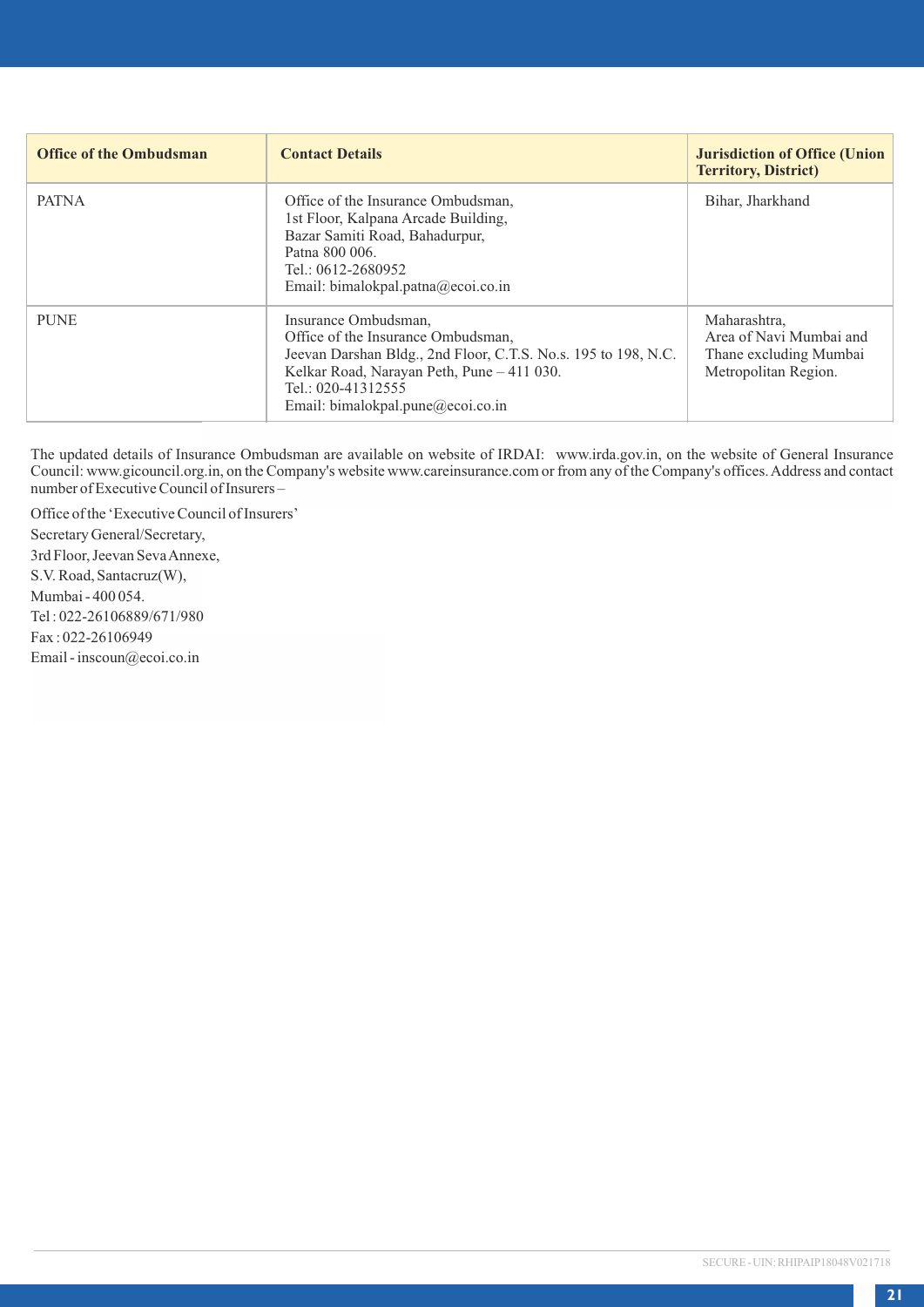### **Annexure 1 - List of Day Care Surgeries**

- **1. Cardiology Related:**
	- 1. CORONARY ANGIOGRAPHY
- **2. Critical Care Related:**
	- 2. INSERT NON- TUNNEL CV CATH
	- 3. INSERT PICC CATH (PERIPHERALLY INSERTED CENTRAL CATHETER )
	- 4. REPLACE PICC CATH (PERIPHERALLY INSERTED CENTRAL CATHETER )
	- 5. INSERTION CATHETER, INTRA ANTERIOR
	- 6. INSERTION OF PORTACATH

## **3. Dental Related:**

- 7. SPLINTING OF AVULSED TEETH
- 8. SUTURING LACERATED LIP
- 9. SUTURING ORAL MUCOSA
- 10. ORAL BIOPSY IN CASE OF ABNORMAL TISSUE PRESENTATION
- 11. FNAC
- 12. SMEAR FROM ORAL CAVITY

#### **4. ENT Related:**

- 13. MYRINGOTOMY WITH GROMMET INSERTION
- 14. TYMPANOPLASTY (CLOSURE OF AN E A R D R U M P E R F O R A T I O N / RECONSTRUCTION OF THE AUDITORY OSSICLES)
- 15. REMOVAL OF A TYMPANIC DRAIN
- 16. KERATOSIS REMOVAL UNDER GA
- 17. OPERATIONS ON THE TURBINATES (NASAL CONCHA)
- 18. TYMPANOPLASTY (CLOSURE OF AN E A R D R U M P E R F O R A T I O N / RECONSTRUCTION OF THE AUDITORY OSSICLES)
- 19. REMOVAL OF KERATOSIS OBTURANS
- 20. STAPEDOTOMY TO TREAT VARIOUS LESIONS IN MIDDLE EAR
- 21. REVISION OF A STAPEDECTOMY
- 22. OTHER OPERATIONS ON THE AUDITORY **OSSICLES**
- 23. MYRINGOPLASTY (POST-AURA/ENDAURAL APPROACH AS WELL AS SIMPLE TYPE -I TYMPANOPLASTY)
- 24. FENESTRATION OF THE INNER EAR
- 25. REVISION OF A FENESTRATION OF THE INNER EAR
- 26. PALATOPLASTY
- 27. TRANSORAL INCISION AND DRAINAGE OF A PHARYNGEAL ABSCESS
- 28. TONSILLECTOMY WITHOUT ADENOIDECTOMY
- 29. TONSILLECTOMY WITH ADENOIDECTOMY
- 30. EXCISION AND DESTRUCTION OF A LINGUAL TONSIL
- 31. REVISION OF A TYMPANOPLASTY
- 32. OTHER MICROSURGICAL OPERATIONS ON THE MIDDLE EAR
- 33. INCISION OF THE MASTOID PROCESS AND MIDDLE EAR
- 34. MASTOIDECTOMY
- 35. RECONSTRUCTION OF THE MIDDLE EAR
- 36. OTHER EXCISIONS OF THE MIDDLE AND INNER EAR
- 37. INCISION (OPENING) AND DESTRUCTION (ELIMINATION) OF THE INNER EAR
- 38. OTHER OPERATIONS ON THE MIDDLE AND INNER EAR
- 39. EXCISION AND DESTRUCTION OF DISEASED TISSUE OF THE NOSE
- 40. OTHER OPERATIONS ON THE NOSE
- 41. NASAL SINUS ASPIRATION
- 42. FOREIGN BODY REMOVAL FROM NOSE
- 43. OTHER OPERATIONS ON THE TONSILS AND ADENOIDS
- 44. ADENOIDECTOMY
- 45. LABYRINTHECTOMY FOR SEVERE VERTIGO
- 46. STAPEDECTOMY UNDER GA
- 47. STAPEDECTOMY UNDER LA
- 48. TYMPANOPLASTY (TYPE IV)
- 49. ENDOLYMPHATIC SAC SURGERY FOR MENIERE'S DISEASE
- 50. TURBINECTOMY
- 51. ENDOSCOPIC STAPEDECTOMY
- 52. INCISION AND DRAINAGE OF PERICHONDRITIS
- 53. SEPTOPLASTY
- 54. VESTIBULAR NERVE SECTION
- 55. THYROPLASTY TYPE I
- 56. PSEUDOCYST OF THE PINNA EXCISION
- 57. INCISION AND DRAINAGE HAEMATOMA AURICLE
- 58. TYMPANOPLASTY (TYPE II)
- 59. REDUCTION OF FRACTURE OF NASAL BONE
- 60. THYROPLASTY TYPE II
- 61. TRACHEOSTOMY
- 62. EXCISION OF ANGIOMA SEPTUM
- 63. TURBINOPLASTY
- 64. INCISION & DRAINAGE OF RETRO PHARYNGEAL ABSCESS
- 65. UVULO PALATO PHARYNGO PLASTY
- 66. ADENOIDECTOMY WITH GROMMET INSERTION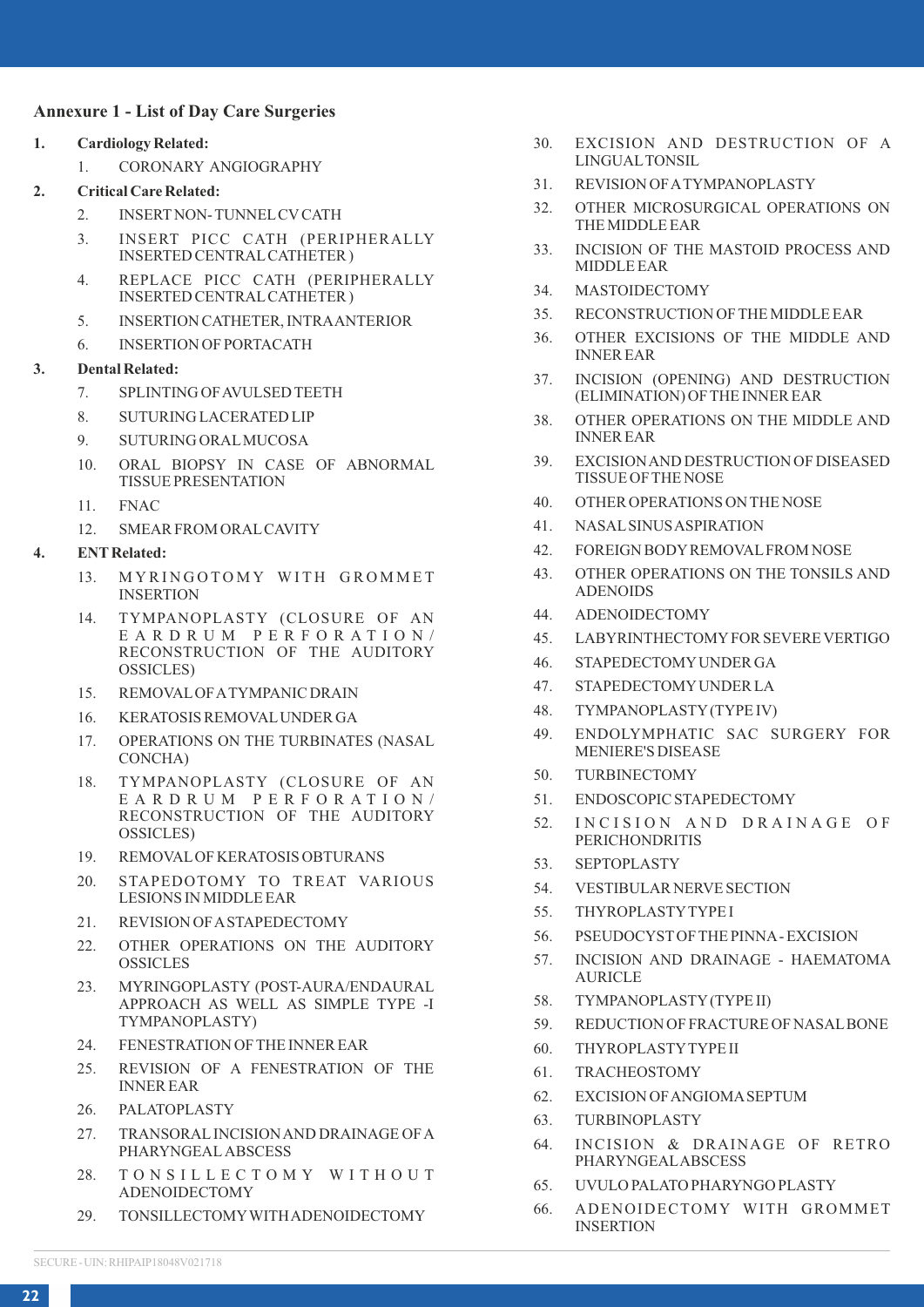- 67. ADENOIDECTOMY WITHOUT GROMMET INSERTION
- 68. VOCAL CORD LATERALISATION PROCEDURE
- 69. INCISION & DRAINAGE OF PARA PHARYNGEAL ABSCESS
- 70. TRACHEOPLASTY

#### **5. Gastroenterology Related:**

- 71. C H O L E C Y S T E C T O M Y A N D C H O L E D O C H O - J E J U N O S T O M Y / DUODENOSTOMY/GASTROSTOMY/ EXPLORATION COMMON BILE DUCT
- 72. ESOPHAGOSCOPY, GASTROSCOPY, DUODENOSCOPY WITH POLYPECTOMY/ R E M O V A L O F F O R E I G N BODY/DIATHERMY OF BLEEDING LESIONS
- 73. PANCREATIC PSEUDOCYST EUS & DRAINAGE
- 74. RF ABLATION FOR BARRETT'S OESOPHAGUS
- 75. ERCP AND PAPILLOTOMY
- 76. ESOPHAGOSCOPE AND SCLEROSANT INJECTION
- 77. EUS + SUBMUCOSAL RESECTION
- 78. CONSTRUCTION OF GASTROSTOMY TUBE
- 79. EUS + ASPIRATION PANCREATIC CYST
- 80. SMALL BOWEL ENDOSCOPY (THERAPEUTIC)
- 81. COLONOSCOPY ,LESION REMOVAL
- 82. ERCP
- 83. COLONSCOPY STENTING OF STRICTURE
- 84. PERCUTANEOUS ENDOSCOPIC GASTROSTOMY
- 85. EUS AND PANCREATIC PSEUDO CYST DRAINAGE
- 86. ERCP AND CHOLEDOCHOSCOPY
- 87. PROCTOSIGMOIDOSCOPY VOLVULUS **DETORSION**
- 88. ERCP AND SPHINCTEROTOMY
- 89. ESOPHAGEAL STENT PLACEMENT
- 90. ERCP + PLACEMENT OF BILIARY STENTS
- 91. SIGMOIDOSCOPY W / STENT
- 92. EUS + COELIAC NODE BIOPSY
- 93. UGI SCOPY AND INJECTION OF ADRENALINE, SCLEROSANTS BLEEDING ULCERS
- **6. General Surgery Related:**
	- 94. INCISION OF A PILONIDAL SINUS / **ABSCESS**
	- 95. FISSURE IN ANO SPHINCTEROTOMY
- 96. SURGICAL TREATMENT OF A VARICOCELE AND A HYDROCELE OF THE SPERMATIC CORD
- 97. ORCHIDOPEXY
- 98. A BDOMINAL EXPLORATION IN CRYPTORCHIDISM
- 99. SURGICAL TREATMENT OF ANAL FISTUL AS
- 100. DIVISION OF THE ANAL SPHINCTER (SPHINCTEROTOMY)
- 101. EPIDIDYMECTOMY
- 102. INCISION OF THE BREAST ABSCESS
- 103. OPERATIONS ON THE NIPPLE
- 104. EXCISION OF SINGLE BREAST LUMP
- 105. INCISION AND EXCISION OF TISSUE IN THE PERIANAL REGION
- 106. SURGICAL TREATMENT OF **HEMORRHOIDS**
- 107. OTHER OPERATIONS ON THE ANUS
- 108. ULTRASOUND GUIDED ASPIRATIONS
- 109 SCLEROTHERAPY ETC.
- 110. LAPAROTOMY FOR GRADING LYMPHOMA WITH SPLENECTOMY/ LIVER/ LYMPH NODE BIOPSY
- 111. THERAPEUTIC LAPAROSCOPY WITH LASER
- 112. APPENDICECTOMY WITH/WITHOUT DRAINAGE
- 113. INFECTED KELOID EXCISION
- 114. AXILLARY LYMPHADENECTOMY
- 115. WOUND DEBRIDEMENT AND COVER
- 116. ABSCESS-DECOMPRESSION
- 117. CERVICAL LYMPHADENECTOMY
- 118. INFECTED SEBACEOUS CYST
- 119. INGUINAL LYMPHADENECTOMY
- 120. INCISION AND DRAINAGE OF ABSCESS
- 121. SUTURING OF LACERATIONS
- 122. SCALP SUTURING
- 123. INFECTED LIPOMA EXCISION
- 124. MAXIMAL ANAL DILATATION
- 125. PILES
- 126. A)INJECTION SCLEROTHERAPY
- 127. B)PILES BANDING
- 128. LIVER ABSCESS- CATHETER DRAINAGE
- 129. FISSURE IN ANO- FISSURECTOMY
- 130. FIBROADENOMA BREAST EXCISION
- 131. O E S O P H A G E A L V A R I C E S SCLEROTHERAPY
- 132. ERCP PANCREATIC DUCT STONE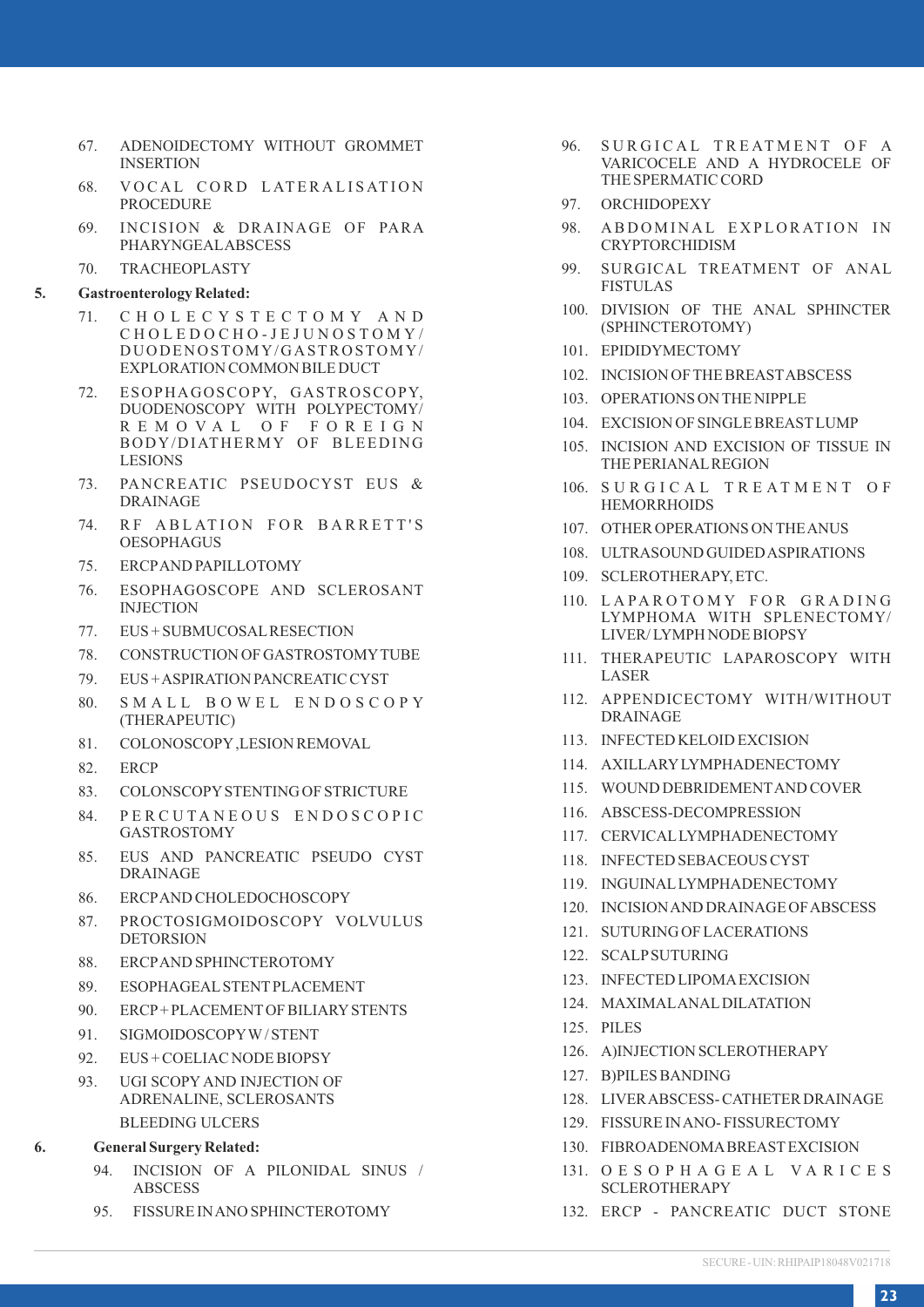REMOVAL

- 133. PERIANAL ABSCESS I&D
- 134. PERIANAL HEMATOMA EVACUATION
- 135. UGI SCOPY AND POLYPECTOMY OESOPHAGUS
- 136. BREAST ABSCESS I& D
- 137. FEEDING GASTROSTOMY
- 138. OESOPHAGOSCOPY AND BIOPSY OF GROWTH OESOPHAGUS
- 139. ERCP BILE DUCT STONE REMOVAL
- 140. ILEOSTOMY CLOSURE
- 141. COLONOSCOPY
- 142. POLYPECTOMY COLON
- 143. SPLENIC ABSCESSES LAPAROSCOPIC DRAINAGE
- 144. UGI SCOPY AND POLYPECTOMY **STOMACH**
- 145. RIGID OESOPHAGOSCOPY FOR FB REMOVAL
- 146. FEEDING JEJUNOSTOMY
- 147. COLOSTOMY
- 148. ILEOSTOMY
- 149. COLOSTOMY CLOSURE
- 150. SUBMANDIBULAR SALIVARY DUCT STONE REMOVAL
- 151. PNEUMATIC REDUCTION OF INTUSSUSCEPTION
- 152. VARICOSE VEINS LEGS INJECTION SCLEROTHERAPY
- 153. RIGID OESOPHAGOSCOPY FOR PLUMMER VINSON SYNDROME
- 154. PANCREATIC PSEUDOCYSTS ENDOSCOPIC DRAINAGE
- 155. ZADEK'S NAIL BED EXCISION
- 156. SUBCUTANEOUS MASTECTOMY
- 157. EXCISION OF RANULA UNDER GA
- 158. RIGID OESOPHAGOSCOPY FOR DILATION OF BENIGN STRICTURES
- 159. EVERSION OF SAC
- 160. UNILATERAL
- 161. ILATERAL
- 162. LORD'S PLICATION
- 163. JABOULAY'S PROCEDURE
- 164. SCROTOPLASTY
- 165. CIRCUMCISION FOR TRAUMA
- 166. MEATOPLASTY
- 167. INTERSPHINCTERIC ABSCESS INCISION AND DRAINAGE
- 168. PSOAS ABSCESS INCISION AND **DRAINAGE**
- 169. THYROID ABSCESS INCISION AND DRAINAGE
- 170. TIPS PROCEDURE FOR PORTAL **HYPERTENSION**
- 171. ESOPHAGEAL GROWTH STENT
- 172. PAIR PROCEDURE OF HYDATID CYST LIVER
- 173. TRU CUT LIVER BIOPSY
- 174. PHOTODYNAMIC THERAPY OR E S O P H A G E A L T U M O U R A N D LUNG TUMOUR
- 175. EXCISION OF CERVICAL RIB
- 176. LAPAROSCOPIC REDUCTION OF INTUSSUSCEPTION
- 177. MICRODOCHECTOMY BREAST
- 178. SURGERY FOR FRACTURE PENIS
- 179. SENTINEL NODE BIOPSY
- 180. PARASTOMAL HERNIA
- 181. REVISION COLOSTOMY
- 182. P R O L A P S E D C O L O S T O M Y **CORRECTION**
- 183. TESTICULAR BIOPSY
- 184. LAPAROSCOPIC CARDIOMYOTOMY( HELLERS)
- 185. SENTINEL NODE BIOPSY MALIGNANT MELANOMA
- 186. LAPAROSCOPIC PYLOROMYOTOMY( RAMSTEDT)

### **7. Gynecology Related:**

- 187. OPERATIONS ON BARTHOLIN'S GLANDS (CYST)
- 188. INCISION OF THE OVARY
- 189. INSUFFLATIONS OF THE FALLOPIAN **TURES**
- 190. OTHER OPERATIONS ON THE FALLOPIAN TUBE
- 191. DILATATION OF THE CERVICAL CANAL
- 192. CONISATION OF THE UTERINE CERVIX
- 193. THERAPEUTIC CURETTAGE WITH COLPOSCOPY / BIOPSY / DIATHERMY / **CRYOSURGERY**
- 194. LASER THERAPY OF CERVIX FOR VARIOUS LESIONS OF UTERUS
- 195. OTHER OPERATIONS ON THE UTERINE **CERVIX**
- 196. INCISION OF THE UTERUS (HYSTERECTOMY)
- 197. LOCAL EXCISION AND DESTRUCTION OF DISEASED TISSUE OF THE VAGINA AND THE POUCH OF DOUGLAS
- 198. INCISION OF VAGINA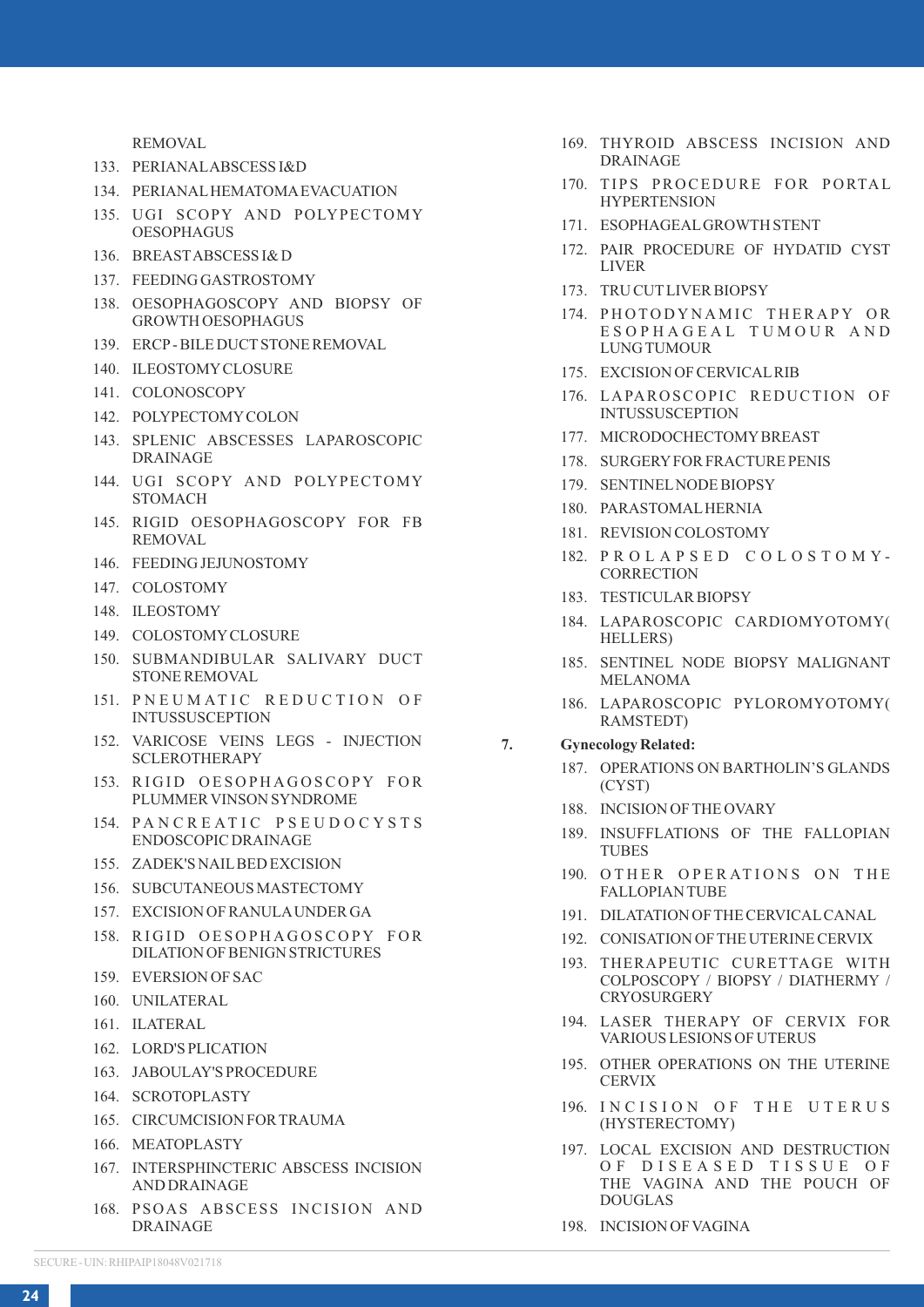- 199. INCISION OF VULVA
- 200. CULDOTOMY
- 201. SALPINGO-OOPHORECTOMY VIA LAPAROTOMY
- 202. ENDOSCOPIC POLYPECTOMY
- 203. HYSTEROSCOPIC REMOVAL OF MYOMA
- 204. D&C
- 205. HYSTEROSCOPIC RESECTION OF SEPTUM
- 206. THERMAL CAUTERISATION OF CERVIX
- 207. MIRENA INSERTION
- 208. HYSTEROSCOPIC ADHESIOLYSIS
- 209. LEEP
- 210. CRYOCAUTERISATION OF CERVIX
- 211. POLYPECTOMY ENDOMETRIUM
- 212. HYSTEROSCOPIC RESECTION OF FIBROID
- 213. LLETZ
- 214. CONIZATION
- 215. POLYPECTOMY CERVIX
- 216. HYSTEROSCOPIC RESECTION OF ENDOMETRIAL POLYP
- 217. VULVAL WART EXCISION
- 218. LAPAROSCOPIC PARAOVARIAN CYST EXCISION
- 219. UTERINE ARTERY EMBOLIZATION
- 220. LAPAROSCOPIC CYSTECTOMY
- 221. HYMENECTOMY (IMPERFORATE HYMEN)
- 222. ENDOMETRIAL ABLATION
- 223. VAGINAL WALL CYST EXCISION
- 224. VULVAL CYST EXCISION
- 225. LAPAROSCOPIC PARATUBAL CYST **EXCISION**
- 226. REPAIR OF VAGINA ( VAGINAL ATRESIA )
- 227. HYSTEROSCOPY, REMOVAL OF MYOMA
- 228. TURBT
- 229. URETEROCOELE REPAIR CONGENITAL INTERNAL
- 230. VAGINAL MESH FOR POP
- 231. LAPAROSCOPIC MYOMECTOMY
- 232. SURGERY FOR SUI
- 233. REPAIR RECTO- VAGINA FISTULA
- 234. PELVIC FLOOR REPAIR( EXCLUDING FISTULA REPAIR)
- 235. URS + LL
- 236. LAPAROSCOPIC OOPHORECTOMY
- 237. NORMAL VAGINAL DELIVERY AND VARIANTS
- **8. Neurology Related:**
	- 238. FACIAL NERVE PHYSIOTHERAPY
	- 239. NERVE BIOPSY
	- 240. MUSCLE BIOPSY
	- 241. EPIDURAL STEROID INJECTION
	- 242. GLYCEROL RHIZOTOMY
	- 243. SPINAL CORD STIMULATION
	- 244. MOTOR CORTEX STIMULATION
	- 245. STEREOTACTIC RADIOSURGERY
	- 246. PERCUTANEOUS CORDOTOMY
	- 247. INTRATHECAL BACLOFEN THERAPY
	- 248. ENTRAPMENT NEUROPATHY RELEASE
	- 249. D I A G N O S T I C C E R E B R A L ANGIOGRAPHY
	- 250. VP SHUNT
	- 251. VENTRICULOATRIAL SHUNT
- **9. Oncology Related:** 
	- 252. RADIOTHERAPY FOR CANCER
	- 253. CANCER CHEMOTHERAPY
	- 254. IV PUSH CHEMOTHERAPY
	- 255. HBI-HEMIBODY RADIOTHERAPY
	- 256. INFUSIONAL TARGETED THERAPY
	- 257. SRT-STEREOTACTIC ARC THERAPY
	- 258. SC ADMINISTRATION OF GROWTH FACTORS
	- 259. C O N T I N U O U S I N F U S I O N A L CHEMOTHERAPY
	- 260. INFUSIONAL CHEMOTHERAPY
	- 261. CCRT-CONCURRENT CHEMO + RT
	- 262. 2D RADIOTHERAPY
	- 263. 3D CONFORMAL RADIOTHERAPY
	- 264. IGRT- IMAGE GUIDED RADIOTHERAPY
	- 265. IMRT- STEP & SHOOT
	- 266. INFUSIONAL BISPHOSPHONATES
	- 267. IMRT- DMLC
	- 268. ROTATIONAL ARC THERAPY
	- 269. TELE GAMMA THERAPY
	- 270. FSRT-FRACTIONATED SRT
	- 271. VMAT-VOLUMETRIC MODULATED ARC THERAPY
	- 272. SBRT-STEREOTACTIC BODY RADIOTHERAPY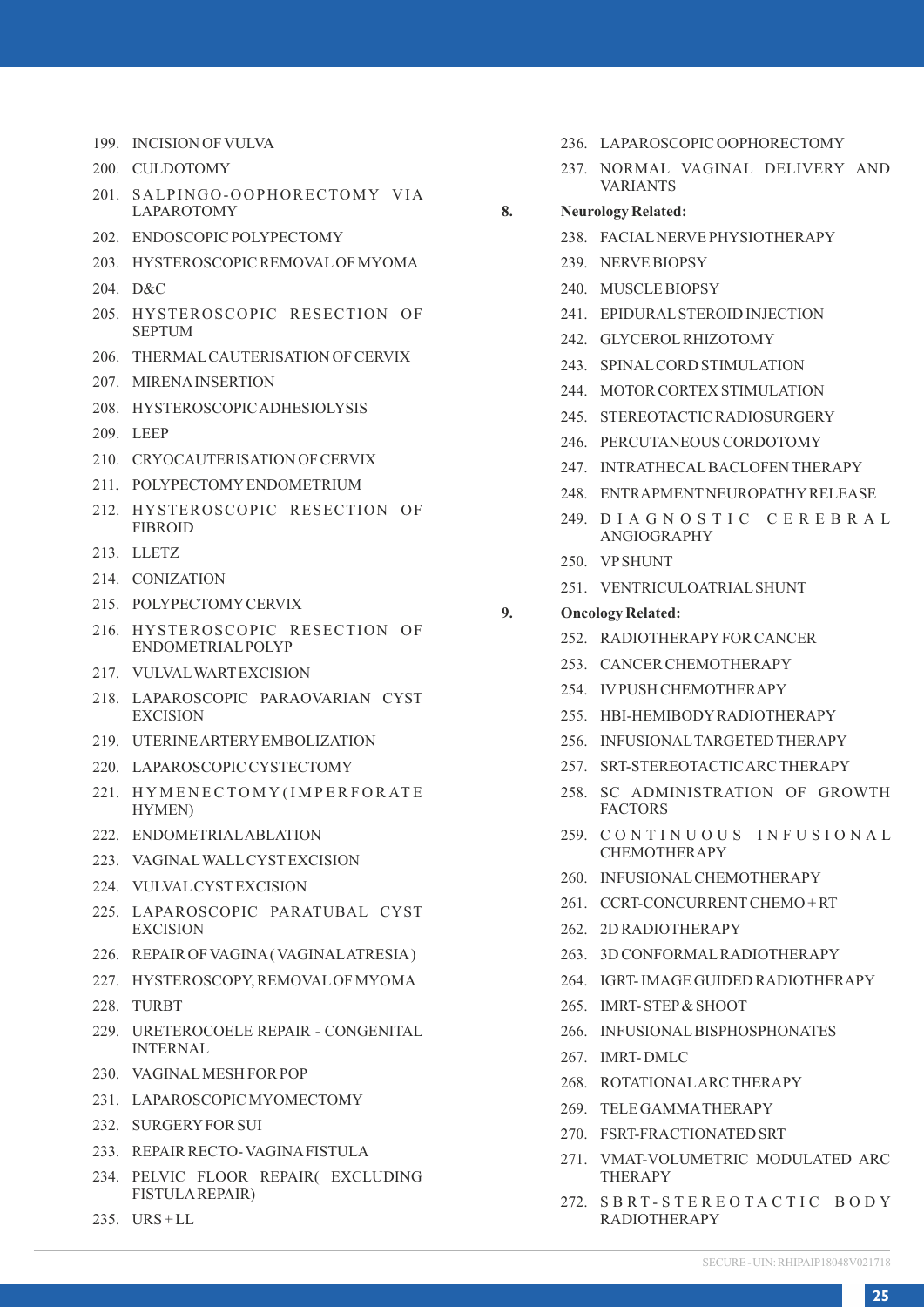- 273. HELICAL TOMOTHERAPY
- 274. SRS-STEREOTACTIC RADIOSURGERY
- 275. X-KNIFE SRS
- 276. GAMMAKNIFE SRS
- 277. TBI- TOTAL BODY RADIOTHERAPY
- 278. INTRALUMINAL BRACHYTHERAPY
- 279. ELECTRON THERAPY
- 280. TSET-TOTAL ELECTRON SKIN THERAPY
- 281. EXTRACORPOREAL IRRADIATION OF BLOOD PRODUCTS
- 282. TELECOBALT THERAPY
- 283. TELECESIUM THERAPY
- 284. EXTERNAL MOULD BRACHYTHERAPY
- 285. INTERSTITIAL BRACHYTHERAPY
- 286. INTRACAVITY BRACHYTHERAPY
- 287. 3D BRACHYTHERAPY
- 288. IMPLANT BRACHYTHERAPY
- 289. INTRAVESICAL BRACHYTHERAPY
- 290. ADJUVANT RADIOTHERAPY
- 291. A F T E R L O A D I N G C A T H E T E R BRACHYTHERAPY
- 292. CONDITIONING RADIOTHEARPY FOR BMT
- 293. EXTRACORPOREAL IRRADIATION TO THE HOMOLOGOUS BONE GRAFTS
- 294. RADICAL CHEMOTHERAPY
- 295. NEOADJUVANT RADIOTHERAPY
- 296. LDR BRACHYTHERAPY
- 297. PALLIATIVE RADIOTHERAPY
- 298. RADICAL RADIOTHERAPY
- 299. PALLIATIVE CHEMOTHERAPY
- 300. TEMPLATE BRACHYTHERAPY
- 301. NEOADJUVANT CHEMOTHERAPY
- 302. ADJUVANT CHEMOTHERAPY
- 303. INDUCTION CHEMOTHERAPY
- 304. CONSOLIDATION CHEMOTHERAPY
- 305. MAINTENANCE CHEMOTHERAPY
- 306. HDR BRACHYTHERAPY
- **10. Operations on the salivary glands & salivary ducts:**
	- 307. INCISION AND LANCING OF A SALIVARY GLAND AND A SALIVARY DUCT
	- 308. EXCISION OF DISEASED TISSUE OF A SALIVARY GLAND AND A SALIVARY DUCT
	- 309. RESECTION OF A SALIVARY GLAND
- 310. RECONSTRUCTION OF A SALIVARY GLAND AND A SALIVARY DUCT
- 311. OTHER OPERATIONS ON THE SALIVARY GLANDS AND SALIVARY DUCTS
- **11. Operations on the skin & subcutaneous tissues:**
	- 312. OTHER INCISIONS OF THE SKIN AND SUBCUTANEOUS TISSUES
	- 313. SURGICAL WOUND TOILET (WOUND DEBRIDEMENT) AND REMOVAL OF DISEASED TISSUE OF THE SKIN AND SUBCUTANEOUS TISSUES
	- 314. LOCAL EXCISION OF DISEASED TISSUE OF THE SKIN AND SUBCUTANEOUS TISSUES
	- 315. OTHER EXCISIONS OF THE SKIN AND SUBCUTANEOUS TISSUES
	- 316. SIMPLE RESTORATION OF SURFACE CONTINUITY OF THE SKIN AND SUBCUTANEOUS TISSUES
	- 317. FREE SKIN TRANSPLANTATION, DONOR SITE
	- 318. FREE SKIN TRANSPLANTATION, RECIPIENT SITE
	- 319. REVISION OF SKIN PLASTY
	- 320. OTHER RESTORATION AND RECONSTRUCTION OF THE SKIN AND SUBCUTANEOUS TISSUES.
	- 321. CHEMOSURGERY TO THE SKIN.
	- 322. DESTRUCTION OF DISEASED TISSUE IN THE SKIN AND SUBCUTANEOUS TISSUES
	- 323. RECONSTRUCTION OF DEFORMITY/ DEFECT IN NAIL BED
	- 324. EXCISION OF BURSIRTIS
	- 325. TENNIS ELBOW RELEASE
- **12. Operations on the Tongue:**
	- 326. INCISION, EXCISION AND DESTRUCTION OF DISEASED TISSUE OF THE TONGUE
	- 327. PARTIAL GLOSSECTOMY
	- 328. GLOSSECTOMY
	- 329. RECONSTRUCTION OF THE TONGUE
	- 330. OTHER OPERATIONS ON THE TONGUE
- **13. Ophthalmology Related:**
	- 331. SURGERY FOR CATARACT
	- 332. INCISION OF TEAR GLANDS
	- 333. OTHER OPERATIONS ON THE TEAR DUCTS
	- 334. INCISION OF DISEASED EYELIDS
	- 335. EXCISION AND DESTRUCTION OF DISEASED TISSUE OF THE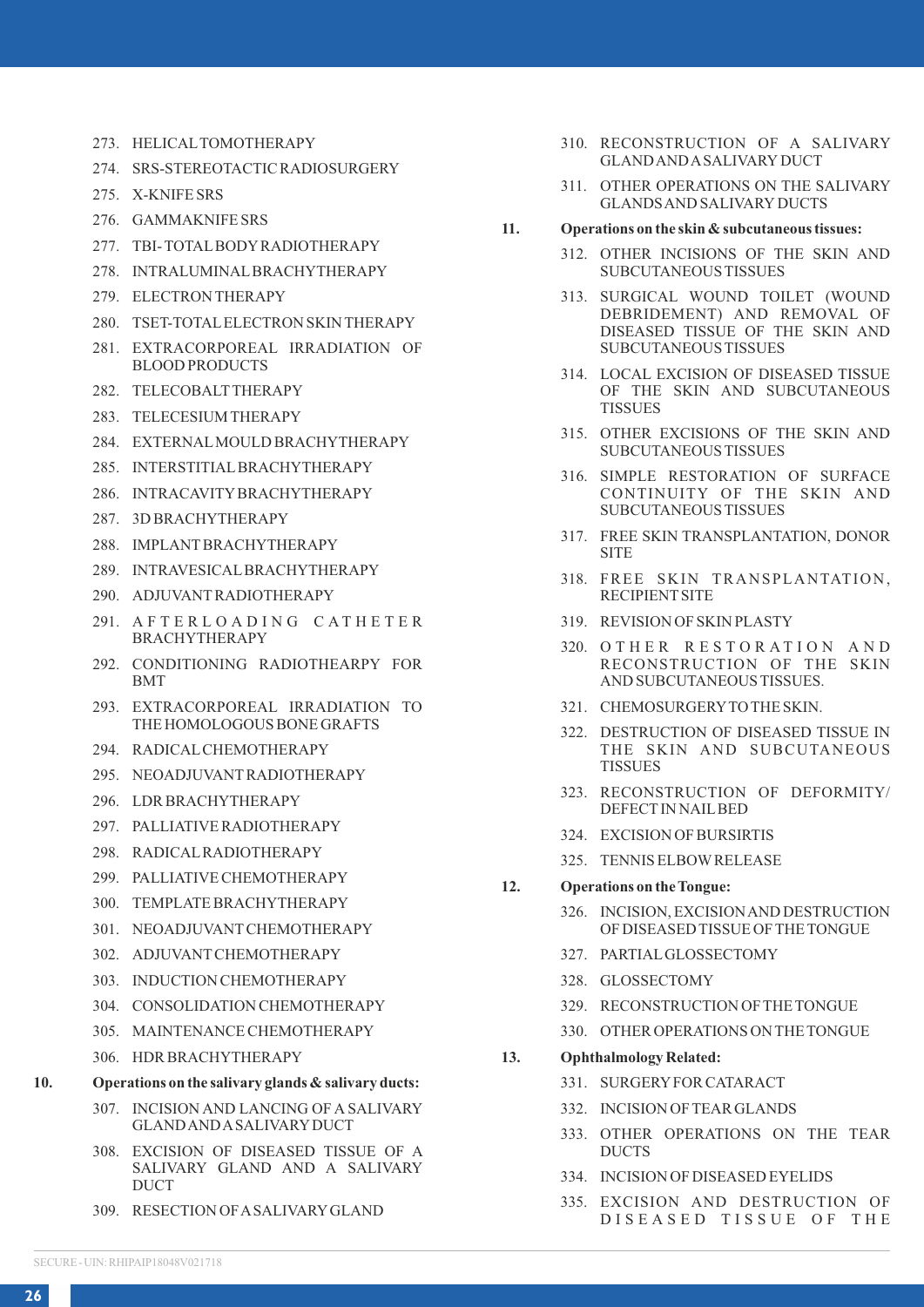EYELID

- 336. OPERATIONS ON THE CANTHUS AND EPICANTHUS
- 337. CORRECTIVE SURGERY FOR ENTROPION AND ECTROPION
- 338. CORRECTIVE SURGERY FOR BLEPHAROPTOSIS
- 339. REMOVAL OF A FOREIGN BODY FROM THE CONJUNCTIVA
- 340. REMOVAL OF A FOREIGN BODY FROM THE CORNEA
- 341. INCISION OF THE CORNEA
- 342. OPERATIONS FOR PTERYGIUM
- 343. OTHER OPERATIONS ON THE CORNEA
- 344. REMOVAL OF A FOREIGN BODY FROM THE LENS OF THE EYE
- 345. REMOVAL OF A FOREIGN BODY FROM THE POSTERIOR CHAMBER OF THE EYE
- 346. REMOVAL OF A FOREIGN BODY FROM THE ORBIT AND EYEBALL
- 347. CORRECTION OF EYELID PTOSIS BY LEVATOR PALPEBRAE SUPERIORIS RESECTION (BILATERAL)
- 348. CORRECTION OF EYELID PTOSIS BY FASCIA LATA GRAFT (BILATERAL)
- 349. DIATHERMY/CRYOTHERAPY TO TREAT RETINAL TEAR
- 350. ANTERIOR CHAMBER PARACENTESIS / C Y C L O D I A T H E R M Y / CYCLOCRYOTHERAPY / GONIOTOMY / TRABECULOTOMY AND FILTERING AND ALLIED OPERATIONS TO TREAT GLAUCOMA
- 351. ENUCLEATION OF EYE WITHOUT IMPLANT
- 352. DACRYOCYSTORHINOSTOMY FOR VARIOUS LESIONS OF LACRIMAL GLAND
- 353. LASER PHOTOCOAGULATION TO TREAT RATINAL TEAR
- 354. BIOPSY OF TEAR GLAND
- 355. TREATMENT OF RETINAL LESION

#### **14. Orthopedics Related:**

- 356. SURGERY FOR MENISCUS TEAR
- 357. INCISION ON BONE, SEPTIC AND ASEPTIC
- 358. CLOSED REDUCTION ON FRACTURE, LUXATION OR EPIPHYSEOLYSIS WITH OSTEOSYNTHESIS
- 359. SUTURE AND OTHER OPERATIONS ON

TENDONS AND TENDON SHEATH

- 360. REDUCTION OF DISLOCATION UNDER GA
- 361. ARTHROSCOPIC KNEE ASPIRATION
- 362. SURGERY FOR LIGAMENT TEAR
- 363. SURGERY FOR HEMOARTHROSIS/ PYOARTHROSIS
- 364. REMOVAL OF FRACTURE PINS/NAILS
- 365. REMOVAL OF METAL WIRE
- 366. CLOSED REDUCTION ON FRACTURE, **LUXATION**
- 367. REDUCTION OF DISLOCATION UNDER **GA**
- 368. E P I P H Y S E O L Y S I S W I T H **OSTEOSYNTHESIS**
- 369. EXCISION OF VARIOUS LESIONS IN **COCCYX**
- 370. ARTHROSCOPIC REPAIR OF ACL TEAR KNEE
- 371. CLOSED REDUCTION OF MINOR FRACTURES
- 372. ARTHROSCOPIC REPAIR OF PCL TEAR KNEE
- 373. TENDON SHORTENING
- 374. ARTHROSCOPIC MENISCECTOMY KNEE
- 375. TREATMENT OF CLAVICLE DISLOCATION
- 376. HAEMARTHROSIS KNEE- LAVAGE
- 377. ABSCESS KNEE JOINT DRAINAGE
- 378. CARPAL TUNNEL RELEASE
- 379. CLOSED REDUCTION OF MINOR DISLOCATION
- 380. REPAIR OF KNEE CAP TENDON
- 381. ORIF WITH K WIRE FIXATION- SMALL **BONES**
- 382. RELEASE OF MIDFOOT JOINT
- 383. ORIF WITH PLATING- SMALL LONG **BONES**
- 384. IMPLANT REMOVAL MINOR
- 385. K WIRE REMOVAL
- 386. POP APPLICATION
- 387. CLOSED REDUCTION AND EXTERNAL FIXATION
- 388. ARTHROTOMY HIP JOINT
- 389. SYME'S AMPUTATION
- 390. ARTHROPLASTY
- 391. PARTIAL REMOVAL OF RIB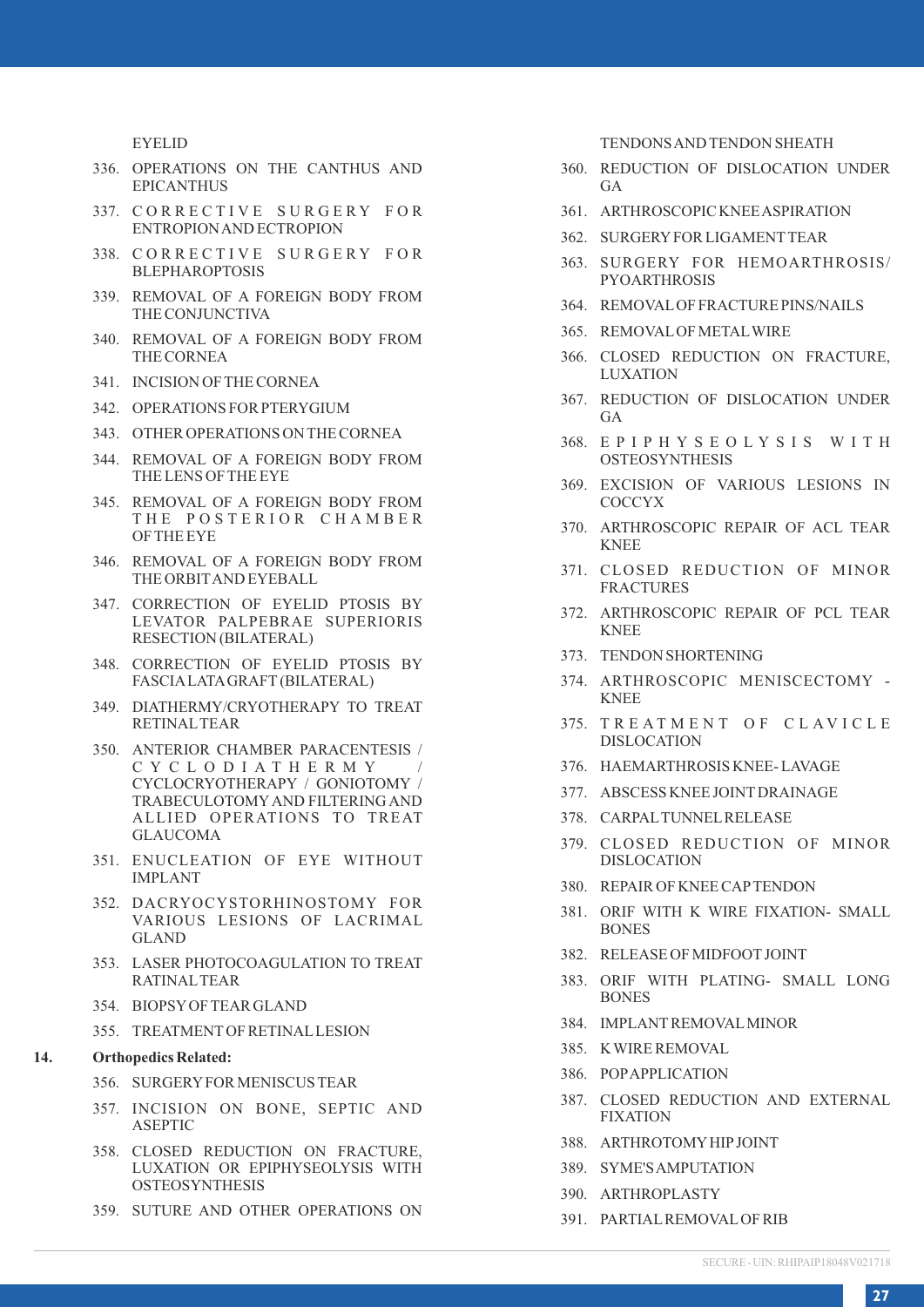- 392. TREATMENT OF SESAMOID BONE **FRACTURE**
- 393. SHOULDER ARTHROSCOPY / SURGERY
- 394. ELBOW ARTHROSCOPY
- 395. AMPUTATION OF METACARPAL BONE
- 396. RELEASE OF THUMB CONTRACTURE
- 397. INCISION OF FOOT FASCIA
- 398. CALCANEUM SPUR HYDROCORT INJECTION
- 399. GANGLION WRIST HYALASE INJECTION
- 400. PARTIAL REMOVAL OF METATARSAL
- 401. REPAIR / GRAFT OF FOOT TENDON
- 402. REVISION/REMOVAL OF KNEE CAP
- 403. AMPUTATION FOLLOW-UP SURGERY
- 404. EXPLORATION OF ANKLE JOINT
- 405. REMOVE/GRAFT LEG BONE LESION
- 406. REPAIR/GRAFT ACHILLES TENDON
- 407. REMOVE OF TISSUE EXPANDER
- 408. BIOPSY ELBOW JOINT LINING
- 409. REMOVAL OF WRIST PROSTHESIS
- 410. BIOPSY FINGER JOINT LINING
- 411. TENDON LENGTHENING
- 412. TREATMENT OF SHOULDER DISLOCATION
- 413. LENGTHENING OF HAND TENDON
- 414. REMOVAL OF ELBOW BURSA
- 415. FIXATION OF KNEE JOINT
- 416. TREATMENT OF FOOT DISLOCATION
- 417. SURGERY OF BUNION
- 418. INTRA ARTICULAR STEROID INJECTION
- 419. TENDON TRANSFER PROCEDURE
- 420. REMOVAL OF KNEE CAP BURSA
- 421. TREATMENT OF FRACTURE OF ULNA
- 422. TREATMENT OF SCAPULA FRACTURE
- 423. REMOVAL OF TUMOR OF ARM/ ELBOW UNDER RA/GA
- 424. REPAIR OF RUPTURED TENDON
- 425. DECOMPRESS FOREARM SPACE
- 426 REVISION OF NECK MUSCLE (TORTICOLLIS RELEASE )
- 427. LENGTHENING OF THIGH TENDONS
- 428. TREATMENT FRACTURE OF RADIUS & ULNA
- 429. REPAIR OF KNEE JOINT
- **15. Other operations on the mouth & face:**
- 430. EXTERNAL INCISION AND DRAINAGE IN THE REGION OF THE MOUTH, JAW AND FACE
- 431. INCISION OF THE HARD AND SOFT PALATE
- 432. EXCISION AND DESTRUCTION OF D I S E A S E D H A R D A N D S O F T PALATE
- 433. INCISION, EXCISION AND DESTRUCTION IN THE MOUTH
- 434. OTHER OPERATIONS IN THE MOUTH
- **16. Pediatric surgery Related:**
	- 435. EXCISION OF FISTULA-IN-ANO
	- 436. EXCISION JUVENILE POLYPS RECTUM
	- 437. VAGINOPLASTY
	- 438. DILATATION OF ACCIDENTAL CAUSTIC STRICTURE OESOPHAGEAL
	- 439. PRESACRAL TERATOMAS EXCISION
	- 440. REMOVAL OF VESICAL STONE
	- 441. EXCISION SIGMOID POLYP
	- 442. STERNOMASTOID TENOTOMY
	- 443. INFANTILE HYPERTROPHIC PYLORIC STENOSIS PYLOROMYOTOMY
	- 444. EXCISION OF SOFT TISSUE RHABDOMYOSARCOMA
	- 445. MEDIASTINAL LYMPH NODE BIOPSY
	- 446. HIGH ORCHIDECTOMY FOR TESTIS TUMOURS
	- 447. EXCISION OF CERVICAL TERATOMA
	- 448. RECTAL-MYOMECTOMY
	- 449. RECTAL PROLAPSE (DELORME'S PROCEDURE)
	- 450. DETORSION OF TORSION TESTIS
	- 451. EUA + BIOPSY MULTIPLE FISTULA IN ANO
	- 452. CYSTIC HYGROMA INJECTION TREATMENT
- **17. Plastic Surgery Related:**
	- 453. CONSTRUCTION SKIN PEDICLE FLAP
	- 454. GLUTEAL PRESSURE ULCER-EXCISION
	- 455. MUSCLE-SKIN GRAFT, LEG
	- 456. REMOVAL OF BONE FOR GRAFT
	- 457. MUSCLE-SKIN GRAFT DUCT FISTULA
	- 458. REMOVAL CARTILAGE GRAFT
	- 459. MYOCUTANEOUS FLAP
	- 460. FIBRO MYOCUTANEOUS FLAP
	- 461. BREAST RECONSTRUCTION SURGERY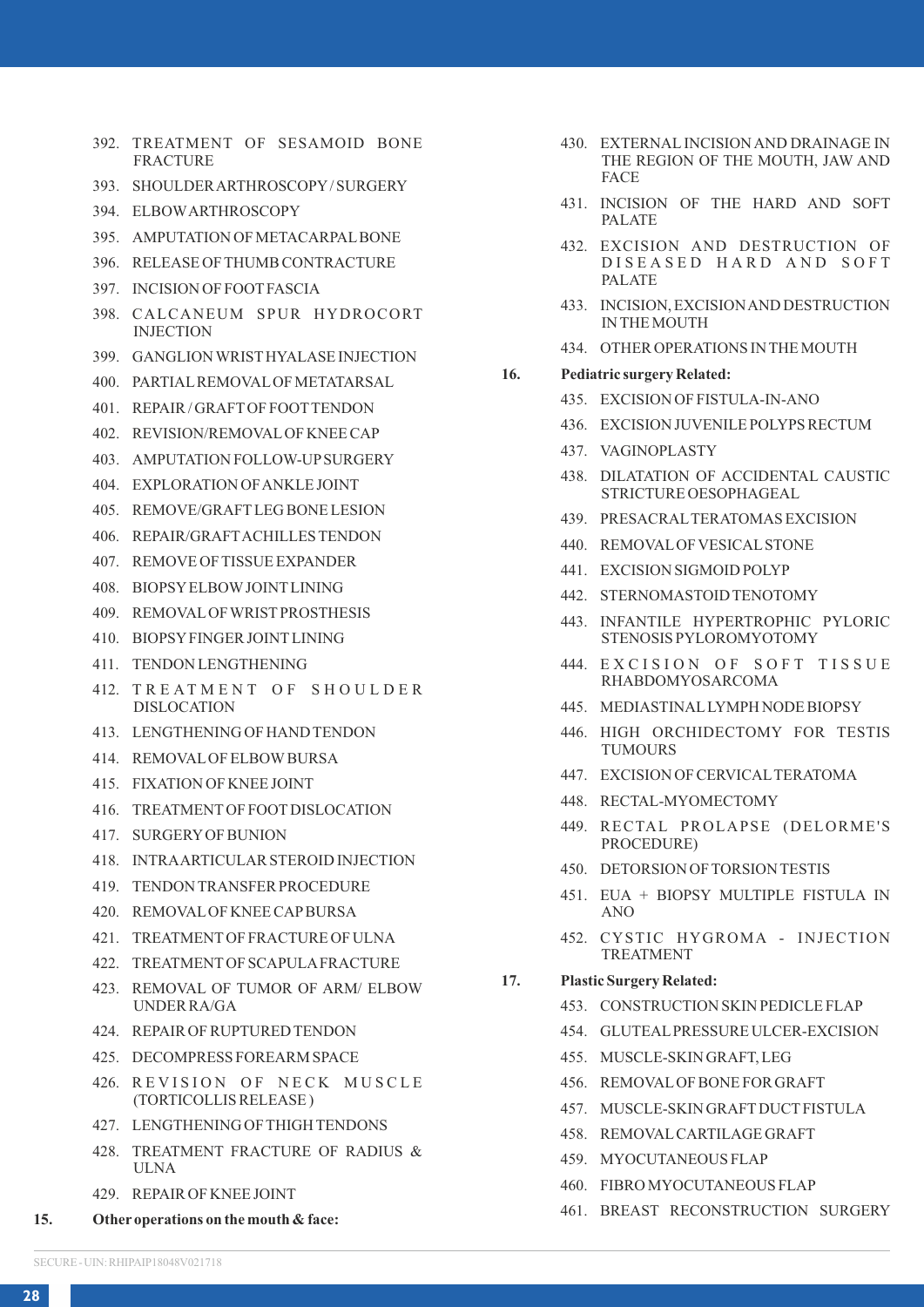#### AFTER MASTECTOMY

- 462. SLING OPER ATION FOR FACIAL PALSY
- 463. SPLIT SKIN GRAFTING UNDER RA
- 464. WOLFE SKIN GRAFT
- 465. PLASTIC SURGERY TO THE FLOOR OF THE MOUTH UNDER GA

### **18. Thoracic surgery Related:**

- 466. THORACOSCOPY AND LUNG BIOPSY
- 467. EXCISION OF CERVICAL SYMPATHETIC CHAIN THORACOSCOPIC
- 468. LASER ABLATION OF BARRETT'S OESOPHAGUS
- 469. PLEURODESIS
- 470. THORACOSCOPY AND PLEURAL BIOPSY
- 471. EBUS + BIOPSY
- 472. THORACOSCOPY LIGATION THORACIC **DUCT**
- 473. THORACOSCOPY ASSISTED EMPYAEMA DRAINAGE

#### **19. Urology Related:**

- 474. HAEMODIALYSIS
- 475. LITHOTRIPSY/NEPHROLITHOTOMY FOR **RENAL CALCULUS**
- 476. EXCISION OF RENAL CYST
- 477. DRAINAGE OF PYONEPHROSIS/ PERINEPHRIC ABSCESS
- 478. INCISION OF THE PROSTATE
- 479. TRANSURETHRAL EXCISION AND DESTRUCTION OF PROSTATE TISSUE
- 480. TRANSURETHRAL AND PERCUTANEOUS DESTRUCTION OF PROSTATE TISSUE
- 481. OPEN SURGICAL EXCISION AND DESTRUCTION OF PROSTATE TISSUE
- 482. RADICAL PROSTATOVESICULECTOMY
- 483. OTHER EXCISION AND DESTRUCTION OF PROSTATE TISSUE
- 484. OPERATIONS ON THE SEMINAL VESICLES
- 485. INCISION AND EXCISION OF PERIPROSTATIC TISSUE
- 486. OTHER OPERATIONS ON THE PROSTATE
- 487. INCISION OF THE SCROTUM AND TUNICA VAGINALIS TESTIS
- 488. OPERATION ON A TESTICULAR HYDROCELE
- 489. EXCISION AND DESTRUCTION OF DISEASED SCROTAL TISSUE
- 490. OTHER OPERATIONS ON THE SCROTUM AND TUNICA VAGINALIS TESTIS
- 491. INCISION OF THE TESTES
- 492. EXCISION AND DESTRUCTION OF DISEASED TISSUE OF THE TESTES
- 493. UNILATERAL ORCHIDECTOMY
- 494. BILATERAL ORCHIDECTOMY
- 495. SURGICAL REPOSITIONING OF AN ABDOMINAL TESTIS
- 496. RECONSTRUCTION OF THE TESTIS
- 497. IMPLANTATION, EXCHANGE AND REMOVAL OF A TESTICULAR PROSTHESIS
- 498. OTHER OPERATIONS ON THE TESTIS
- 499. EXCISION IN THE AREA OF THE EPIDIDYMIS
- 500. OPERATIONS ON THE FORESKIN
- 501. LOCAL EXCISION AND DESTRUCTION OF DISEASED TISSUE OF THE PENIS
- 502. AMPUTATION OF THE PENIS
- 503. OTHER OPERATIONS ON THE PENIS
- 504. CYSTOSCOPICAL REMOVAL OF STONES
- 505. CATHETERISATION OF BLADDER
- 506. LITHOTRIPSY
- 507. BIOPSY OFTEMPORAL ARTERY FOR VARIOUS LESIONS
- 508. EXTERNAL ARTERIO-VENOUS SHUNT
- 509. AV FISTULA WRIST
- 510. URSL WITH STENTING
- 511. URSL WITH LITHOTRIPSY
- 512. CYSTOSCOPIC LITHOLAPAXY
- 513. ESWL
- 514. BLADDER NECK INCISION
- 515. CYSTOSCOPY & BIOPSY
- 516. CYSTOSCOPY AND REMOVAL OF POLYP
- 517. SUPRAPUBIC CYSTOSTOMY
- 518. PERCUTANEOUS NEPHROSTOMY
- 519. CYSTOSCOPY AND "SLING"PROCEDURE.
- 520. TUNA- PROSTATE
- 521. EXCISION OF URETHRAL DIVERTICULUM
- 522. REMOVAL OF URETHRAL STONE
- 523. EXCISION OF URETHRAL PROLAPSE
- 524. MEGA-URETER RECONSTRUCTION
- 525. KIDNEY RENOSCOPY AND BIOPSY
- 526. URETER ENDOSCOPY AND TREATMENT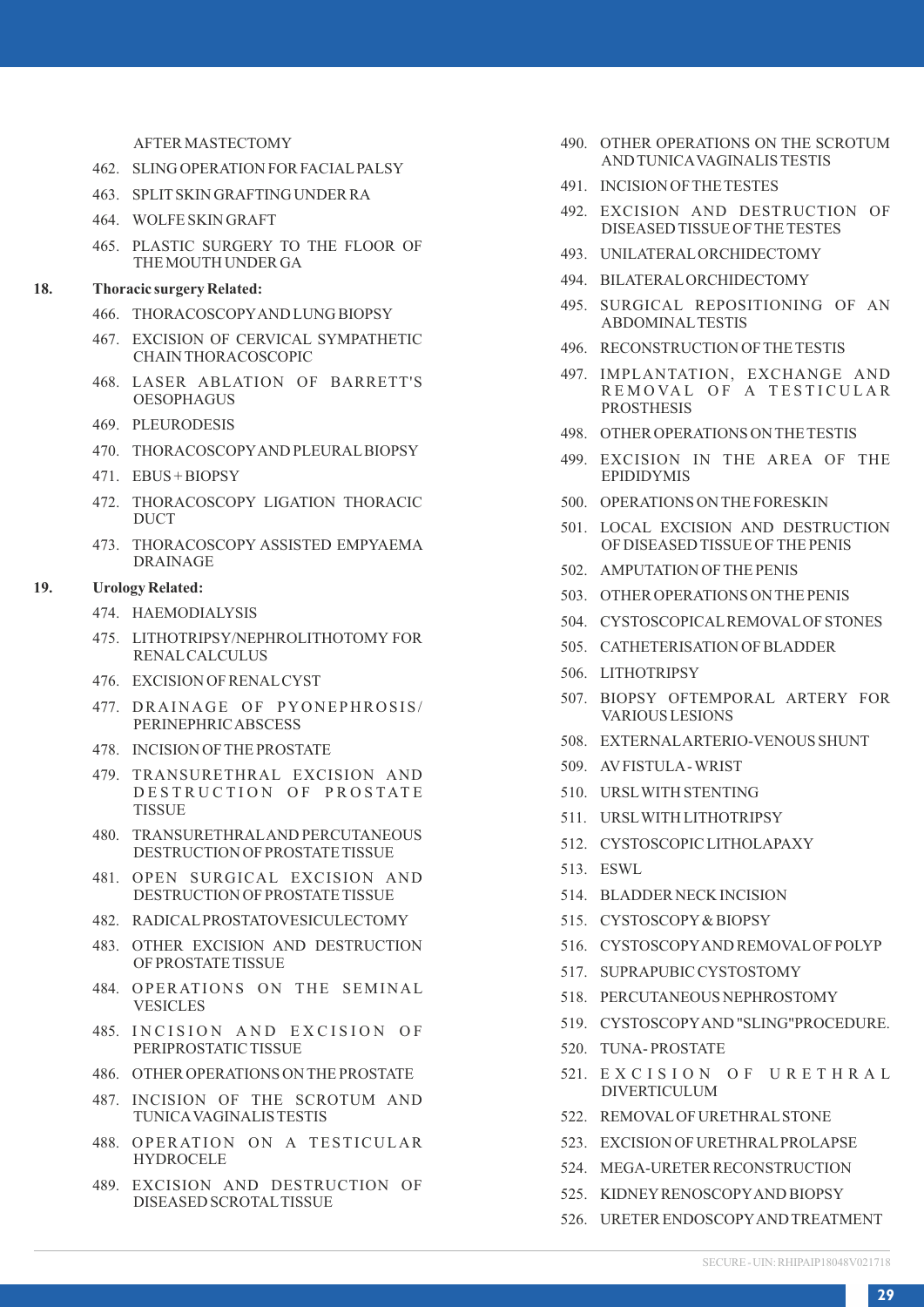- 527. VESICO URETERIC REFLUX **CORRECTION**
- 528. SURGERY FOR PELVI URETERIC JUNCTION OBSTRUCTION
- 529. ANDERSON HYNES OPERATION
- 530. KIDNEY ENDOSCOPY AND BIOPSY
- 531. PARAPHIMOSIS SURGERY
- 532. INJURY PREPUCE- CIRCUMCISION
- 533. FRENULAR TEAR REPAIR
- 534. MEATOTOMY FOR MEATAL STENOSIS
- 535. SURGERY FOR FOURNIER'S GANGRENE **SCROTUM**
- 536. SURGERY FILARIAL SCROTUM
- 537. SURGERY FOR WATERING CAN PERINEUM
- 538. REPAIR OF PENILE TORSION
- 539. DRAINAGE OF PROSTATE ABSCESS
- 540. ORCHIECTOMY
- 541. CYSTOSCOPY AND REMOVAL OF FB

**Note:** This list is not exhaustive, only illustrative. Due to Technological advancement any treatment considered by the Indian Medical Council as Day Care surgery / procedure, such treatments would also be considered for Day care surgeries / procedures.

Hence it is requested to verify Company's website for detailed list of updated Day Care Surgeries / procedures for easy understanding purposes.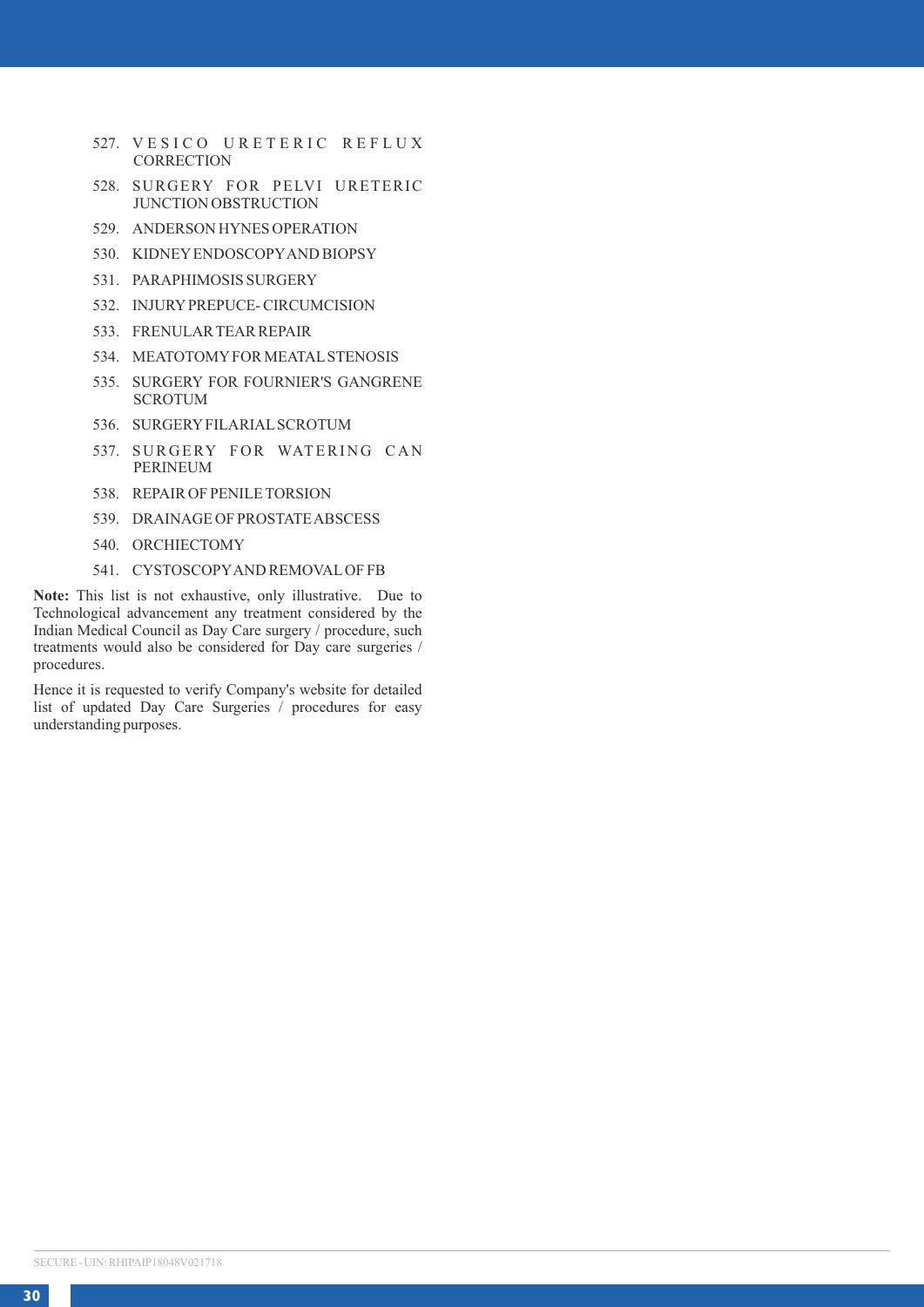### **Annexure II - Explanation to the Benefits**

|                | S.No. Benefit<br>Reference<br>Number               | <b>Benefit Description</b>                                                  | Basis of<br>Offering              | Part of Main Sum<br>Insured or Outside<br>Sum Insured | Scope of<br>Cover | Precondition - Admissibility<br>of Claim under Benefit |
|----------------|----------------------------------------------------|-----------------------------------------------------------------------------|-----------------------------------|-------------------------------------------------------|-------------------|--------------------------------------------------------|
| $\mathbf{1}$   | Benefit 1                                          | Accidental Death                                                            | Benefit                           | Part of Main Sum<br>Insured                           | Worldwide         | Not Applicable                                         |
| $\overline{c}$ | Benefit 2                                          | Permanent Total Disablement                                                 | Benefit                           | Part of Main Sum<br><b>Insured</b>                    | Worldwide         | Not Applicable                                         |
| 3              | Benefit 3                                          | Permanent Partial Disablement                                               | Benefit                           | Part of Main Sum<br><b>Insured</b>                    | Worldwide         | Not Applicable                                         |
| $\overline{4}$ | Benefit 4                                          | Fractures                                                                   | <b>Benefit</b>                    | Part of Main Sum<br>Insured                           | Worldwide         | Not Applicable                                         |
| 5              | Benefit 5                                          | <b>Child Education</b>                                                      | Benefit                           | Addition to Main<br>Sum Insured                       | Worldwide         | Benefit 1 or Benefit 2                                 |
| 6              | Benefit 6                                          | Major Diagnostics Tests                                                     | Indemnity                         | Addition to Main<br>Sum Insured                       | India             | Benefit 1 or Benefit 2 or Benefit 3                    |
| 7              | Benefit 7                                          | Disappearance                                                               | Benefit                           | Part of Main<br>Sum Insured                           | Worldwide         | In lieu of Benefit 1                                   |
| 8              | Benefit 8                                          | Mobility cover                                                              | Indemnity                         | Addition to Main<br>Sum Insured                       | India             | Benefit 2                                              |
| 9              | Benefit 9                                          | <b>Burns</b>                                                                | Benefit                           | Part of Main<br>Sum Insured                           | Worldwide         | Not Applicable                                         |
| 10             | Benefit 10                                         | Domestic Road Ambulance                                                     | Indemnity                         | Addition to Main<br>Sum Insured                       | India             | Benefit 1 or Benefit 2 or Benefit 3                    |
| 11             | Benefit 11                                         | Nursing Care                                                                | Benefit                           | Addition to Main<br>Sum Insured                       | Worldwide         | Benefit 2 or Benefit 3                                 |
| 12             | Benefit 12                                         | Reconstructive Surgery                                                      | Indemnity                         | Addition to Main<br>Sum Insured                       | India             | Benefit 2 or Benefit 3                                 |
| 13             | Benefit 13                                         | Repatriation of Mortal Remains                                              | Benefit                           | Addition to Main<br>Sum Insured                       | Worldwide         | Benefit 1                                              |
| 14             | Add-on<br>Benefit                                  | Accidental Hospitalization                                                  | Indemnity                         | Part of Main<br>Sum Insured                           | India             | Not Applicable                                         |
|                | Optional Cover 1:<br>Accidental<br>Hospitalization | a) Hospitalization Expenses<br>b) Daily Allowance<br>c) Compassionate visit | Indemnity<br>Benefit<br>Indemnity | Addition to Main<br>Sum Insured                       | India             | Not Applicable<br>Not Applicable<br>Not Applicable     |
|                | Optional Cover 2                                   | Permanent Total Disablement<br>Improvement                                  | Benefit<br>Sum Insured            | Addition to Main                                      | Worldwide         | Benefit 2                                              |
|                | Optional Cover 3                                   | Permanent Partial Disablement<br>Improvement                                | Benefit<br>Sum Insured            | Addition to Main                                      | Worldwide         | Benefit 3                                              |
|                | Optional Cover 4                                   | Accidental Hospitalization<br>Expenses                                      | Indemnity                         | Addition to Main<br>Sum Insured                       | India             | Not Applicable                                         |
|                | Optional Cover 5                                   | Convalescence Benefit                                                       | Benefit                           | Addition to Main<br>Sum Insured                       | Worldwide         | Not Applicable                                         |
|                | Optional Cover 6                                   | Accidental Hospitalization<br>Daily Allowance                               | Benefit                           | Addition to Main<br>Sum Insured                       | Worldwide         | Not Applicable                                         |
|                | Optional Cover 7                                   | Temporary Total Disablement                                                 | Benefit                           | Part of Main<br>Sum Insured                           | Worldwide         | Not Applicable                                         |
|                | Optional Cover 8                                   | <b>Accidental OPD Cover</b>                                                 | Indemnity                         | Addition to Main<br>Sum Insured                       | India             | Not Applicable                                         |
|                | Optional Cover 9                                   | Common Carrier Mishap Cover                                                 | Benefit                           | Addition to Main<br>Sum Insured                       | Worldwide         | Benefit 1 or Benefit 2                                 |

#### **Notes to the above table:**

1. 'Main Sum Insured' is the Sum Insured chosen by the Proposer, under the base plan; Any Claim paid for Benefits which form part of 'Main Sum Insured'<br>shall reduce the Sum Insured for that Policy Year and only the balance

2. In the Table above, Scope of Cover under 'Worldwide' does not include listed civilian nations. For updated list of such excluded nations, please visit company's website.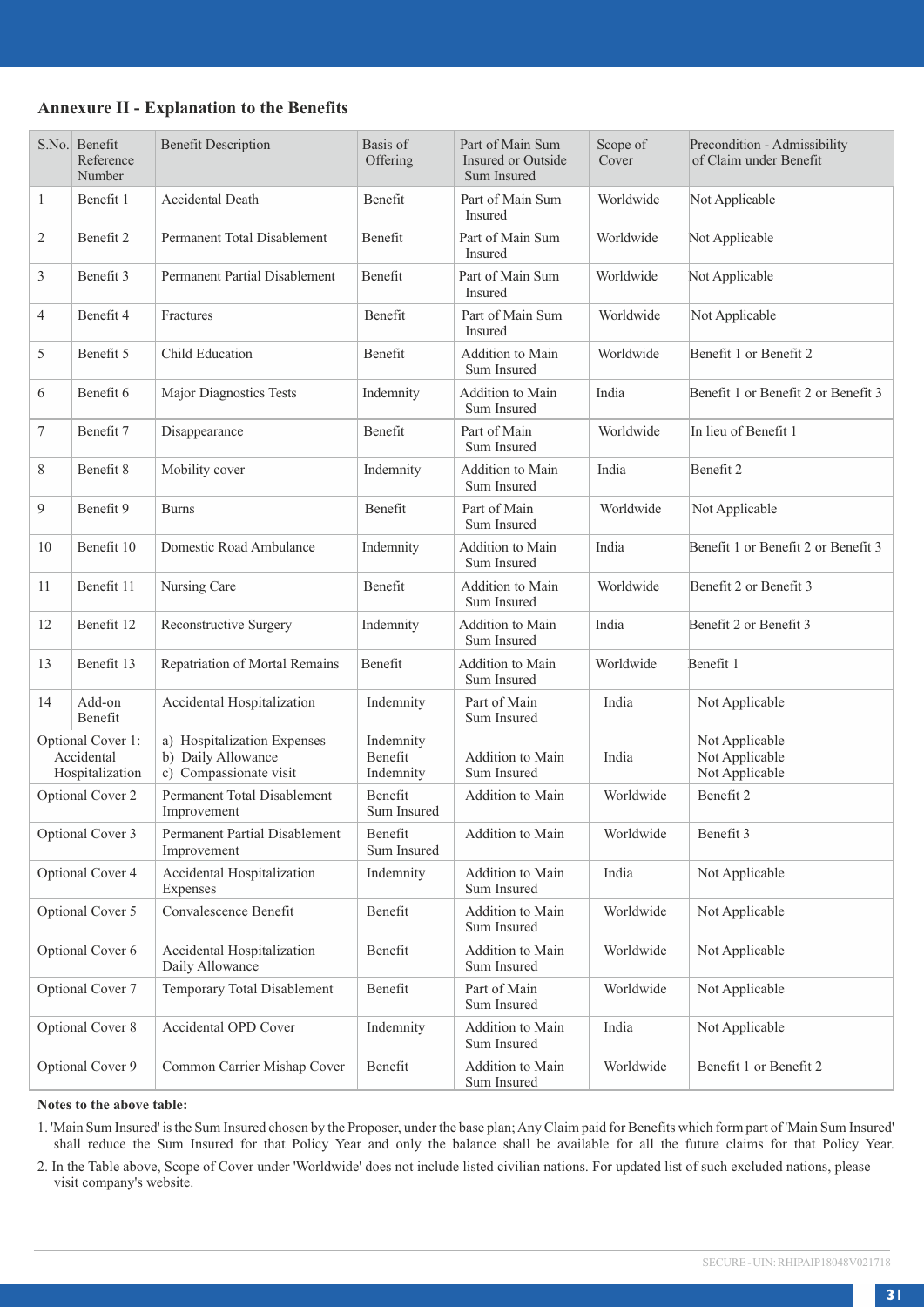# **Annexure III - List of Civilian Nations**

| Africa |                                                    | 40.                | Senegal                  | 73.      | Iran                                  |
|--------|----------------------------------------------------|--------------------|--------------------------|----------|---------------------------------------|
| 1.     | Algeria                                            | 41.                | Republic of Sierra Leone | 74.      | Iraq                                  |
| 2.     | Republic of Angola                                 | 42.                | Sudan                    | 75.      | Iran                                  |
| 3.     | Republic of Benin                                  | 43.                | Uganda                   | 76.      | Israel                                |
| 4.     | Botswana                                           | 44.                | Zambia                   | 77.      | Lebanon                               |
| 5.     | Burkina Faso                                       | 45.                | Somalia                  | 78.      | Turkey                                |
| 6.     | Burundi                                            | 46.                | Swaziland                | 79.      | Yemen                                 |
| 7.     | Cameroon                                           | 47.                | Tanzania                 | 80.      | Syria                                 |
| 8.     | Central African Republic                           | 48.                | Togolese Republic        |          |                                       |
| 9.     | Chad                                               | 49.                | Tunisian Republic        | Oceanic  |                                       |
| 10.    | Congo                                              | 50.                | Republic of Uganda       | 81.      | Papua New Guinea                      |
| 11.    | Republic of Cote d'Ivoire                          | 51.                | Western Sahara           | 82.      | Solomon Islands                       |
| 12.    | Republic of Sao Tome and Principe                  | Asia               |                          |          |                                       |
| 13.    | Djibouti                                           | 52.                | Afghanistan              |          | <b>South America</b>                  |
| 14.    | Republic of Equatorial Guinea                      | 53.                | North Korea              | 83.      | Venezuela                             |
| 15.    | Eritrea                                            | 54.                | Pakistan                 | 84.      | Colombia                              |
| 16.    | Ethiopia                                           | 55.                | Timor-Leste              | 85.      | Guyana                                |
| 17.    | Gabon                                              | 56.                | Kyrgyzstan               | 86.      | Ecuador                               |
| 18.    | Gambia                                             | 57.                | Kazakhstan               | 87.      | Paraguay                              |
| 19.    | Ghana                                              | 58.                | Mongolia                 | 88.      | Peru                                  |
| 20.    | Great Socialist People's Libyan Arab               | 59.                | Tajikistan               | 89.      | Bolivia                               |
|        | Jamahiriya                                         | 60.                | Uzbekistan               | 90.      | Suriname                              |
| 21.    | Guinea/Guinea-Bissou                               | 61.                | Turkmenistan             | 91.      | Venezuela                             |
| 22.    | Republic of Guinea-Bissau                          |                    |                          |          |                                       |
| 23.    | Mauritania                                         | Caribbean          |                          |          | NOTE: For an updated list of Civilian |
| 24.    | Kenya                                              | 62.                | Haiti                    | Website. | Nations, please visit the Company's   |
| 25.    | Lesotho                                            | 63.                | Montserrat Central       |          |                                       |
| 26.    | Morocco                                            |                    | America                  |          |                                       |
| 27.    | Swaziland                                          | 64.                | El Salvador              |          |                                       |
| 28.    | Liberia                                            | 65.                | Honduras                 |          |                                       |
| 29.    | Great Socialist People's Libyan Arab<br>Jamahiriya | 66.                | Nicaragua                |          |                                       |
| 30.    | Republic of Madagascar                             |                    |                          |          |                                       |
| 31.    | Republic of Malawi                                 | Europe             |                          |          |                                       |
| 32.    | Republic of Mali                                   | 67.                | Armenia                  |          |                                       |
| 33.    | Islamic Republic of Mauritania                     | 68.                | Georgia                  |          |                                       |
| 34.    | Mozambique                                         | 69.                | Moldova                  |          |                                       |
| 35.    | Namibia                                            | 70.                | Ukraine                  |          |                                       |
| 36.    | Nigeria                                            |                    |                          |          |                                       |
| 37.    | Republic of Cape Verde                             | <b>Middle East</b> |                          |          |                                       |

71. Egypt 72. Azerbaijan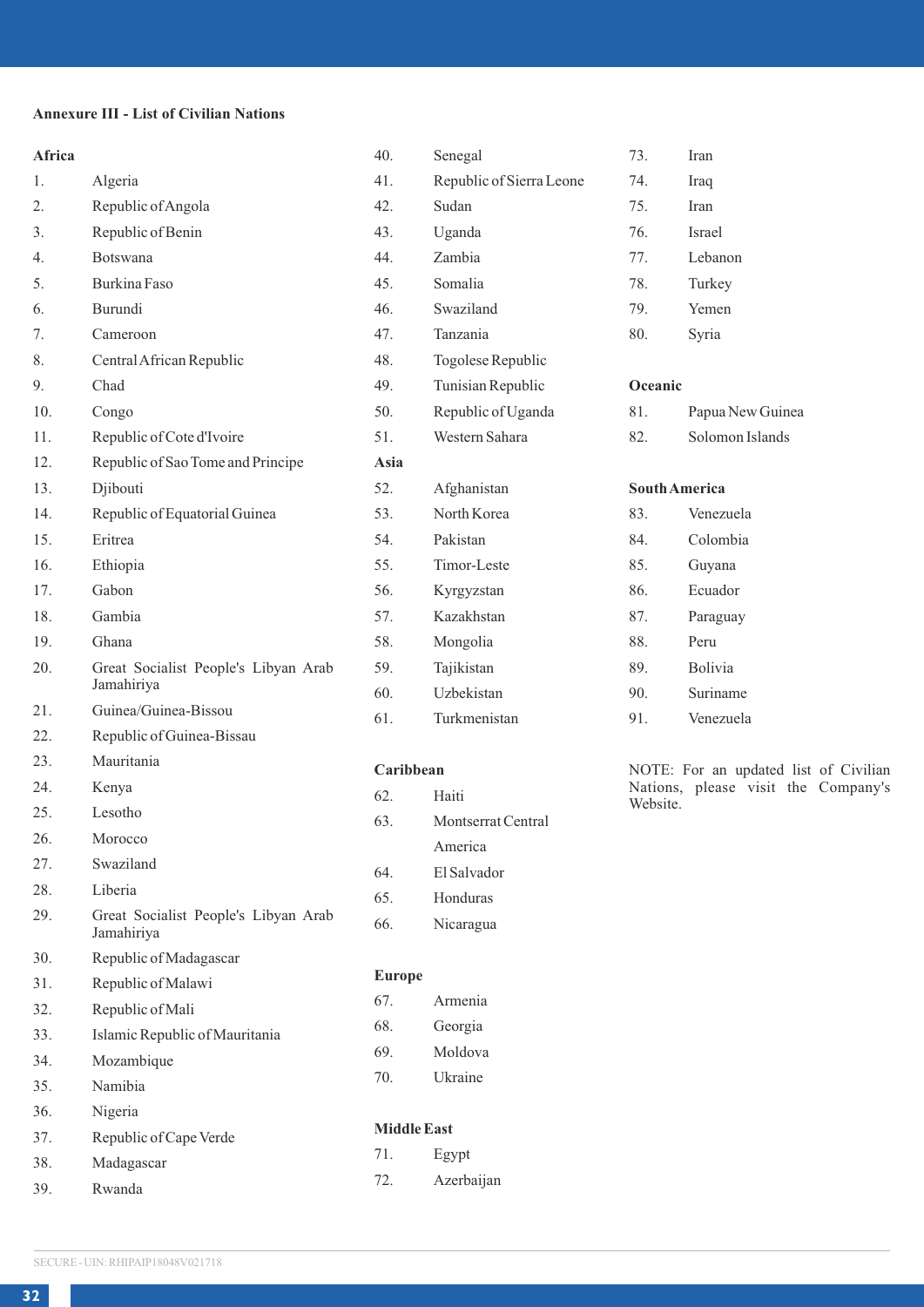# **Annexure IV - Change in Occupation**

### **For Change in Occupation / Nature of Job**

(Refer Clause 7.3 of Policy Terms and Conditions)

### To be filled in by Policyholder in CAPITAL LETTERS only.

If there is insufficient space, please provide further details on a separate sheet. All attached documents form part of this service request. This form has to be filled in and submitted to the company whenever the nature of job / occupation of any insured covered under the Policy changes subsequent to the issuance of the Policy.

| <b>Policyholder Details</b>                                       |     |              |               |            |             |
|-------------------------------------------------------------------|-----|--------------|---------------|------------|-------------|
|                                                                   | Mr. | Ms.          | M/S.          | Policy No: |             |
| Name                                                              | ÷.  |              |               |            |             |
|                                                                   |     | (First Name) | (Middle Name) |            | (Last Name) |
|                                                                   |     |              |               |            |             |
| Details of the Insured Persons for whom details are to be updated |     |              |               |            |             |
|                                                                   | Mr. | Ms.          | M/S.          |            |             |
| Name                                                              | ÷   |              |               |            |             |
|                                                                   |     | (First Name) | (Middle Name) |            | (Last Name) |
| Occupation                                                        | ÷   |              |               |            |             |
|                                                                   |     |              |               |            |             |

### **Declaration**

I hereby declare, on my behalf and on behalf of all persons insured, that the above statement(s), answer(s) and / or particular(s) given by me are true and complete in all respects to the best of my knowledge and that I am authorized to provide / request for updation of the details on behalf of Insured Persons.

| Date  |  |
|-------|--|
|       |  |
| Place |  |

/ (DD/MM/YYYY) Signature of the Policyholder :

\_\_\_\_\_\_\_\_\_\_\_\_\_\_\_\_\_\_\_\_\_\_\_\_\_\_\_\_\_\_

(On behalf of all the persons insured under the Policy)

**Note:** The Company shall update its record with respect to the information provided above. Subsequently, the Company may review the risk involved and may alter the coverage and / or premium payable accordingly.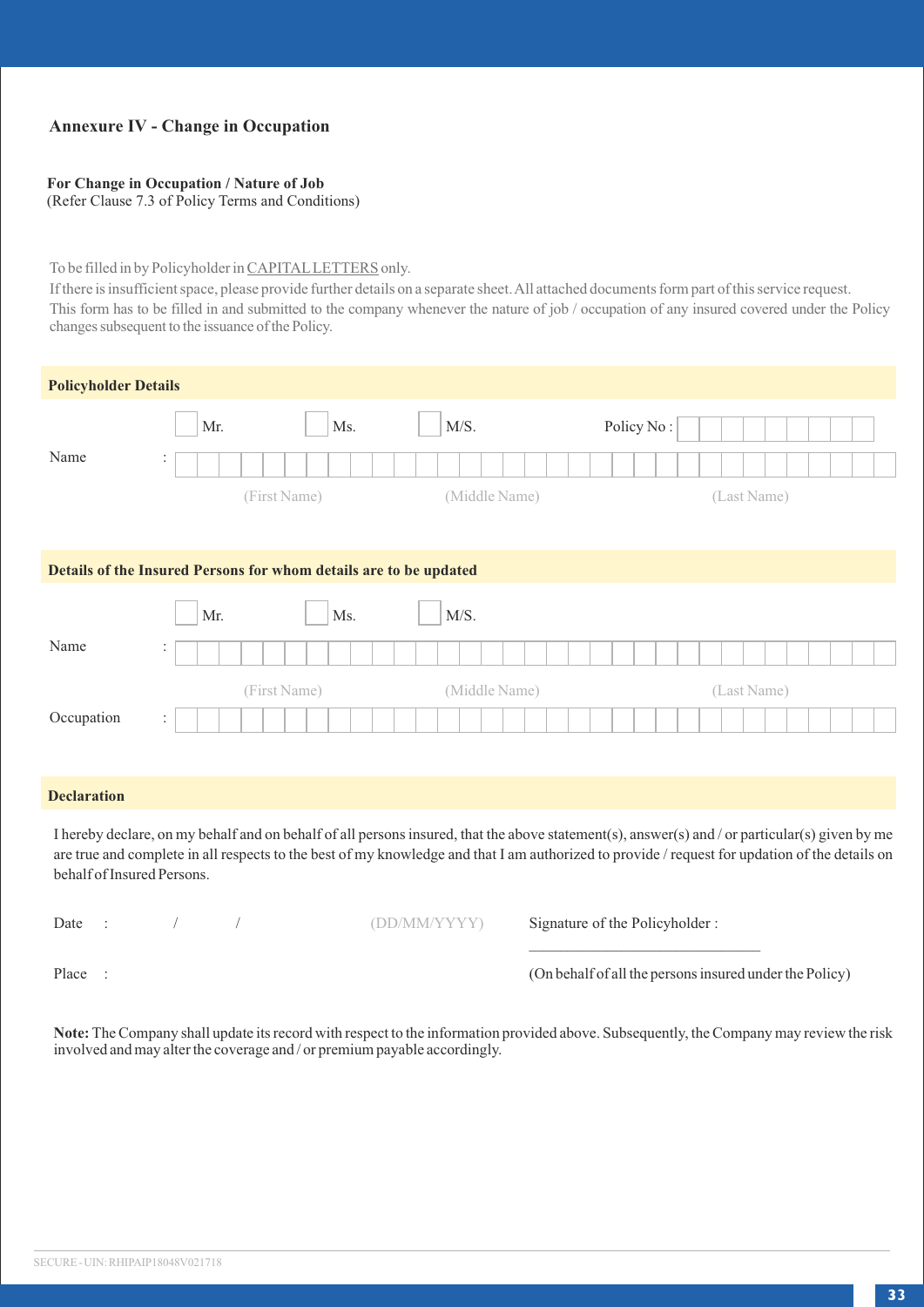# **Annexure V - List of Hospitals where Claim will not be admitted**

| Hospital Name                                     | Address                                                                                                         |
|---------------------------------------------------|-----------------------------------------------------------------------------------------------------------------|
| Nulife Hospital And Maternity Centre              | 1616 Outram Lines, Kingsway Camp, Guru Teg Bahadur Nagar,<br>New Delhi, Delhi                                   |
| Taneja Hospital                                   | F-15, Vikas Marg, Preet Vihar, New Delhi, Delhi                                                                 |
| Shri Komal Hospital & Dr. Saxena's Nursing Home   | Opp. Radhika Cinema, Circular Road, Rewari, Haryana                                                             |
| Sona Devi Memorial Hospital & Trauma Centre       | Sohna Road, Badshahpur, Gurgaon, Haryana                                                                        |
| Amar Hospital                                     | Sector-70, S.A.S.Nagar, Mohali, Sector 70, Mohali, Punjab                                                       |
| Brij Medical Centre                               | K K 54, Kavi Nagar, Ghaziabad, Uttar Pradesh                                                                    |
| Famliy Medicare                                   | A-55, Sector 61, Rajat Vihar Sector 62, Noida, Uttar Pradesh                                                    |
| Jeevan Jyoti Hospital                             | 162, Lowther Road, Bai Ka Bagh, Allahabad, Uttar Pradesh                                                        |
| City Hospital & Trauma Centre                     | C-1, Cinder Dump Complex, Opposite Krishna Cinema Hall,<br>Kanpur Road, Alambagh, Lucknow, Uttar Pradesh        |
| Dayal Maternity & Nursing Home                    | No.953/23,D.C.F.Chowk, DLF Colony, Rohtak, Haryana                                                              |
| Metas Adventist Hospital                          | No.24, Ring-Road, Athwalines, Surat, Surat, Gujarat                                                             |
| Surgicare Medical Centre                          | Sai Dwar Oberoi Complex, S.A.B.T.V. Lane Road, Lokhandwala,<br>Near Laxmi Industrial Estate, Andheri, Mumbai    |
| Paramount General Hospital & I.C.C.U.             | Laxmi Commercial Premises, Andheri Kurla Road, Andheri,<br>Mumbai, Maharashtra                                  |
| Gokul Hospital                                    | Thakur Complex, Kandivali East, Mumbai, Maharashtra                                                             |
| Shree Sai Hospital                                | Gokul Nagri I, Thankur Complex, Western Express Highway,<br>Kandivali East, Mumbai, Maharashtra                 |
| Shreedevi Hospital                                | Akash Arcade, Bhanu Nagar, Near Bhanu Sagar Theatre, Dr. Deepak<br>Shetty Road, Kalyan D.C., Thane, Maharashtra |
| Saykhedkar Hospital And Research Centre Pvt. Ltd. | Trimurthy Chowk, Kamatwada Road, Cidco Colony, Nashik,<br>Maharashtra                                           |
| Arpan Hospital And Research Centre                | No.151/2, Imli Bazar, Near Rajwada, Imli Bazar, Indore,<br>Madhya Pradesh                                       |
| Ramkrishna Care Hospital                          | Aurobindo Enclave, Pachpedhi Naka, Dhamtri Road, National<br>Highway No 43, Raipur, Chhattisgarh                |
| Gupta Multispeciality Hospital                    | B-20, Vivek Vihar, New Delhi, Delhi                                                                             |
| R.K.Hospital                                      | 3C/59, BP, Near Metro Cinema, New Industrial Township 1,<br>Faridabad, Haryana                                  |
| Prakash Hospital                                  | D -12,12A,12B, Noida, Sector 33, Noida, Uttar Pradesh                                                           |
| Aryan Hospital Pvt. Ltd.                          | Old Railway Road, Near New Colony, New Colony, Gurgaon,<br>Haryana                                              |
| Medilink Hospital Research Centre Pvt. Ltd.       | Near Shyamal Char Rasta, 132, Ring Road, Satellite, Ahmedabad,<br>Gujarat                                       |
| Mohit Hospital                                    | Khoya B-Wing, Near National Park, Borivali(E), Kandivali West,<br>Mumbai, Maharashtra                           |
| Scope Hospital                                    | 628, Niti Khand-I, Indirapuram, Ghaziabad, Uttar Pradesh                                                        |
| <b>Agarwal Medical Centre</b>                     | E-234, -, Greater Kailash 1, New Delhi, Delhi                                                                   |
| Oxygen Hospital                                   | Bhiwani Stand, Durga Bhawan, Rohtak, Haryana                                                                    |

SECURE - UIN: RHIPAIP18048V021718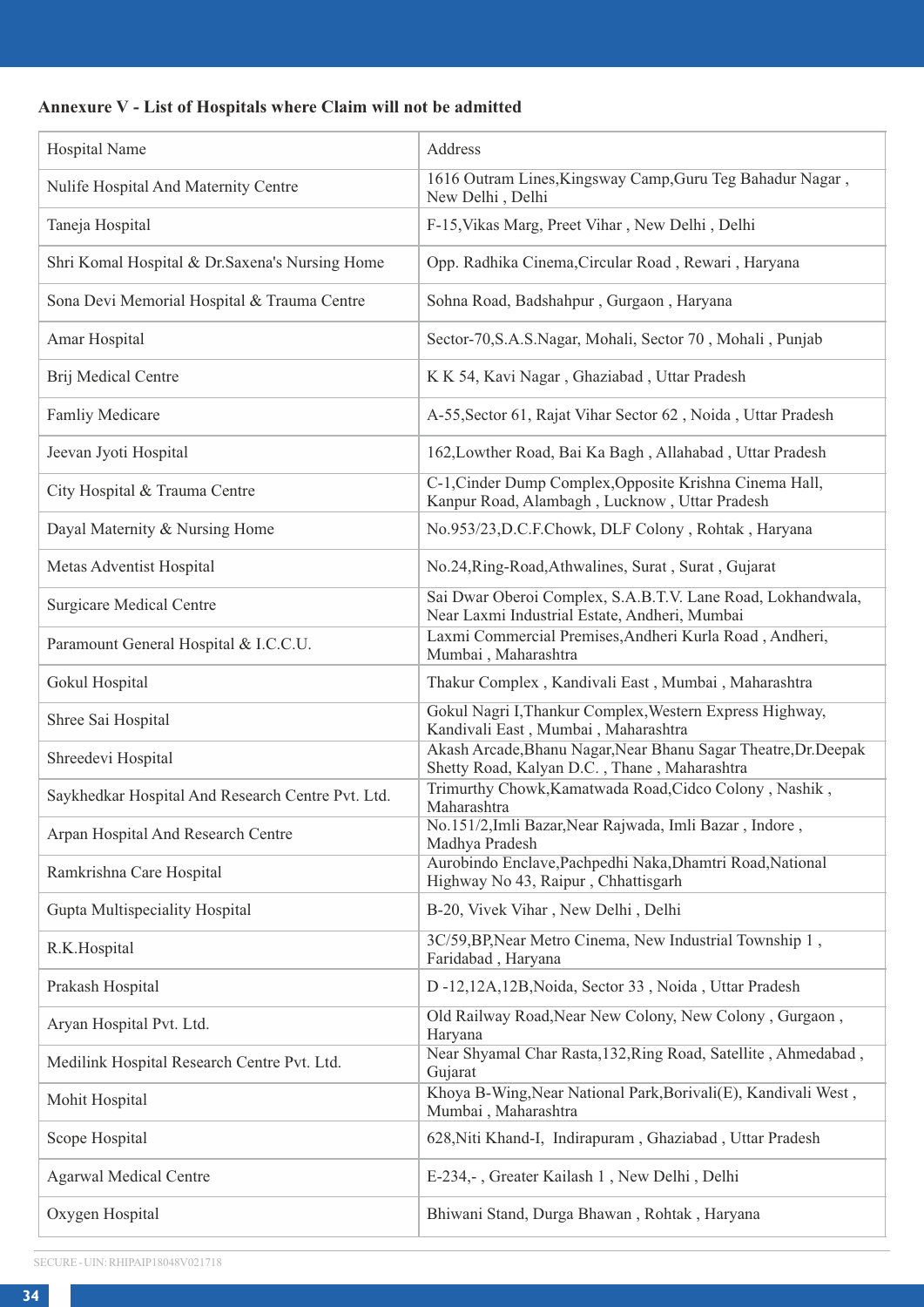| <b>Hospital Name</b>                                    | <b>Address</b>                                                                                                          |
|---------------------------------------------------------|-------------------------------------------------------------------------------------------------------------------------|
| Prayag Hospital & Research Centre Pvt. Ltd.             | J-206 A/1, Sector 41, Noida, Uttar Pradesh                                                                              |
| Karnavati Superspeciality Hospital                      | Opposite Sajpur Tower, Naroda Road, Ahmedabad, Gujarat                                                                  |
| Palwal Hospital                                         | Old G.T. Road, Near New Sohna Mod, Palwal, Haryana                                                                      |
| B.K.S. Hospital                                         | No.18,1st Cross, Gandhi Nagar, Adyar, Bellary, Karnataka                                                                |
| East West Medical Centre                                | No.711, Sector 14, Sector 14, Gurgaon, Haryana                                                                          |
| Jagtap Hospital                                         | Anand Nagar, Sinhgood Road, Anandnagar, Pune, Maharashtra                                                               |
| Dr. Malwankar's Romeen Nursing Home                     | Ganesh Marg, Tagore Nagar, Vikhroli East, Mumbai, Maharashtra                                                           |
| Noble Medical Centre                                    | SVP Road, Borivali West, Mumbai, Maharashtra                                                                            |
| Rama Hospital                                           | Sonepat Road, Bahalgarh, Sonipat, Haryana                                                                               |
| S.B.Nursing Home & ICU                                  | Lake Bloom 16,17,18 Opposite Solaris Estate, L.T. Gate No.6, Tunga<br>Gaon, Saki-Vihar Road, Powai, Mumbai, Maharashtra |
| Sparsh Multy Specality Hospital & Trauma Care<br>Center | G.I.D.C Road, Nr Udhana Citizan Co-Op.Bank, Surat, Gujarat                                                              |
| Saraswati Hospital                                      | Divya Smruti Building, 1st Floor, Opp Toyota Showroom, Malad Link<br>Road, Malad West, Mumbai, Maharashtra              |
| Shakuntla Hospital                                      | 3-B Tashkant Marg, Near St. Joseph Collage, Allahabad, Uttar Pradesh                                                    |
| Mahaveer Hospital & Trauma Centre                       | 76-E, Station Road, Panki, Kanpur, Uttar Pradesh                                                                        |
| Eashwar Lakshmi Hospital                                | Plot No. 9, Near Sub Registrar Office, Gandhi Nagar, Hyderabad,<br>Andhra Pradesh                                       |
| Amrapali Hospital                                       | Plot No. NH-34, P-2, Omega -1, Greater Noida, Noida, Uttar Pradesh                                                      |
| Hardik Hospital                                         | 29c, Budh Bazar, Vikas Nagar, New Delhi, Delhi                                                                          |
| Jabalpur Hospital & Research Centre Pvt Ltd             | Russel Crossing, Naptier Town, Jabalpur, Madhya Pradesh                                                                 |
| Panvel Hospital                                         | Plot No. 260A, Uran Naka, Old Panvel, Navi Mumbai, Maharashtra                                                          |
| Santosh Hospital                                        | L-629/631, Hapur Road, Shastri Nagar, Meerut, Uttar Pradesh                                                             |
| Sona Medical Centre                                     | 5/58, Near Police Station, Vikas Nagar, Lucknow, Uttar Pradesh                                                          |
| City Super Speciality Hospital                          | Near Mohan Petrol Pump, Gohana Road, Rohtak, Haryana                                                                    |
| Navjeevan Hospital & Maternity Centre                   | 753/21, Madanpuri Road, Near Pataudi Chowk, Gurgaon, Haryana                                                            |
| Abhishek Hospital                                       | C-12, New Azad Nagar, Kanpur, Kanpur, Uttar Pradesh                                                                     |
| Raj Nursing Home                                        | 23-A, Park Road, Allahabad, Uttar Pradesh                                                                               |
| Sparsh Medicare and Trauma Centre                       | Shakti Khand - III/54 , Behind Cambridge School, Indirapuram,<br>Ghaziabad, Uttar Pradesh                               |
| Saras Healthcare Pvt Ltd.                               | K-112, SEC-12 ,Pratap Vihar, Ghaziabad, Uttar Pradesh                                                                   |
| Getwell Soon Multispeciality Institute Pvt Ltd          | S-19, Shalimar Garden Extn., Near Dayanand Park, Sahibabad,<br>Ghaziabad, Uttar Pradesh                                 |
| Shivalik Medical Centre Pvt Ltd                         | A-93, Sector 34, Noida, Uttar Pradesh                                                                                   |
| Aakanksha Hospital                                      | 126, Aaradhnanagar Soc, B/H. Bhulkabhavan School, Aanand-Mahal Rd.,<br>Adajan, Surat, Gujarat                           |